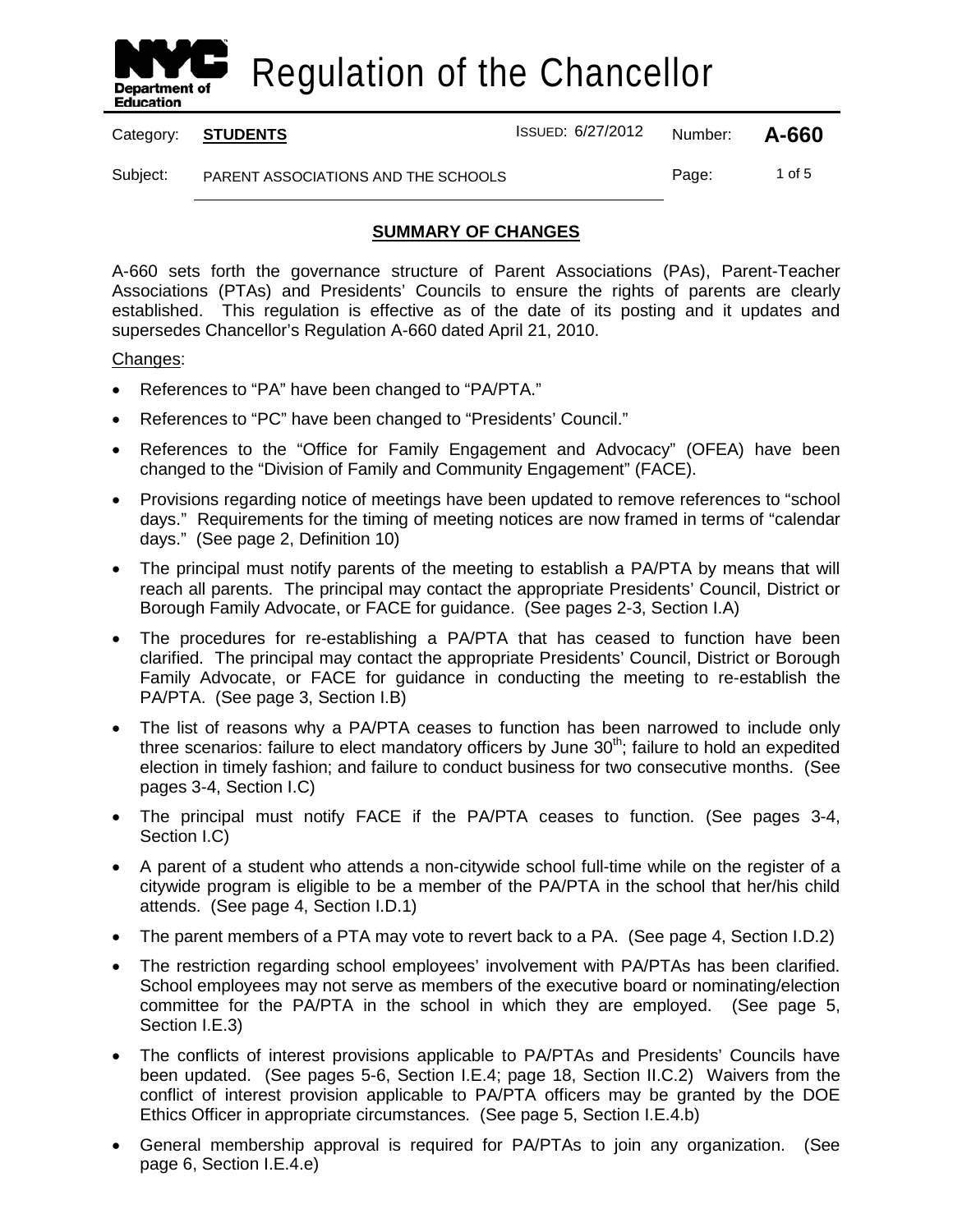

Category: **STUDENTS** ISSUED: 6/27/2012 Number: **A-660**

Subject: PARENT ASSOCIATIONS AND THE SCHOOLS Page: 2 of 5

- The requirements for conducting the PA/PTA election process have been updated as follows: (1) the PA/PTA may request guidance in conducting an election from the appropriate Presidents' Council or the school's parent coordinator; (2) the PA/PTA is responsible for determining the most inclusive and appropriate means of conducting elections in a fair and unbiased manner; (3) the PA/PTA bylaws must specify how elections will be conducted; (4) annual PA/PTA elections must be conducted by the last day of the school year; (5) the regulation lists required components of an election meeting notice; (6) if a PA/PTA election involves contested offices, ballots must remain in the meeting room until the election meeting is adjourned, unless the PA/PTA bylaws provide otherwise; (7) if a PA/PTA election involves uncontested offices, a member must make a motion to cast one vote in order to elect an unopposed candidate to office, unless the PA/PTA bylaws provide otherwise; (8) the PA/PTA Election Certification form must be signed by the principal or his/her designee before the election meeting is adjourned; (9) the personal telephone numbers and email addresses of the mandatory PA/PTA officers will be shared with the appropriate Presidents' Councils, unless those officers decline to have their information released by so indicating on the certification form; (10) the original, signed Election Certification form must be retained by the PA/PTA executive board, and a copy must be filed in the principal's office; (11) the principal or his/her designee must update the School-Parent Leader Contact Information System within 5 calendar days of the election. (See pages 6-9, Section I.F.1)
- The PA/PTA executive board must notify the membership in writing of any vacancy within 5 calendar days, and specify whether the vacancy will be filled by succession or expedited election. The PA/PTA executive board may request guidance from the appropriate Presidents' Council or the school's parent coordinator when filling a vacancy. (See page 9, Section I.F.3)
- The regulation lists required components of a PA/PTA expedited election meeting notice. (See page 10, Section I.F.4.a)
- A PA/PTA expedited election meeting may be chaired by a parent member who is not seeking office. (See page 10, Section I.F.4.b)
- An expedited election should be held as expeditiously as possible pursuant to Section I.F.4. Officer vacancies which arise before the start of the school year and which are not the result of resignations (e.g., vacancies resulting from a failure to elect any person to the office from the outset) must be filled by October  $15<sup>th</sup>$ . Officer vacancies which arise after the start of the school year (e.g., vacancies resulting from resignations) should be filled as soon as possible after the vacancy occurs, taking into account the unique circumstances and logistics of the situation. Upon request, FACE will provide guidance regarding what may constitute timely scheduling of an expedited election in a particular situation. (page 4, Section I.C.2, footnote 2)
- A list of PA/PTA officers, including phone numbers and/or email addresses, will be posted in the school at the beginning of the school year and made available to any PA/PTA member upon request. (See page 10, Section I.F.5)
- In the event that a PA/PTA's bylaws contain any provision that conflicts with this regulation, the provisions of this regulation shall be deemed controlling. All remaining provisions of the PA/PTA bylaws that are not in conflict with this regulation shall remain in full force and effect. (See page 11, Section I.G.1)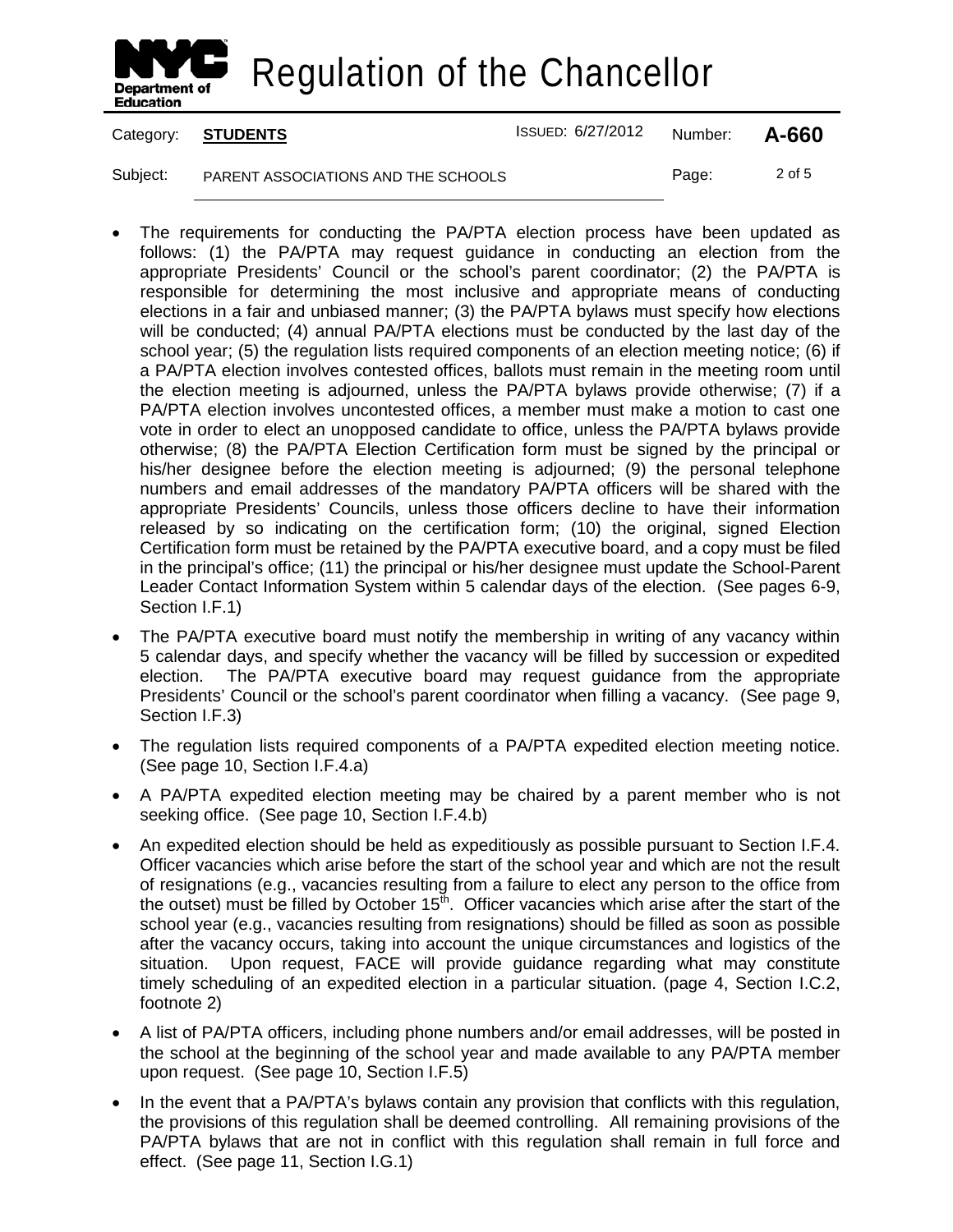

Category: **STUDENTS** ISSUED: 6/27/2012 Number: **A-660**

Subject: PARENT ASSOCIATIONS AND THE SCHOOLS Page: 3 of 5

- No later than December  $15<sup>th</sup>$  of each year, the principal must provide the PA/PTA executive board with an abridged summary of the school safety plan, discipline code and attendance plan. (See pages 11-12, Section I.G.2.a)
- Upon request, the principal will provide the PA/PTA executive board with full and factual information pertaining to student testing schedules and student achievement data, as well as copies of the Chancellor's regulations. (See pages 11-12, Section I.G.2.a)
- The regulation provides an illustrative list of topics for quarterly meetings between the PA/PTA executive board and the principal. (See page 12, Section I.G.2.b)
- The PA/PTA executive board is responsible for ensuring that notifications of meetings are sent in a manner calculated to reach all parents. Multiple means of communication may be necessary to ensure that all parents are notified. (See pages 13-14, Section I.G.4.a)
- If an appropriate, handicap-accessible place of assembly exists within the school, meetings should be held in that location. (See pages 13-14, Section I.G.4.a)
- The PA/PTA executive board may seek assistance from the school's parent coordinator and the appropriate Presidents' Council to improve meeting attendance. (See pages 13-14, Section I.G.4.a)
- Individuals who are not members of the PA/PTA may only attend executive board meetings with the approval of the executive board. (See page 14, Section I.G.4.b)
- The regulation discusses the role of PA/PTA officers in selecting members of the Community Education Councils (CECs), the Citywide Council on High Schools (CCHS) and the District 75 Council (D75 Council). (See pages 15-16, Section I.G.7)
- The regulation specifies that Presidents' Councils are required to provide assistance to PA/PTAs. (See page 16, Section II)
- The appropriate community or high school superintendent, or their designee, is responsible for establishing and ensuring the continuation of the Presidents' Council. (See pages 16-17, Section II.A)
- The requirements for conducting the Presidents' Council election process have been updated as follows: (1) Presidents' Councils may seek assistance in conducting their elections from the appropriate superintendent or her/his designee; (2) Presidents' Council officers should consult with the general membership to identify an election meeting date that allows constituent PA/PTAs sufficient opportunity to elect their officers and determine their Presidents' Council representatives; (3) if by June 30<sup>th</sup> a Presidents' Council has not held its election, the superintendent will request a date and time for the annual election meeting to be held; (4) the superintendent or her/his designee will provide the necessary assistance to ensure that the election is completed by September  $30<sup>th</sup>$ ; (5) all nominees must be provided an opportunity to address the general membership. (See pages 18-19, Section II.D)
- In the event that a Presidents' Council's bylaws contain any provision that conflicts with this regulation, the provisions of this regulation shall be deemed controlling. All remaining provisions of the Presidents' Council bylaws that are not in conflict with this regulation shall remain in full force and effect. (See pages 19-20, Section II.E.1)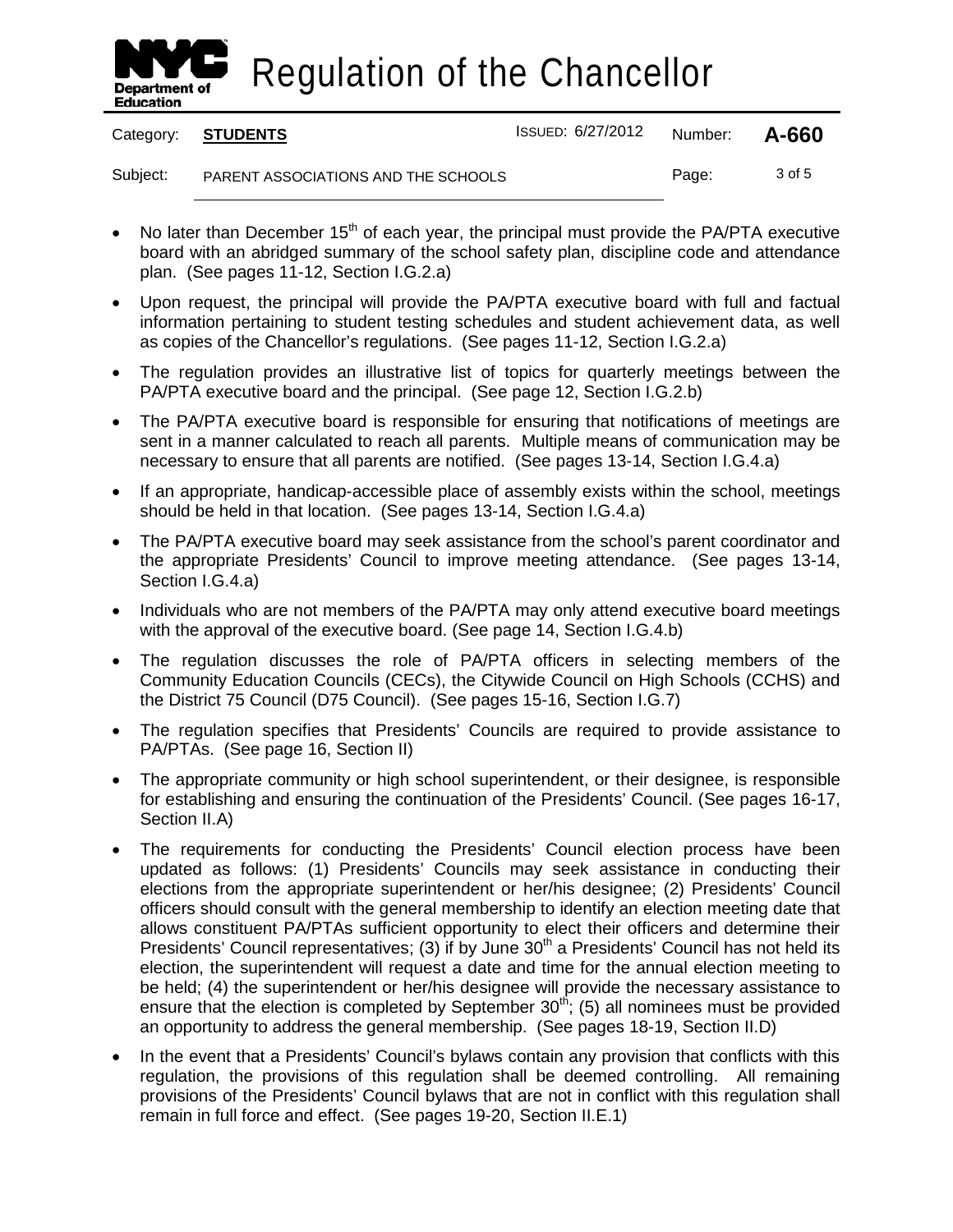

Category: **STUDENTS** ISSUED: 6/27/2012 Number: **A-660**

- The provisions regarding Presidents' Councils' access to information have been updated. Upon request, the superintendent will provide the Presidents' Council executive board with full and factual information pertaining to student testing schedules and student achievement data, as well as copies of the Chancellor's Regulations. (See page 20, Section II.E.2.a)
- The Presidents' Council executive board is responsible for ensuring that notifications of meetings are sent in a manner that will reach all members. (See page 21, Section II.E.3.a)
- Presidents' Councils shall hold candidate forums for the election of Community and/or Citywide Education Council members pursuant to Chancellor's Regulations D-140, D-150, D-160 and D-170. (See page 22, Section II.E.4)
- The superintendent will assist Presidents' Councils in securing space and resources needed to conduct business. (See page 22, Section II.E.4)
- Provisions have been added to address the Presidents' Councils' roles in convening Nominees' Forums for Community and Citywide Education Council elections. (See page 23, Section II.E.7)
- The proposed Presidents' Council budget must be submitted to the superintendent upon approval by the Presidents' Council membership. (See page 24, Section III.A.2)
- PA/PTAs and Presidents' Councils, as separate entities, may not use the DOE's Employer Identification Number ("EIN"). (See pages 24-25, Section III.B.1.a)
- PA/PTAs and Presidents' Councils are prohibited from using debit cards. (See page 25, Section III.B.3)
- The provision regarding the sale of raffle tickets has been updated to apply to Presidents' Councils as well as PA/PTAs. (See page 26, Section III.C.2.c)
- Joint planning with the superintendent is required for fundraising activities conducted by Presidents' Councils. (See page 27, Section III.C.4.b)
- Parent coordinators may not handle PA/PTA funds. (See page 27, Section III.C.6.b)
- The provisions regarding the hiring of staff have been amended to apply solely to PA/PTAs. (See page 29, Section III.D.4)
- The Presidents' Council must provide copies of treasurer reports to the superintendent. (See page 31, Section III.F.1)
- The principal is responsible for submitting PA/PTA financial information and reports to FACE upon request. (See pages 31-32, Section III.F.2)
- Presidents' Council audit committees must provide their findings to the superintendent. (See pages 32-33, Section III.G.1)
- The provision regarding external audits has been revised to provide that the Chancellor or the Chancellor's designee may conduct audits of PA/PTA or Presidents' Council financial records. (See page 33, Section III.G.2)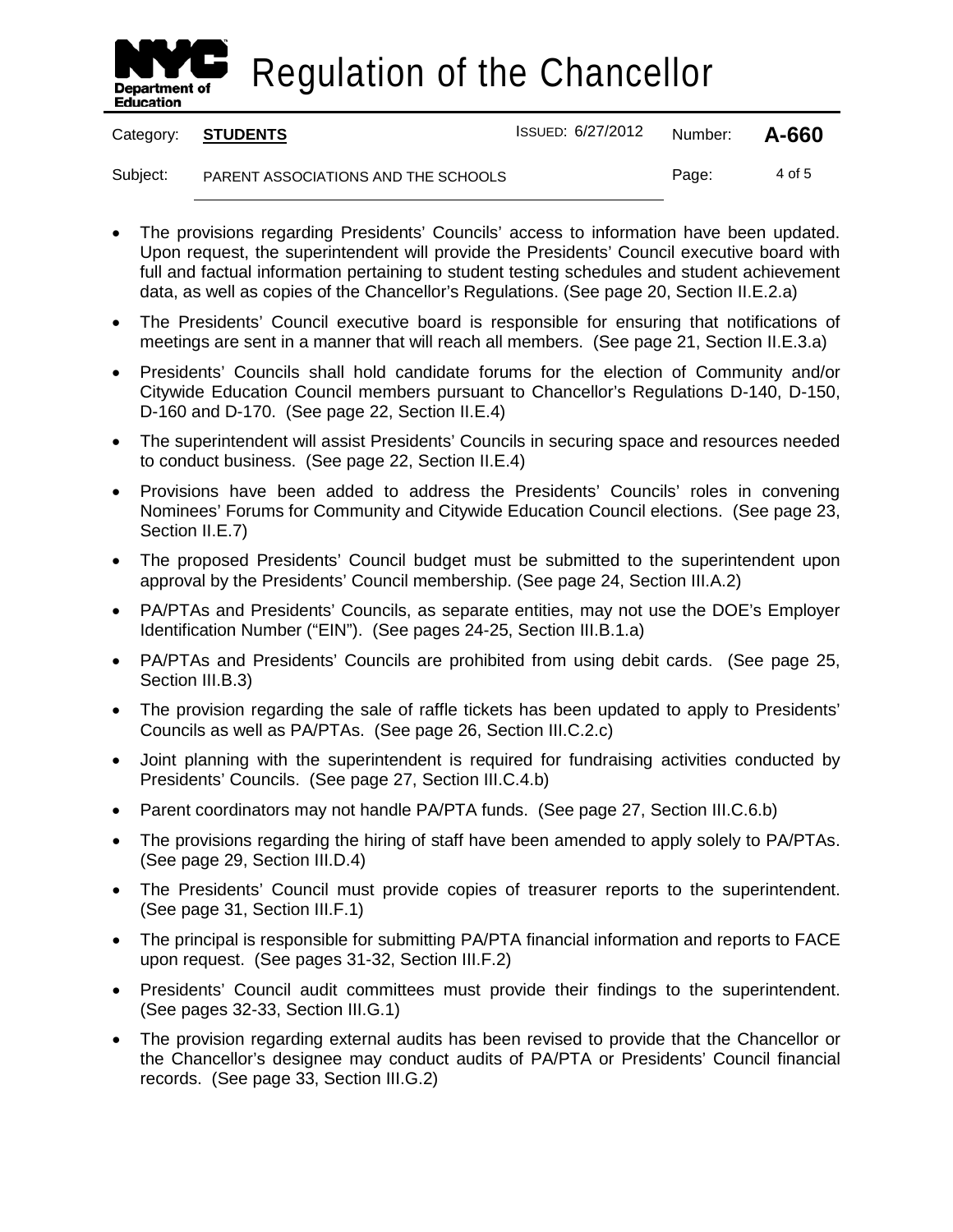

|          | Category: STUDENTS                  | ISSUED: 6/27/2012 | Number: | A-660  |
|----------|-------------------------------------|-------------------|---------|--------|
| Subject: | PARENT ASSOCIATIONS AND THE SCHOOLS |                   | Page:   | 5 of 5 |

- The section regarding corrective and disciplinary action has been updated to provide that allegations of criminal wrongdoing, financial wrongdoing, and threatening behavior must be reported to the police, the Special Commissioner of Investigation for the New York City School District ("SCI"), and FACE. (See pages 33-34, Section IV)
- The PA/PTA or Presidents' Council bylaws must include a mechanism for the removal of officers for negligence. (See page 34, Section IV.D)
- The section which required PA/PTAs and Presidents' Councils to submit compliance status reports to FACE has been removed. (See page 33)
- The dispute resolution section has been updated. All references to Grievance Review Committees have been removed. PA/PTAs and Presidents' Councils must first attempt to resolve disputes internally. When all avenues of internal dispute resolution have been exhausted, PA/PTAs may request assistance from the appropriate Presidents' Council. Presidents' Councils may request assistance from FACE or the appropriate superintendent. In extraordinary instances where a PA/PTA is unable to resolve a dispute even after receiving assistance from the appropriate Presidents' Council, FACE will issue a final decision. Election disputes are addressed within an expedited timeframe. (See pages 34-36, Section V)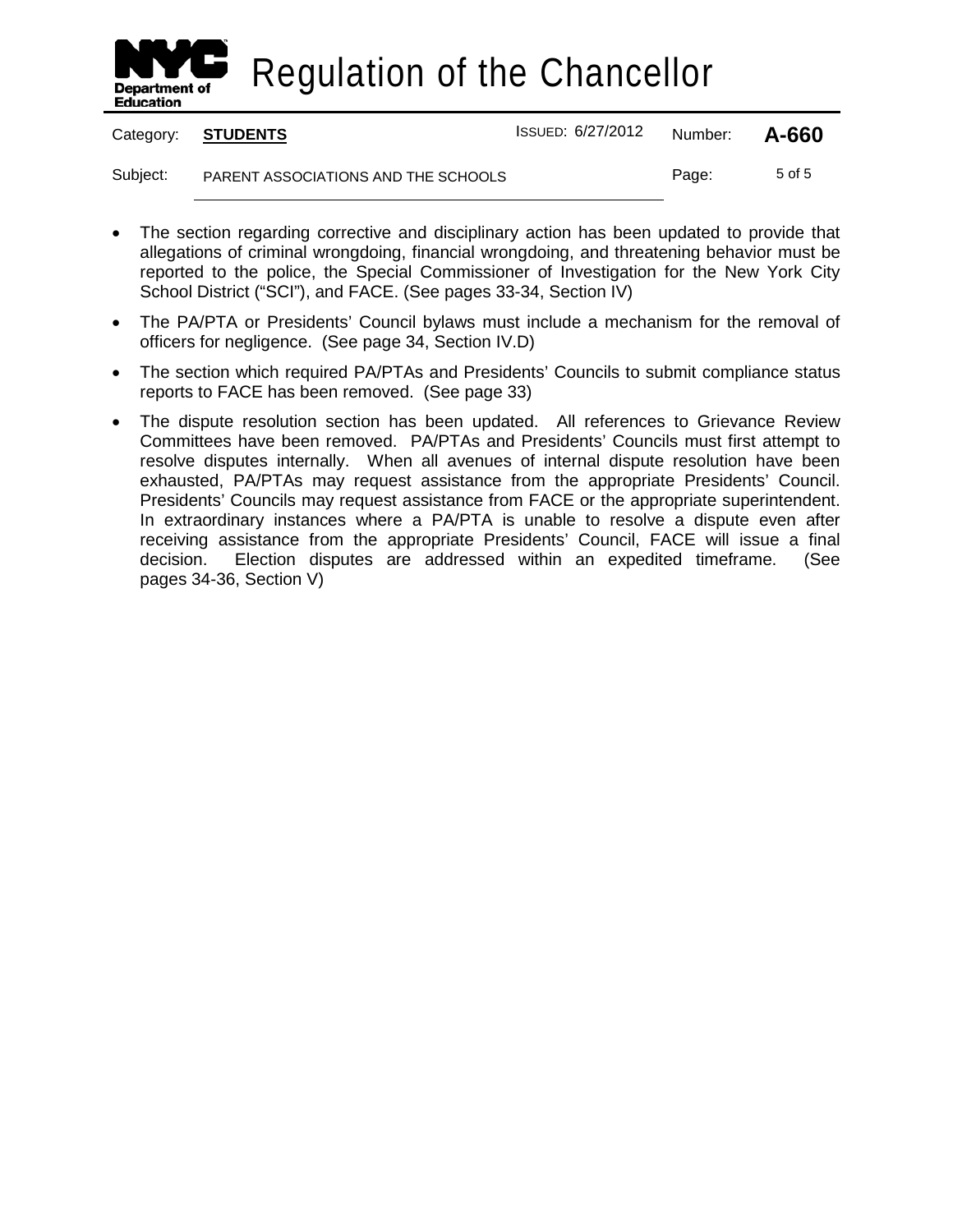

Category: **STUDENTS ISSUED: 6/27/2012** Number: **A-660** 

Subject: PARENT ASSOCIATIONS AND THE SCHOOLS Page: 1 of 2

# **TABLE OF CONTENTS**

| <b>Section</b> |    | <b>Topic</b>                                               | Page      |
|----------------|----|------------------------------------------------------------|-----------|
|                |    | Introduction                                               | 1         |
|                |    | <b>Definitions</b>                                         | $1 - 2$   |
| I.             |    | <b>PARENT ASSOCIATIONS</b>                                 | $2 - 16$  |
|                | А. | Establishment of PA/PTAs in New Schools                    | $2 - 3$   |
|                | B. | Re-Establishment of PA/PTAs                                | 3         |
|                | C. | Reasons PA/PTAs Cease to Function                          | $3 - 4$   |
|                | D. | PA/PTA Membership Eligibility                              | 4         |
|                | Ε. | PA/PTA Membership Participation                            | $5-6$     |
|                | F. | Election of PA/PTA Officers                                | $6 - 10$  |
|                | G. | <b>PA/PTAs Rights and Responsibilities</b>                 | $10 - 16$ |
| П.             |    | <b>PRESIDENTS' COUNCILS</b>                                | 16-24     |
|                | А. | Establishment and Re-Establishment of Presidents' Councils | $16 - 17$ |
|                | В. | Presidents' Council Membership Eligibility                 | 17        |
|                | C. | Presidents' Council Membership Participation               | $17 - 18$ |
|                | D. | Nomination and Election of Presidents' Council Officers    | 18-19     |
|                | Ε. | Presidents' Council Rights and Responsibilities            | 19-23     |
|                | F. | <b>Chancellor's Parent Advisory Council</b>                | 23-24     |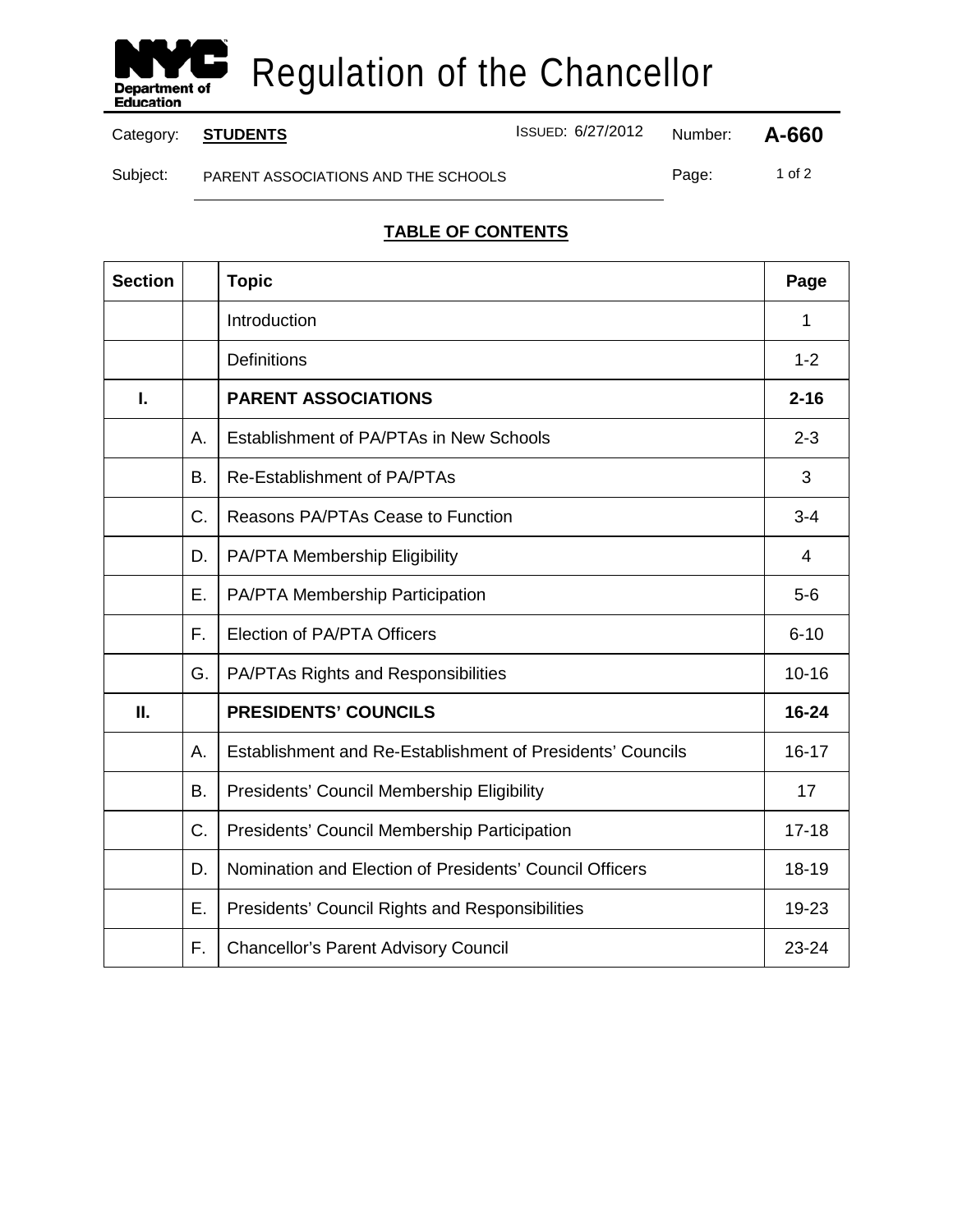

Category: **STUDENTS ISSUED: 6/27/2012** Number: **A-660** 

Subject: PARENT ASSOCIATIONS AND THE SCHOOLS Page: 2 of 2

| III. |    | <b>FINANCIAL</b><br><b>AFFAIRS</b><br><b>OF</b><br><b>PARENT</b><br><b>ASSOCIATIONS</b><br><b>AND</b><br><b>PRESIDENTS' COUNCILS</b> | 24-33     |
|------|----|--------------------------------------------------------------------------------------------------------------------------------------|-----------|
|      | A. | PA/PTA and Presidents' Council Budgets                                                                                               | 24        |
|      | Β. | <b>PA/PTA and Presidents' Council Bank Accounts</b>                                                                                  | 24-25     |
|      | C. | PA/PTA and Presidents' Council Fundraising                                                                                           | 25-28     |
|      | D. | PA/PTA and Presidents' Council Financial Transactions                                                                                | 28-30     |
|      | Ε. | PA/PTA and Presidents' Council Financial Record Keeping                                                                              | $30 - 31$ |
|      | F. | PA/PTA and Presidents' Council Financial Reports                                                                                     | $31 - 32$ |
|      | G. | <b>PA/PTA and Presidents' Council Audits</b>                                                                                         | 32-33     |
| IV.  |    | <b>CORRECTIVE AND DISCIPLINARY ACTION</b>                                                                                            | 33-34     |
|      | Α. | Criminal Wrongdoing or Misconduct                                                                                                    | 33        |
|      | В. | <b>Financial Discrepancies or Wrongdoing</b>                                                                                         | 34        |
|      | C. | Threat or Risk to Others                                                                                                             | 34        |
|      | D. | <b>Officer Negligence</b>                                                                                                            | 34        |
| V.   |    | <b>DISPUTE RESOLUTION PROCESS</b>                                                                                                    | 34-36     |
|      | Α. | PA/PTA and Presidents' Council Disputes                                                                                              | 34-35     |
|      | B. | PA/PTA and Presidents' Council Requests for Assistance                                                                               | 35-36     |
| VI.  |    | <b>INQUIRIES</b>                                                                                                                     | 36        |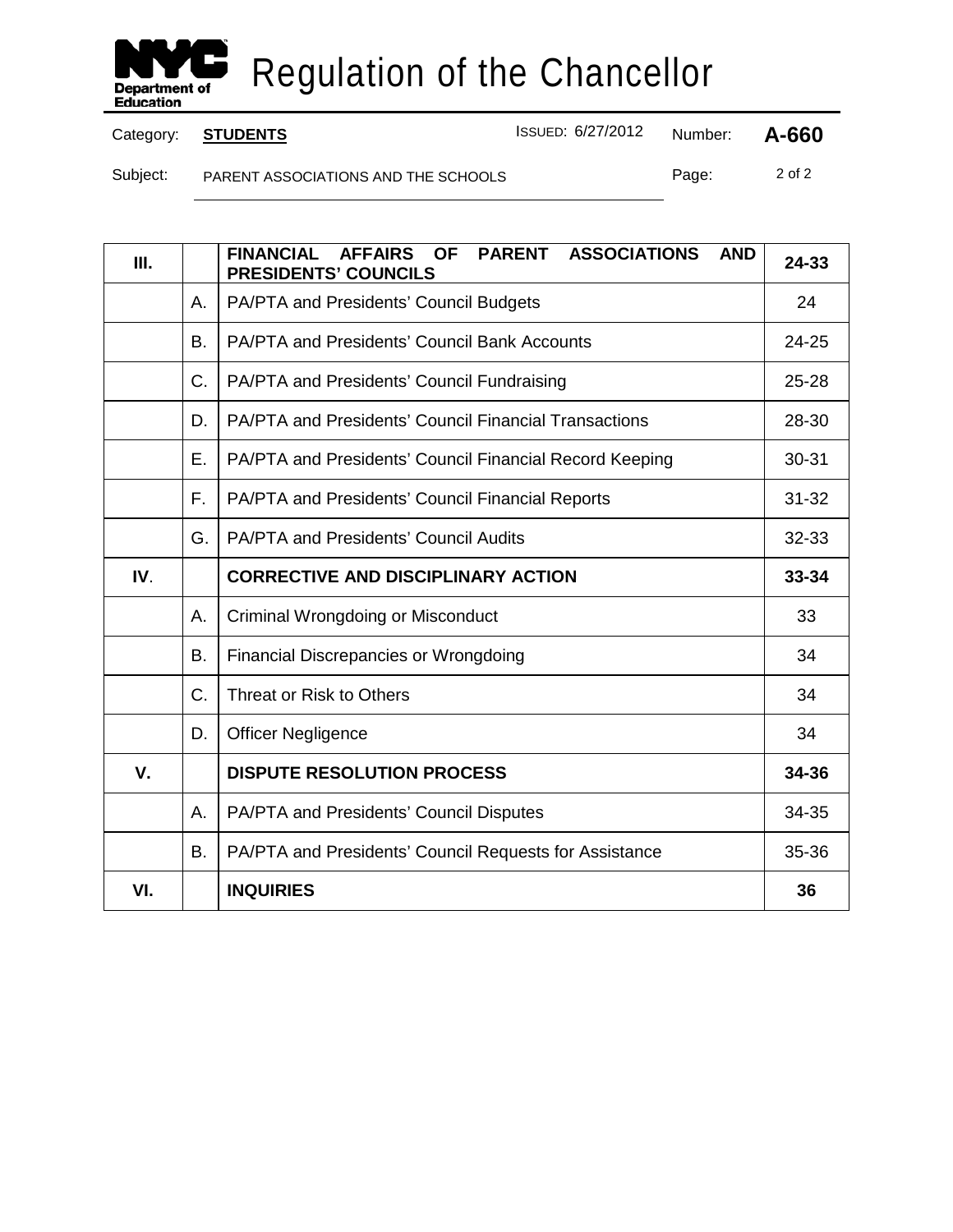

Category: **STUDENTS** ISSUED: 6/27/2012 Number: **A-660**

Subject: PARENT ASSOCIATIONS AND THE SCHOOLS Page: 1 of 36

**ABSTRACT**

This regulation requires that each school has a parent association (PA) or parent-teacher association (PTA). It supersedes Chancellor's Regulation A-660 issued April 21, 2010.

This regulation also requires each of the 32 community school districts to have a Presidents' Council. There must be a separate Presidents' Council for high schools in each borough and for citywide special education schools (District 75).

This regulation sets forth the basic rights and responsibilities for PA/PTAs and Presidents' Councils.

# **INTRODUCTION**

The Chancellor recognizes that parent leadership is the cornerstone of the public schools. PA/PTAs and Presidents' Councils are autonomous and self-governing. School officials' oversight of PA/PTAs and Presidents' Councils is limited to what is necessary to implement and enforce laws, policies, rules and regulations, and to protect the rights of students, parents and staff.

## **DEFINITIONS**

The following definitions apply for purposes of this regulation and other applicable regulations:

- 1. A Parent Association (PA) is an organization of the parents of students in a New York City public school created and established by the parents' vote. A PA encourages the meaningful participation of its members. A PA adopts bylaws, elects officers, and holds regular meetings.
- 2. A Parent-Teacher Association (PTA) is established when the parent members of a PA vote to amend their bylaws to extend membership to staff. In addition to teachers, a PTA may include other categories of staff.
- 3. A Presidents' Council is an organization of PA/PTA presidents or designated parent members within a given jurisdiction. Each community school district is required to have only one Presidents' Council to represent both elementary and middle schools. Each borough is required to have one Presidents' Council to represent high schools. There must also be one Presidents' Council to represent citywide special education schools (District 75).
- 4. A school is a self-contained autonomous organization of students under the leadership of a principal. A school has its own staff and uses its own budget to provide a full instructional program.
- 5. The term district applies to the 32 community school districts and District 75.
- 6. Bylaws refer to the governing document that establishes the PA/PTA or Presidents' Council and outlines the rules that must be followed. The executive board and the parent members cannot suspend the bylaws.
- 7. The term office refers to an elected position on the executive board of a PA/PTA or Presidents' Council. The mandatory offices are the following: president, recording secretary and treasurer. PA/PTAs and Presidents' Councils may amend their bylaws to create additional offices.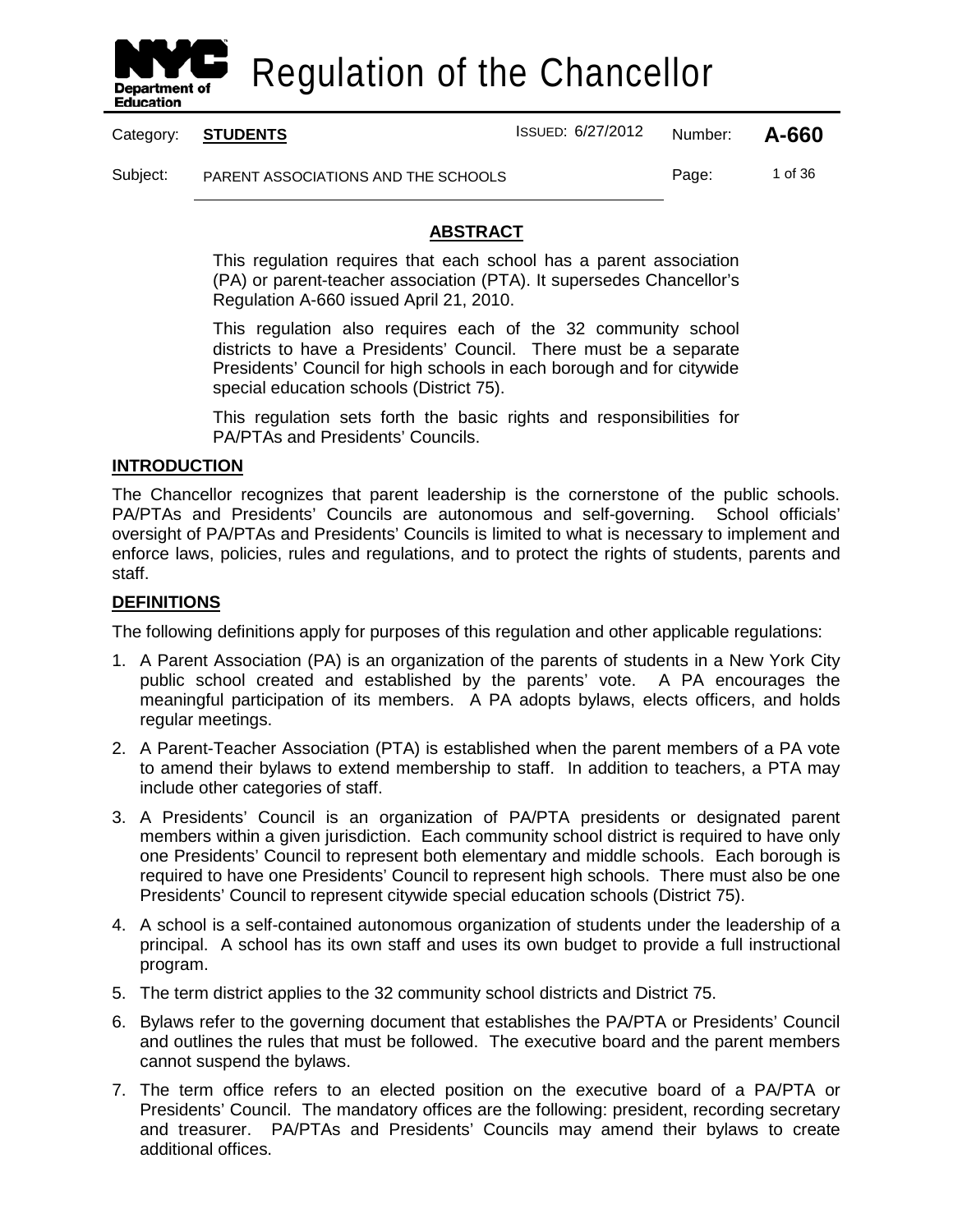

|          | Category: STUDENTS                  | ISSUED: 6/27/2012 | Number: | A-660   |
|----------|-------------------------------------|-------------------|---------|---------|
| Subject: | PARENT ASSOCIATIONS AND THE SCHOOLS |                   | Page:   | 2 of 36 |

- 8. The term parent, for purposes of this regulation, means the student's parent or guardian, or any person in a parental or custodial relationship to the student. The definition of parent includes: birth or adoption parent, step-parent, legally appointed guardian, foster parent, and "person in parental relation" to a child currently attending a school.
- 9. The term person in parental relation refers to a person who has assumed the care of a child because the child's parents or guardians are not available, whether due to, among other things, death, imprisonment, mental illness, living outside the state, or abandonment of the child. Any determinations about who constitutes a person in parental relation must be based on the individual circumstances surrounding guardianship and custodial care of the particular child. A person who provides temporary care for a child (e.g., a babysitter, nanny, or non-custodial relative) does not qualify as a person in parental relation under this regulation. The principal, when necessary, will determine whether an individual is a person in parental relation based on documentation presented at the school.
- 10. The term calendar days is inclusive of week days and weekends. When counting calendar days for the purposes of written notice sent by backpack or email, count the day the notice is distributed as the first day. For written notice sent by postal mail, the day after the notice is mailed counts as the first day.

#### **I. PARENT ASSOCIATIONS**

PA/PTAs are representative of all parents within their schools, including parents of children receiving special education services, children who are English Language Learners, children eligible for Title I, and children participating in gifted and talented or magnet programs. PA/PTAs must have bylaws to establish a formal structure, and must solicit participation and support from the parent community. (See Section I.G.1). PA/PTAs must comply with all laws, policies, rules and regulations in a way that respects the rights of students, parents and staff.

Every public school must establish a PA or PTA. There can only be one officially recognized PA or PTA in each school. When more than one school is located in a single building, each school is required to establish a separate PA or PTA. A school comprised of multiple "small learning communities," "houses," or "academies" reporting to a single principal may establish only one PA or PTA.

- A. Establishment of PA/PTAs in New Schools
	- The principal is responsible for convening a meeting of parents to establish a PA or PTA in a new school.
	- The meeting to establish a PA/PTA must be held no later than September 30<sup>th</sup>.
	- The principal must notify parents of the meeting to establish a PA/PTA by means that will reach all parents (e.g., backpack, postal mail, automated call, email). Multiple means of communication may be necessary to ensure that all parents are notified.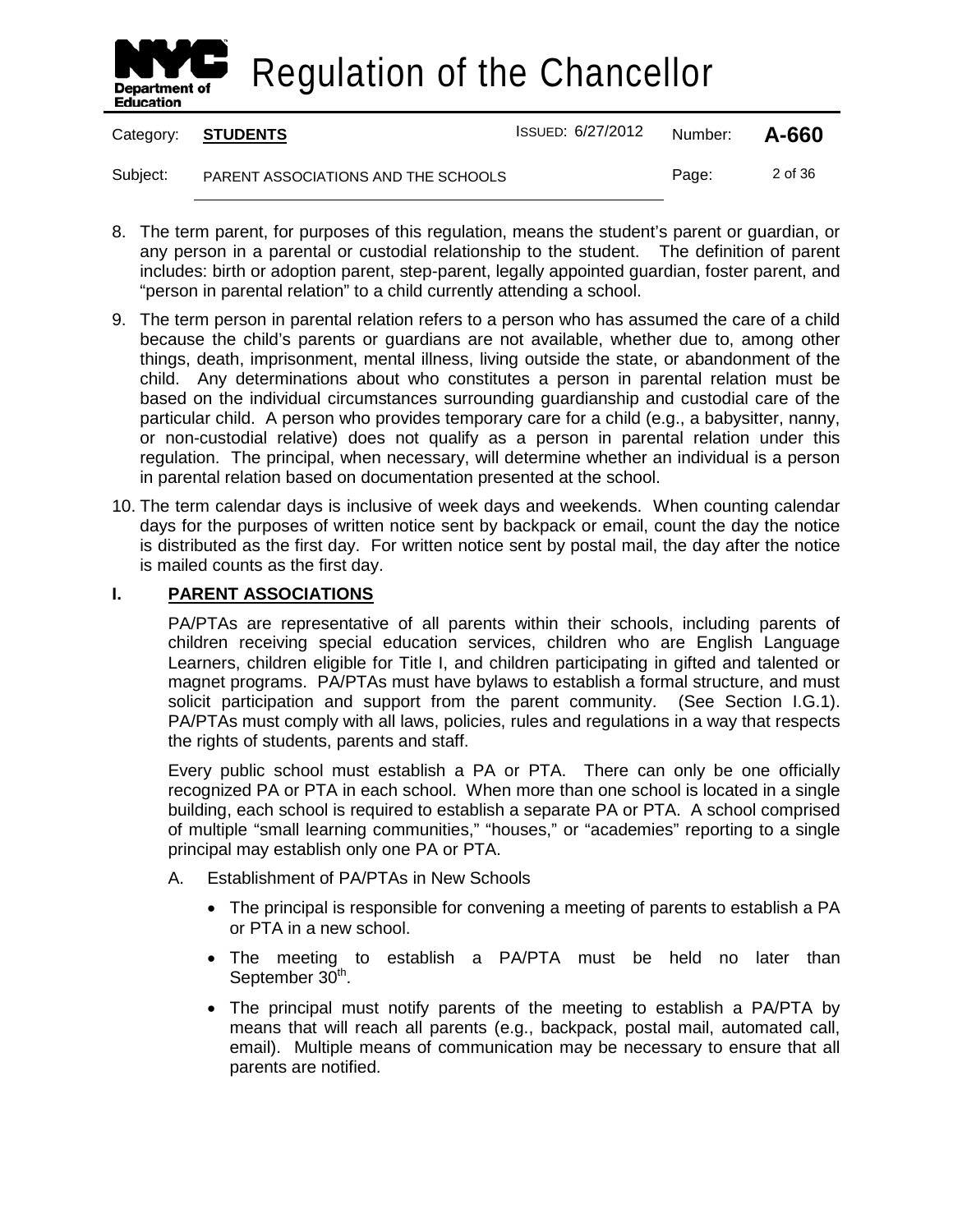

Category: **STUDENTS** ISSUED: 6/27/2012 Number: **A-660**

Subject: PARENT ASSOCIATIONS AND THE SCHOOLS Page: 3 of 36

- Notice of the meeting to establish a PA/PTA must be provided at least ten calendar days prior to the meeting. At least 8 parents should be present at the meeting to establish a PA/PTA.<sup>[1](#page-9-0)</sup>
- The principal may contact the appropriate Presidents' Council, District or Borough Family Advocate, or the Division of Family and Community Engagement (FACE) for guidance in conducting the meeting to establish a PA/PTA.
- B. Re-Establishment of PA/PTAs
	- If the PA/PTA has ceased to function for any of the reasons listed in Section I.C., the principal is responsible for notifying FACE, and for convening a meeting of parents to re-establish the PA/PTA.
	- If the PA/PTA ceases to function during the school year, the meeting to reestablish the PA/PTA must be held no more than 14 calendar days after the PA/PTA ceases to function. If the PA/PTA ceases to function over the summer, the meeting to re-establish the PA/PTA must be held no later than September 30<sup>th</sup>.
	- The principal must notify the parents of the meeting to re-establish a functioning PA/PTA. Notice must be conveyed in writing. (See Section I.F.4.a)
	- Notice of the meeting to re-establish the PA/PTA must be provided at least ten calendar days prior to the meeting.
	- An expedited election must be conducted in order to re-establish the PA/PTA. (See Section I.F.4).
	- At least 8 parents should be present at the meeting to re-establish the PA/PTA.
	- The principal may contact the appropriate Presidents' Council, District or Borough Family Advocate, or FACE for guidance in conducting the meeting to re-establish the PA/PTA.
- C. Reasons PA/PTAs Cease to Function
	- 1. Failure to Elect Mandatory Officers

The PA/PTA ceases to function on July  $1<sup>st</sup>$  if it has not held elections or fails to elect officers in all three mandatory offices – president, recording secretary and treasurer – by June  $30<sup>th</sup>$ . If the PA/PTA ceases to function for this reason, the principal must notify FACE.

<span id="page-9-0"></span> $1$  Written notice is required for any PA/PTA meeting during which an election will be conducted. (See Section I.F.1.c)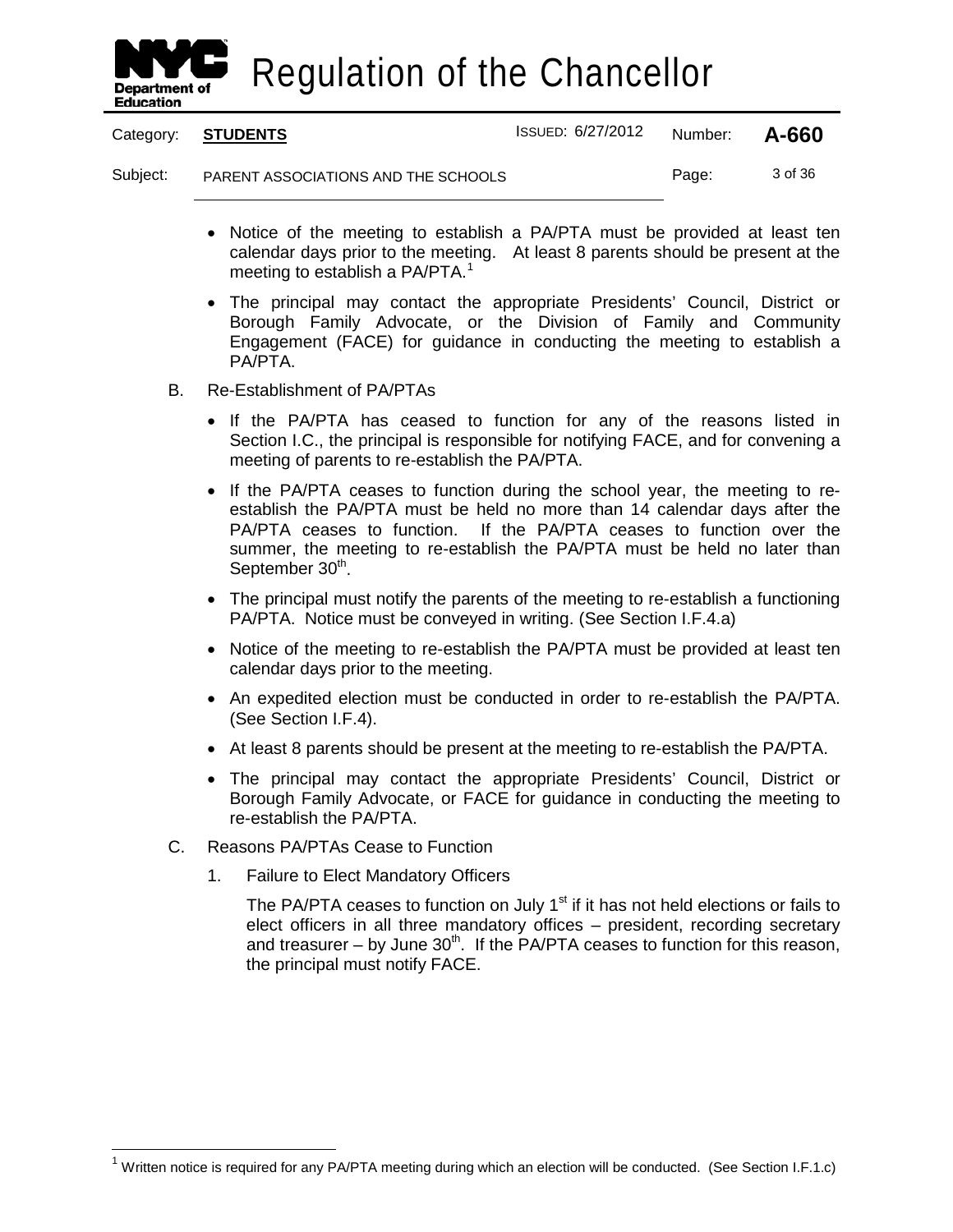

|          | Category: STUDENTS                  | <b>ISSUED: 6/27/2012</b> | Number: | A-660   |
|----------|-------------------------------------|--------------------------|---------|---------|
| Subject: | PARENT ASSOCIATIONS AND THE SCHOOLS |                          | Page:   | 4 of 36 |

2. Failure to Hold an Expedited Election

The PA/PTA ceases to function if it fails to hold a timely<sup>[2](#page-10-0)</sup> expedited election to fill a vacancy in one or more mandatory offices. (See Section I.F.3). If the PA/PTA ceases to function for this reason, the principal must notify FACE.

3. Failure to Conduct Business

The PA/PTA ceases to function if it fails to conduct PA/PTA business for 2 consecutive months. If the PA/PTA ceases to function for this reason, the principal must notify FACE.

- D. PA/PTA Membership Eligibility
	- 1. Establishing Parent Eligibility
		- A parent of a student on a school's register is automatically eligible for membership in the PA/PTA. A parent of a student who attends a noncitywide school full time while on the register of a citywide program is eligible to be a member of the PA/PTA in the school that her/his child attends.<sup>[3](#page-10-1)</sup>
		- A parent with children who attend different schools is a member of the respective schools' PA/PTAs.
		- A parent may not designate another individual to serve in her/his place as a member of the PA/PTA.
		- A PA/PTA may not extend membership to individuals who are not otherwise qualified for membership such as honorary members, student members, former members or former officers.
	- 2. Establishing Staff Eligibility
		- A PA may vote to amend its bylaws to extend membership to school staff. The parent members of a PTA may vote to revert back to a PA.
		- A PA that votes to include school staff becomes a PTA. In addition to teachers, a PA may amend its bylaws to extend membership to other categories of staff (e.g., paraprofessionals, school aides, school secretaries, food service workers, etc.).
		- School supervisory staff (principals, assistant principals and supervisors) may not be members of the PTA in the school in which they are employed.

<span id="page-10-0"></span> <sup>2</sup> An expedited election should be held as expeditiously as possible pursuant to Section I.F.4. Officer vacancies which arise before the start of the school year and which are not the result of resignations (e.g., vacancies resulting from a failure to elect any person to the office from the outset) must be filled by October  $15<sup>th</sup>$ . (See Section I.F.3.a). Officer vacancies which arise after the start of the school year (e.g., vacancies resulting from resignations) should be filled as soon as possible after the vacancy occurs, taking into account the unique circumstances and logistics of the situation. Upon request, FACE will provide guidance regarding what may constitute timely scheduling of an expedited election in a particular situation.

<span id="page-10-1"></span>a particular situation in a particular situation. 3 A particular situation in a particular situation of a student who attends a non-citywide school full time while on the register of a citywide program must choose whether to be a member of the PA/PTA in the school that her/his child attends or the PA/PTA of the school where the student appears on the register, but not both.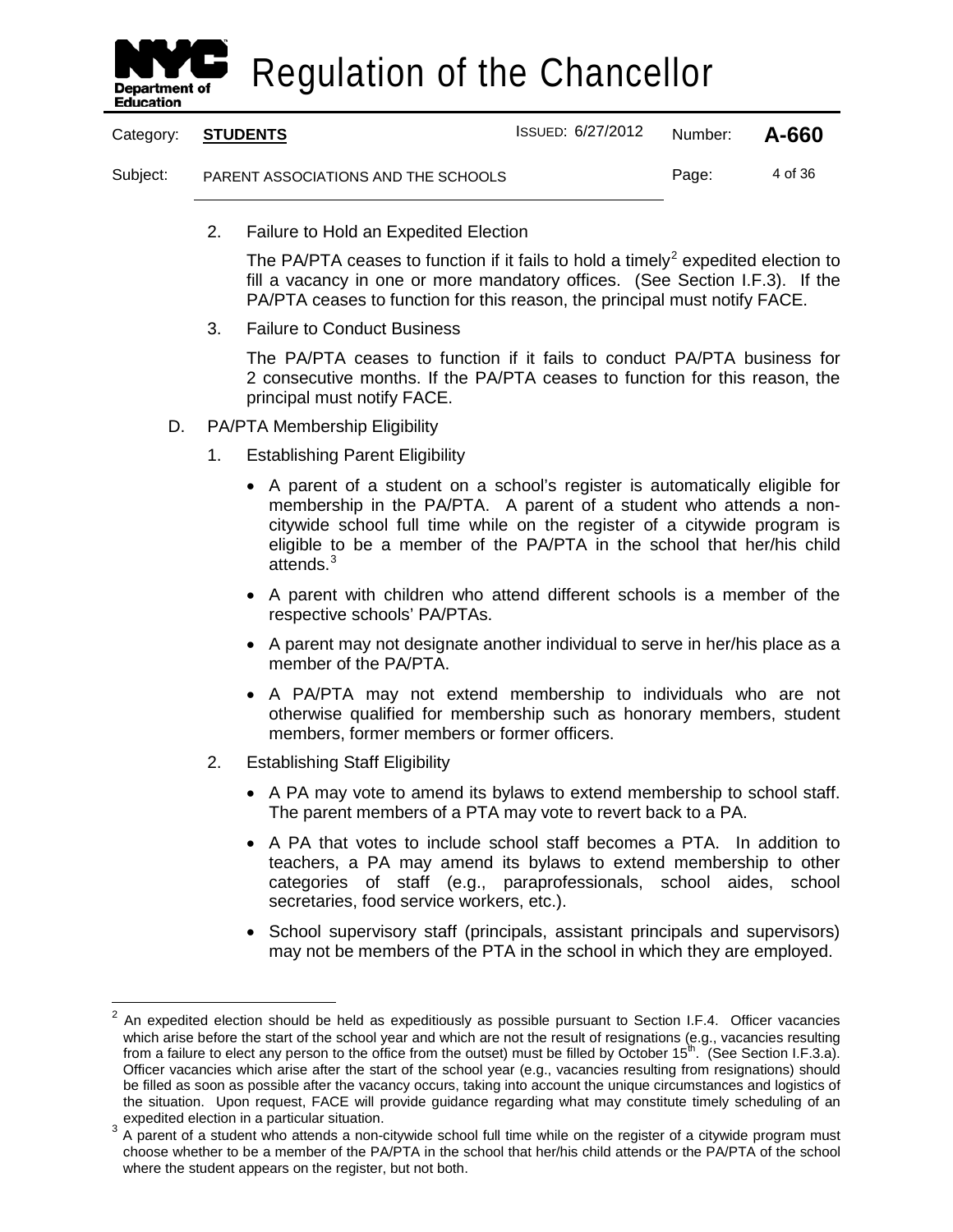

|          | Category: STUDENTS                  | ISSUED: 6/27/2012 | Number: | A-660   |
|----------|-------------------------------------|-------------------|---------|---------|
| Subject: | PARENT ASSOCIATIONS AND THE SCHOOLS |                   | Page:   | 5 of 36 |

- E. PA/PTA Membership Participation
	- 1. Voting

Every parent member has the right to vote at all PA/PTA meetings. If the organization becomes a PTA, voting rights are extended to eligible staff members. Voting by proxy or absentee ballots is not permitted.

2. Dues

While a PA/PTA may choose to solicit dues, the payment of dues cannot be a condition for participation or membership.

3. Restrictions

School Employees - School employees may not serve as members of the executive board or nominating/election committee of the PA/PTA in the school in which they are employed. This restriction only applies to employees paid from a DOE funding source (e.g., tax levy, reimbursable, community-based organization contract, gift, grant, etc.). Individuals whose employment is located at the school, but who are paid by a non-DOE funding source for a program that is not part of the regular school day are exempted from this restriction.

4. Conflicts of Interest

PA/PTA members must be careful to avoid acting in circumstances in which their personal interests conflict with their interests as PA/PTA members.

- a. Decision Making PA/PTA decisions must be made by participation and vote of only those members of the association who do not have a conflict of interest.
- b. PA/PTA Officer Conflicts of Interest PA/PTA officers cannot have any direct or indirect interest in any business transaction, any financial interest, or any business dealing with the school, the community school district, the Panel for Educational Policy ("PEP"), a Community Education Council ("CEC"), Citywide Council on Special Education ("CCSE"), Citywide Council on High Schools ("CCHS"), Citywide Council on English Language Learners ("CCELL"), District 75 Council ("D75 Council), or the DOE, including a contract. Waivers may be granted by the DOE Ethics Officer in appropriate circumstances.
- c. Business Dealings PA/PTA members who have any direct or indirect interest in any business transaction, any financial interest, any business dealing with the school, the community school district, PEP, a CEC, CCSE, CCHS, CCELL, D75 Council, or the DOE, including a contract, must refrain from participation in any decision relating to that matter. Such interest, whether direct or indirect, must be disclosed to the membership and placed in the minutes of the meeting at which the disclosure was made. Members who have a conflict of interest must refrain from participation in any decision relating to that matter.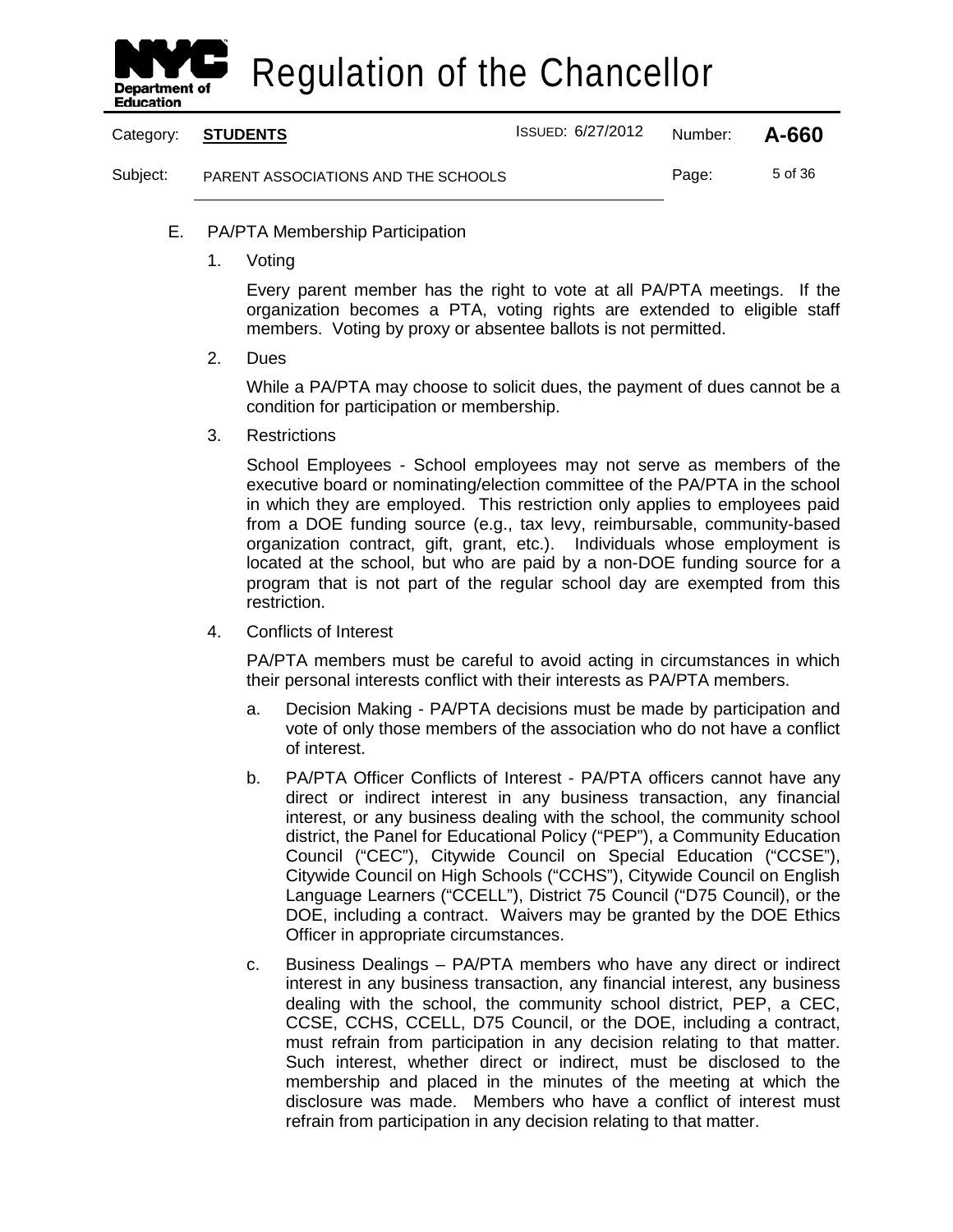

Category: **STUDENTS** ISSUED: 6/27/2012 Number: **A-660**

Subject: PARENT ASSOCIATIONS AND THE SCHOOLS Page: 6 of 36

- d. Education Council Membership PA/PTA members who are also PEP, CEC, CCSE, CCHS, CCELL or D75 Council members, and who have participated in any way in a vote at the school about an issue that has been escalated to the PEP, CEC, CCSE, CCHS, CCELL or D75 Council are deemed to have a conflict of interest and may not participate in the related PEP or council discussions.
- e. Membership in Organizations PA/PTAs may join any relevant national, state, or city organizations, provided that the organization's policies or bylaws do not conflict with laws, DOE policies, rules and regulations. General membership approval is required for PA/PTAs to join any organization.
- F. Election of PA/PTA Officers

To ensure that the PA/PTA is the voice of all parents in the school, annual elections must be held in an inclusive manner, providing opportunity for the full and fair participation of all members. The PA/PTA may request guidance in conducting an election from the appropriate Presidents' Council or the school's parent coordinator. Requests for assistance may be made by executive board members after consultation with the PA/PTA membership.

- 1. Conducting PA/PTA Officer Elections
	- The PA/PTA is responsible for determining the most inclusive and appropriate means of conducting elections in a fair and unbiased manner.
	- The PA/PTA bylaws must specify how elections will be conducted. Specifically, the bylaws must address the processes for candidate solicitation, nominations, and the election of officers. PA/PTA bylaws are subject to review and approval by FACE.
	- PA/PTA elections must be held in the spring of every school year to ensure there will be a PA/PTA in place during the summer and for the opening of school in the fall.
	- PA/PTA Officers are elected to serve a one-year term beginning July  $1<sup>st</sup>$ and ending June  $30<sup>th</sup>$ .
		- a. Election Time Frame It is the PA/PTA's responsibility to conduct annual elections by the last day of the school year to ensure that there will be a PA/PTA in place during the summer and for the opening of school in the fall.
		- b. Principal Notification The principal must be notified of the date and time of the annual PA/PTA election by April1<sup>st</sup> of each school year. If the principal is not notified by April  $1^{st}$ , she/he must request a scheduled date and time for the election meeting from the PA/PTA president. If the PA/PTA president fails to respond within 7 calendar days, the principal must notify all parents and convene a meeting to schedule elections.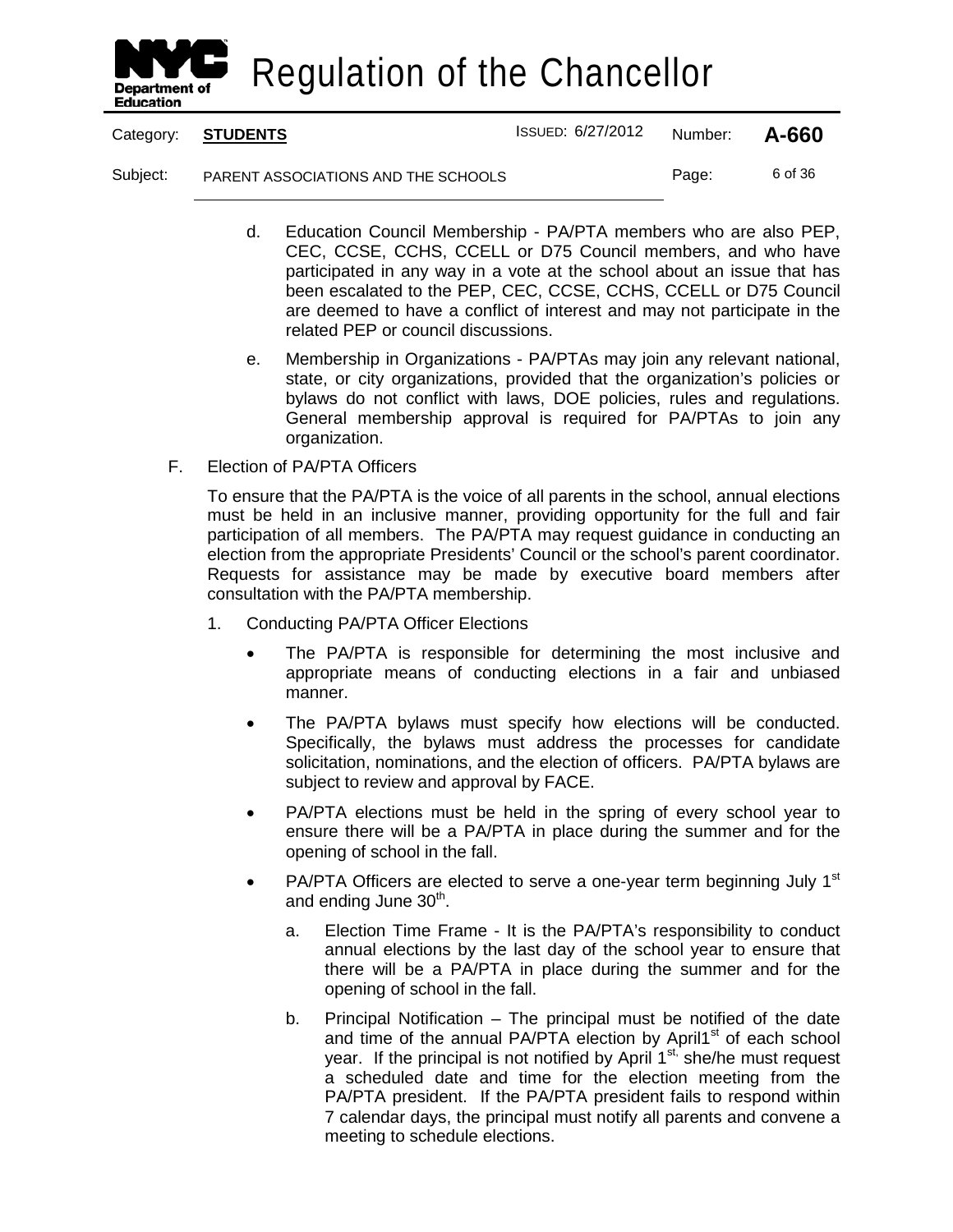

Category: **STUDENTS** ISSUED: 6/27/2012 Number: **A-660**

Subject: PARENT ASSOCIATIONS AND THE SCHOOLS Page: 7 of 36

- c. Written Election Meeting Notice The PA/PTA is responsible for ensuring that written notification of the election meeting is provided to all members. Notice must be sent at least 10 calendar days prior to the election meeting. If nominations have been closed, the election notice may include the names of the candidates listed alphabetically by last name for each position. Election meeting notices must include the following information:
	- A list of all available executive board positions (The PA/PTA bylaws may reserve non-mandatory positions to be elected in the fall).
	- An acknowledgement that the only qualification for all offices is that the candidate be a parent of a child in the school.
	- Term limits, if they are included in the bylaws.
	- The mechanism(s) by which parents can become candidates for PA/PTA office.
	- The date nominations close.
- d. Candidate Rights

*Addressing Membership* – During the election meeting, candidates must be provided with an opportunity to address the membership prior to voting. If a candidate is not able to be present, another member may read the candidate's statement. The PA/PTA bylaws may include a process for the distribution of candidate statements prior to the elections, but after nominations have been closed. This process may include the hosting of candidate forums. All candidates must be given an equal opportunity to participate.

If the PA/PTA bylaws permit the distribution of candidate statements, all statements must be appropriate. Inappropriate material includes material that is disparaging, defamatory, obscene or is disruptive to the educational process.

*Presence for Vote* – A candidate for office need not be present at the time of the election to be eligible to run. A candidate must make every effort to advise the nominating committee that she/he cannot attend the election.

*Campaigning* – No materials in support of a candidate or slate of candidates may be distributed or posted on school premises or on the school's website by any candidate, supporter, PA/PTA executive board or PA/PTA committee. Any individual who violates this provision jeopardizes the candidate's eligibility to be elected to office. Candidates who violate this provision will be subject to disqualification and may be deemed ineligible for office for that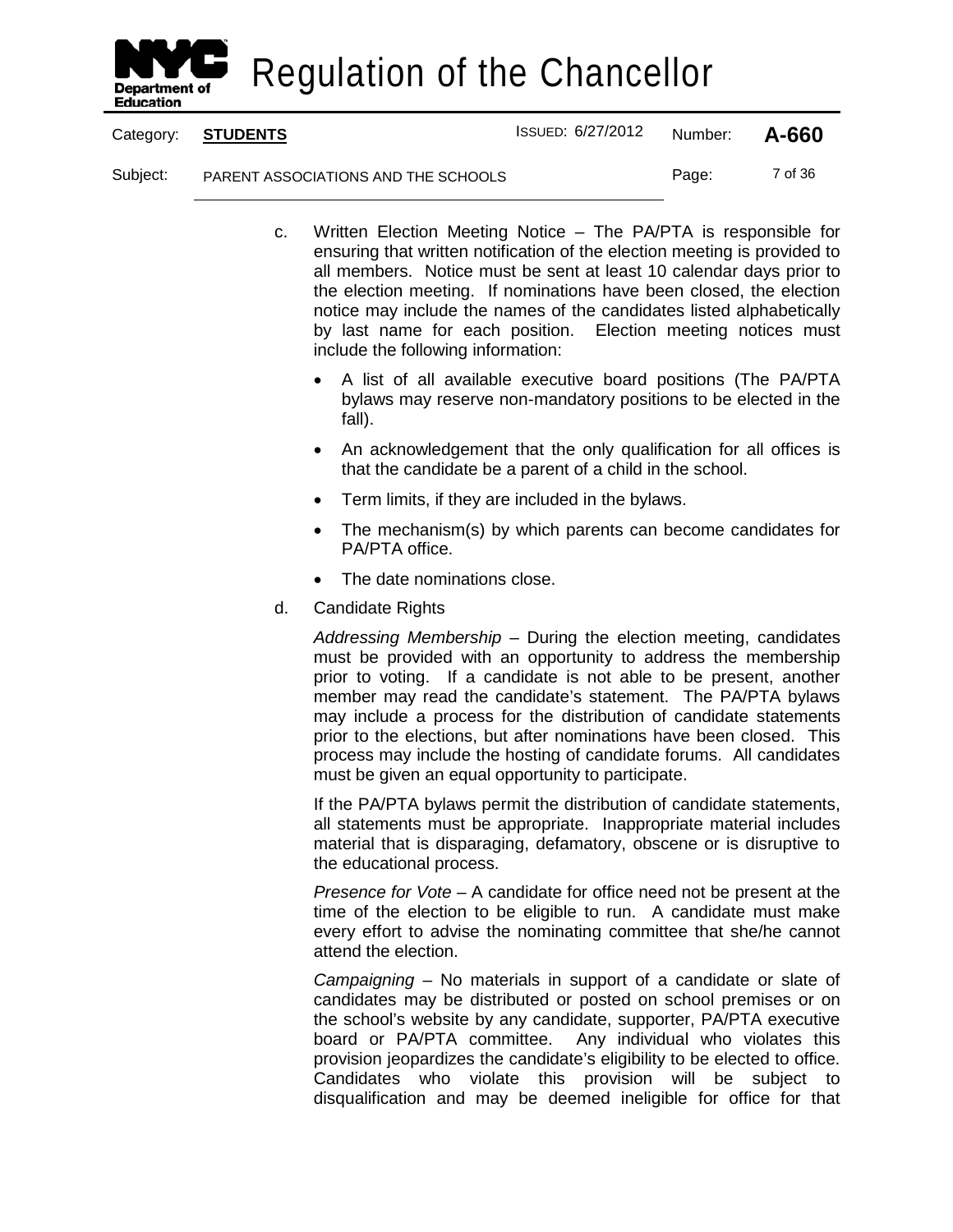

Category: **STUDENTS** ISSUED: 6/27/2012 Number: **A-660**

Subject: PARENT ASSOCIATIONS AND THE SCHOOLS Page: 8 of 36

election year and prohibited from serving on any PA/PTA or Presidents' Council executive board, school or district leadership team, school or district Title I Parent Advisory Council, CEC, CCSE, CCHS, CCELL, or D75 Council.

e. Contested Offices – When there is more than one nominated candidate for any office, the procedures outlined in this section must be followed.

*Determining Voter Eligibility* – All members of the PA/PTA at the time of the election are eligible to vote. Individuals who will begin their membership the following school year may not vote (i.e., parents of incoming students). The principal or her/his designee must verify each individual's eligibility to vote by confirming that the individual qualifies as a member of the PA/PTA. This verification must occur prior to the distribution of ballots.

*Use of Ballots* – Voting by proxy or absentee ballots is not permitted. A ballot template is available in the languages covered by Chancellor's Regulation A-663 at [http://schools.nyc.gov/Offices/FACE/filesandresources.htm.](http://schools.nyc.gov/Offices/FACE/filesandresources.htm) If a ballot template is needed in a language that is not readily available, the school should contact the DOE's Translation and Interpretation Unit. Unless otherwise addressed in the PA/PTA bylaws (e.g., if the bylaws allow for electronic balloting), ballots must remain in the meeting room until the election meeting has been adjourned. Ballots must be counted immediately following the conclusion of voting and in the presence of any members and observers. In the event that candidates receive an equal number of votes, and no other candidate has a higher number of votes, a run-off election must be conducted. Only the candidates tied for the highest number of votes may participate in the run-off election.

*Retention of Ballots* – Ballots must not be removed from the school. The PA/PTA must retain ballots on school premises for one year following the date of the election or until the determination of any grievance filed concerning the election, whichever is later.

- f. Uncontested Offices Unless otherwise addressed in the PA/PTA bylaws, a member must make a motion to cast one vote to elect an uncontested candidate to office. A vote of the membership is required for approval of the motion. The result of the motion must be recorded in the minutes.
- g. Certification of Elections The principal or her/his designee must certify that the nomination and election process was conducted in accordance with this regulation and the bylaws by signing the PA/PTA Election Certification Form before the election meeting is adjourned. The certification form is available at [http://schools.nyc.gov/Offices/FACE/filesandresources.htm.](http://schools.nyc.gov/Offices/FACE/filesandresources.htm) The parent coordinator cannot be the principal's designee.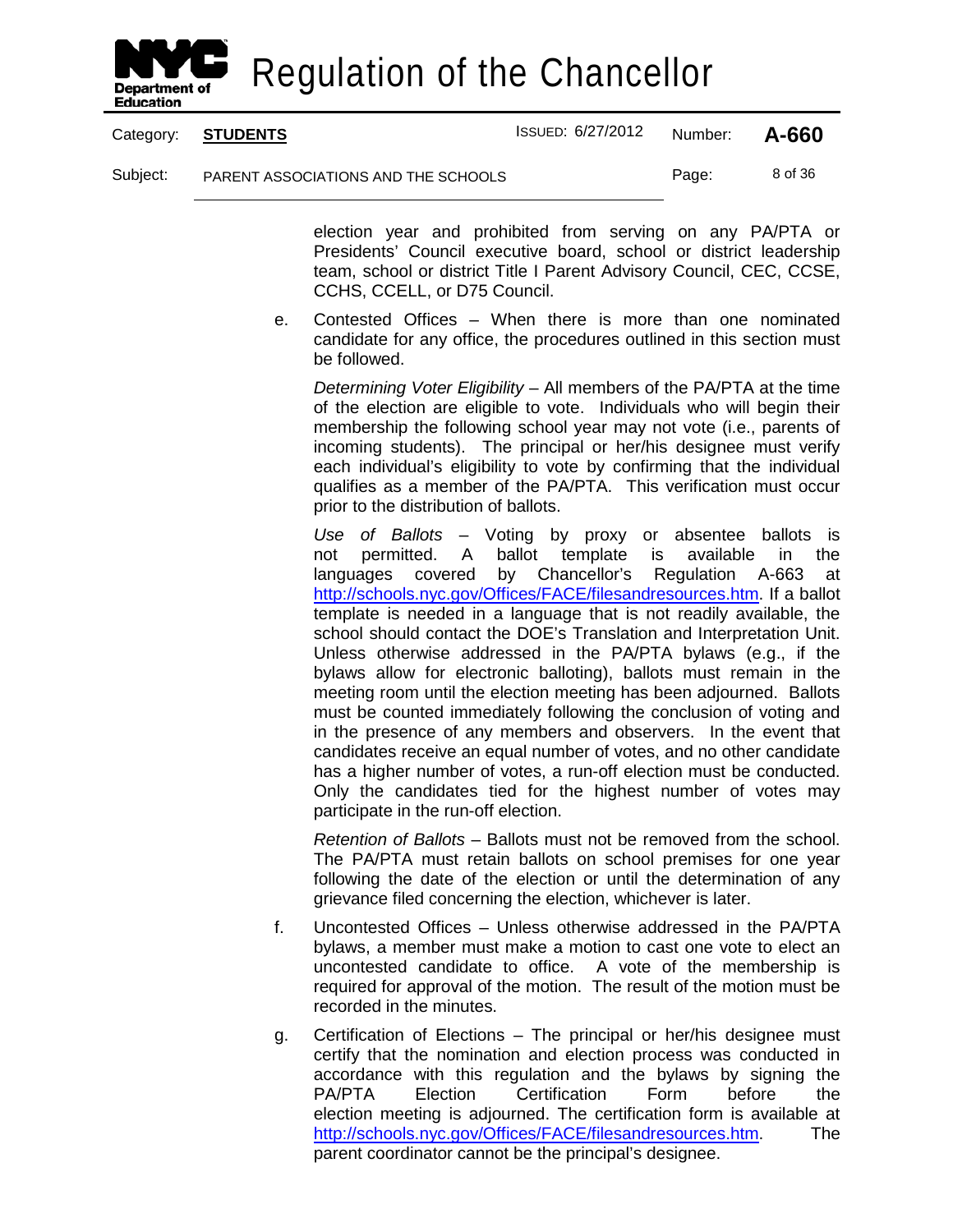

Category: **STUDENTS** ISSUED: 6/27/2012 Number: **A-660**

Subject: PARENT ASSOCIATIONS AND THE SCHOOLS Page: 9 of 36

The elected officers of the PA/PTA are encouraged to enter their contact information on the certification form. The personal telephone numbers and email addresses of the mandatory PA/PTA officers will be shared with the appropriate Presidents' Council, unless those officers decline to have their information released by so indicating on the certification form.

The signed certification form must be retained by the PA/PTA executive board with a copy filed in the principal's office. The principal or her/his designee must update the School-Parent Leader Contact Information System, accessible through the Principals' Portal, within 5 calendar days of the election.

2. Reserving Offices for Fall Elections

To accommodate parents of incoming students, the PA/PTA bylaws may allow for the election of non-mandatory officer positions (e.g., vice-president) in the fall. The bylaws must identify the reserved positions and the timeframe and process for the election.

3. Filling Officer Vacancies

The PA/PTA executive board must notify the membership in writing of any vacancy within 5 calendar days and specify whether the vacancy will be filled by succession or expedited election. The PA/PTA executive board may request guidance from the appropriate Presidents' Council or the parent coordinator. The PA/PTA Election Certification Form must be updated upon the filling of an officer vacancy.

- a. Officer Vacancies Occurring Before the Start of the School Year If a PA/PTA has one or more officer vacancies prior to the start of the school year that are not the result of resignations, the remaining executive board members must conduct an expedited election to fill all officer vacancies by October 15<sup>th</sup>.
- b. Officer Vacancies Occurring After the Start of the School Year PA/PTA bylaws must contain a provision for filling officer vacancies that occur after the start of the school year by succession. The bylaws must also indicate the ranking of officers for succession purposes. PA/PTA officers may choose to retain their positions and not succeed to a vacant office.

Upon resignation of a co-officer, the PA/PTA members must vote to determine if the remaining co-officer may fill the unexpired term on her/his own or whether an expedited election must be conducted.

If a mandatory office cannot be filled by succession, the PA/PTA must follow the expedited election process outlined in Section I.F.4.

4. Expedited Elections

Expedited elections are required when a PA/PTA has failed to conduct a valid annual election or fill an officer vacancy by succession.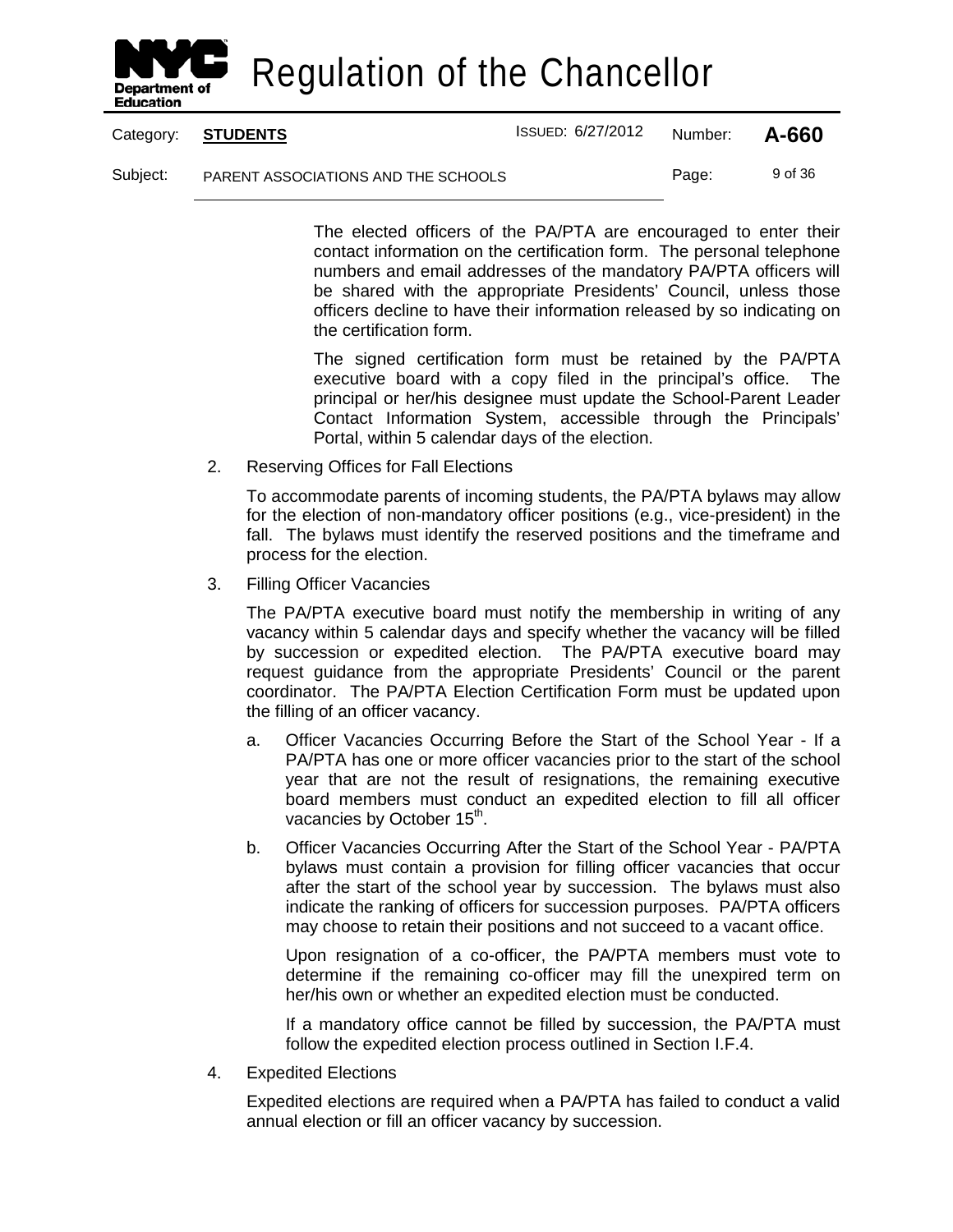

Category: **STUDENTS** ISSUED: 6/27/2012 Number: **A-660**

Subject: PARENT ASSOCIATIONS AND THE SCHOOLS Page: 10 of 36

- a. Written Expedited Election Notice The PA/PTA is responsible for ensuring that written notification of the expedited election meeting is provided to all members. Notice must be sent at least 10 calendar days prior to the expedited election meeting. Expedited election meeting notices include the following information:
	- A list of all available officer positions
	- An acknowledgement that the only qualification for all offices is that the candidate be a parent of a child in the school
	- Term limits, if they are included in the bylaws
	- An indication that all nominations for available positions will be taken from the floor.
- b. Conducting Expedited Elections

*Nominations* – All nominations are taken from the floor during the election meeting. A parent member who is not seeking office may chair the expedited election meeting.

*Voting* - When there is more than one candidate for an office, written ballots must be used in the manner specified in Section I.F.1.e. When there is only one candidate for an office, the PA/PTA may follow the procedure outlined in Section I.F.1.f.

5. Officers' Contact Information

The PA/PTA executive board must make a list of elected PA/PTA officers available to the membership. The list must include names and either a phone number or email address where parents may contact officers. The list may not include officers' home addresses. A means of contacting the PA/PTA executive board (e.g., the DOE-issued PA/PTA email address<sup>[4](#page-16-0)</sup> or the PA/PTA's telephone extension at the school) must also be provided. The list must be available in the principal's office and at every PA/PTA meeting. The list will be posted in the school at the beginning of the school year and made available to any PA/PTA member upon request.

G. PA/PTA Rights and Responsibilities

To foster strong and effective parent representation in every school, PA/PTA members must be treated fairly by the PA/PTA executive board and school officials, without fear of penalty or retaliation.

Self-determination must be the rule and not the exception when it comes to the governance of PA/PTAs. PA/PTAs are responsible for their own actions and for the conduct of their own affairs. They are not to be run by the principal or other school officials. Members have the right to file a complaint with FACE to ensure the enforcement of the rights enumerated below.

<span id="page-16-0"></span> <sup>4</sup> To activate or reset the DOE-issued PA email address, a member of the PA executive board should contact the DOE Help Desk at (718) 935-5100.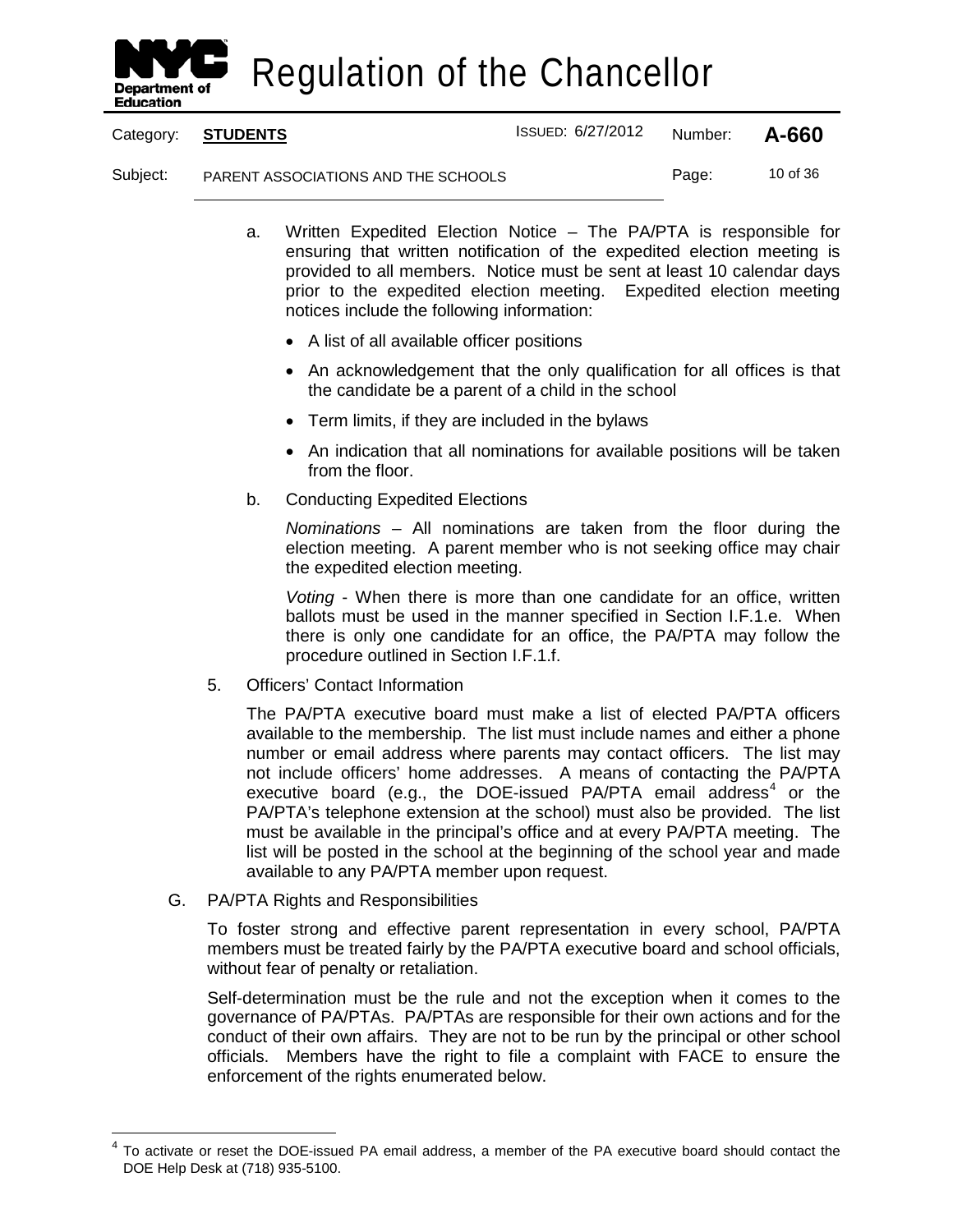

Category: **STUDENTS** ISSUED: 6/27/2012 Number: **A-660** Subject: PARENT ASSOCIATIONS AND THE SCHOOLS Page: 11 of 36

1. Establishing PA/PTA Bylaws

PA/PTAs must adopt a set of bylaws by a vote of the parent members. Bylaws should be amended as needed. All bylaws must conform to the requirements of this regulation. A PA/PTA Bylaws Template is available at [http://schools.nyc.gov/Offices/FACE/filesandresources.htm.](http://schools.nyc.gov/Offices/FACE/filesandresources.htm)

In the event that a PA/PTA's bylaws contain any provision that conflicts with this regulation, the provisions of this regulation shall be deemed controlling. All remaining provisions of the PA/PTA bylaws that are not in conflict with this regulation shall remain in full force and effect. Any PA/PTA member may present a motion at a general membership meeting to amend a provision of the bylaws that is not in compliance with this regulation. Amendments that bring the bylaws into compliance must be voted on immediately after the motion is presented and require approval by two-thirds of the members present.

PA/PTAs must review their bylaws every three years and upon revision of this regulation. *Robert's Rules of Order – Newly Revised* may serve as a reference to assist with interpreting PA/PTA bylaws.

The PA/PTA must give the principal a copy of its bylaws and related amendments. The principal will ensure that the bylaws and amendments are available in her/his office. The PA/PTA must make a copy of its bylaws and related amendments available at every meeting and to members upon reasonable request.

Wherever possible, bylaws should be made available in the languages parents speak other than English. A bylaws template is available in the languages covered by Chancellor's Regulation A-663 at [http://schools.nyc.gov/Offices/FACE/filesandresources.htm.](http://schools.nyc.gov/Offices/FACE/filesandresources.htm) If a bylaws template is needed in a language that is not readily available, the principal must contact the Translation and Interpretation Unit.

2. Accessing Information and Consulting with School Officials

Whenever possible, principals should consult parents at each stage of planning initiatives for the school. Regular communication between school officials and PA/PTAs is essential for PA/PTAs to achieve their goals. PA/PTAs must receive information in a manner that allows them to be heard on matters that affect their schools except in emergency situations for which immediate action is required.

a. Information – PA/PTAs have the right to receive full and factual information relating to student achievement and the school operation from the principal. No later than December  $15<sup>th</sup>$  of each year, the principal must provide the PA/PTA executive board with an abridged summary of the school safety plan, discipline code, and attendance plan. No later than October  $15<sup>th</sup>$  of each year, the principal must provide the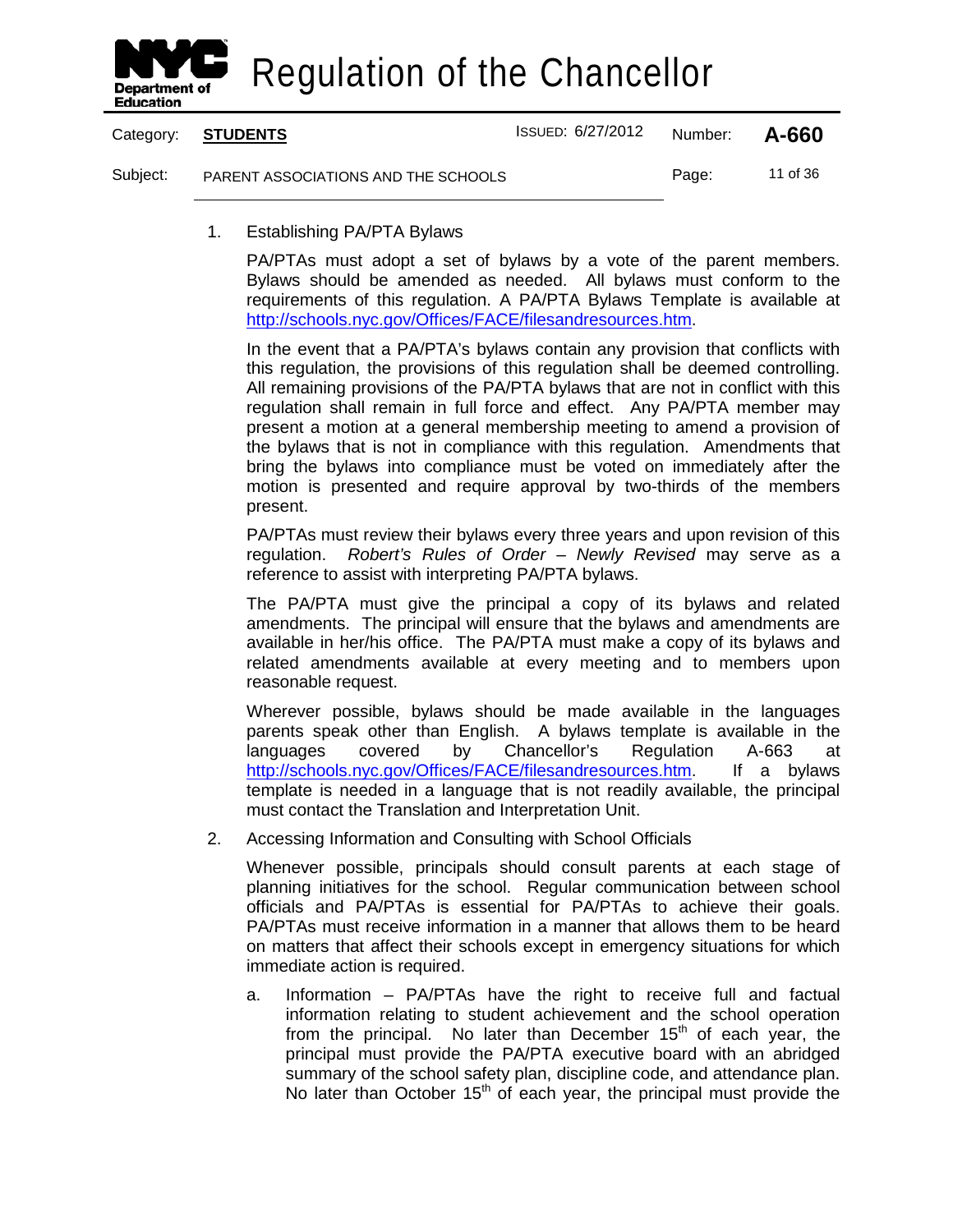

|          | Category: STUDENTS                  | <b>ISSUED: 6/27/2012</b> | Number: | A-660    |
|----------|-------------------------------------|--------------------------|---------|----------|
| Subject: | PARENT ASSOCIATIONS AND THE SCHOOLS |                          | Page:   | 12 of 36 |

PA/PTA executive board with a written report of all school fundraising activities, including income and expenditures, for each month of the previous year, as well as all anticipated fundraising income for each month of the current school year.

The PA/PTA may request the principal to present information relating to the school-based budget, including the Comprehensive Educational Plan (CEP) and the public view of the budget from the DOE's Galaxy budgeting system available on the school's portal. The PA/PTA president is responsible for the ongoing dissemination of information discussed at School Leadership Team (SLT) meetings to the PA/PTA members.

Upon request, the principal will provide the PA/PTA executive board with full and factual information pertaining to student testing schedules and student achievement data, as well as copies of the Chancellor's Regulations.

PA/PTAs denied any of the above information may submit their complaints to FACE.

b. Consultation

*PA/PTA Consultation with the Principal* - Principals must meet at least quarterly with their PA/PTA executive board. PA/PTAs are encouraged to satisfy this requirement by inviting their principals to attend all or part of their regular executive board meetings. Topics for quarterly meetings may include setting school and PA/PTA goals, planning fundraising activities, and reviewing Interim and Annual Financial Reports.

*PA/PTA Consultation with the Superintendent and CEC* - Each superintendent and CEC is required to meet at least quarterly with the officers of the PA/PTAs within their jurisdiction.

*PA/PTA Consultation in Buildings with More than One* School – The executive boards of all PA/PTAs in a building may hold joint meetings, as needed. The PA/PTA executive boards have the right to consult with the schools' principals on building issues, including matters affecting student health and welfare.

3. Posting and Distributing PA/PTA Literature

PA/PTAs may request assistance from principals to facilitate a mailing to parents. Under the Family Educational Rights and Privacy Act (FERPA), the school may not give the PA/PTA the names, addresses, or any other contact information of students or parents without the parents' written consent. All parent contact information must only be used for legitimate PA/PTA purposes and not for personal communication.

PA/PTAs have the right to post printed material in the school at places designated by the principal. Materials for posting or distribution may include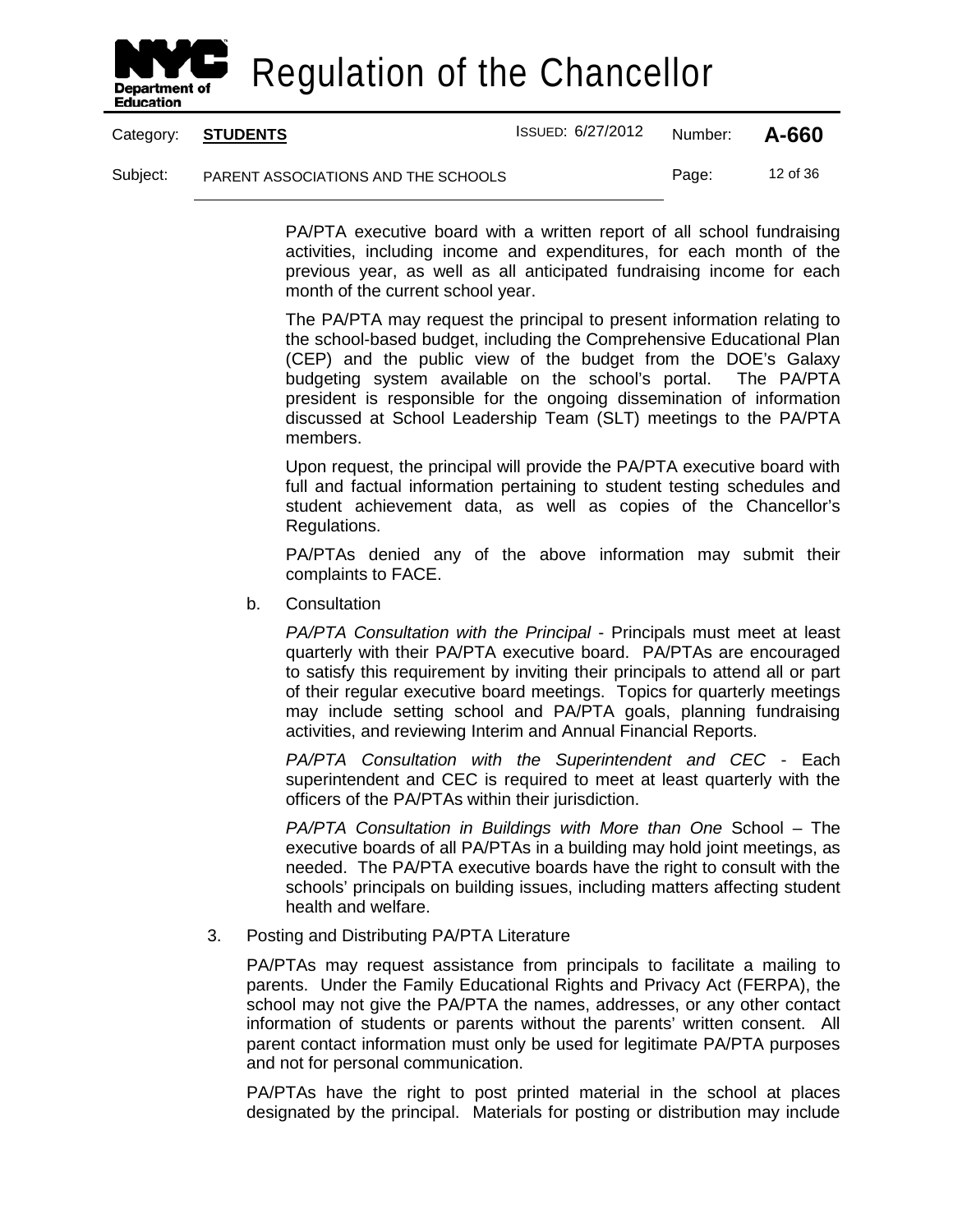

Category: **STUDENTS** ISSUED: 6/27/2012 Number: **A-660** Subject: PARENT ASSOCIATIONS AND THE SCHOOLS Page: 13 of 36

> printed literature such as special editions, bulletins, flyers, notices, posters and buttons. PA/PTAs have the right to post meeting notices on the school's website. PA/PTAs may also submit a request to principals to post additional information on the school's website, such as the organization's bylaws, flyers and bulletins.

> PA/PTAs are expected to exercise reasonable judgment when it comes to the appropriateness of material posted in schools, displayed on the schools' websites, or placed in students' hands. All materials to be posted and distributed must be shown to the principal and the principal must render a decision no more than 24 hours after receiving the material to be posted or distributed. The principal is responsible for reviewing materials only to ensure that unsuitable or inappropriate material is not posted or distributed. Unsuitable or inappropriate material includes material that is defamatory, obscene or age-inappropriate, or is disruptive to the educational process. Principals may not censor or edit the content of PA/PTA meeting notices or other material to be distributed. The principal's name and signature must not be affixed to PA/PTA material.

- 4. Holding PA/PTA Meetings
	- a. General Membership Meetings PA/PTAs must hold at least 9 monthly general membership meetings per school year.

*Timing of Meetings* - The PA/PTA bylaws must specify the day and time when general membership meetings are to be held (e.g., last Tuesday of the month at 7:00 pm). Upon review of the bylaws or by motion of a member at any general membership meeting, the executive board must survey the parent members to determine whether the day and time of the general membership meeting should be changed.

*Notice* – The notice of the meeting must be sent 10 calendar days prior to the date of the meeting. The PA/PTA executive board is responsible for ensuring that notifications of meetings are sent in a manner calculated to reach all parents (e.g., backpack, postal mail, automated call, email). Multiple means of communication may be necessary to ensure that all parents are notified. The PA/PTA must submit notices to the principal as outlined in Section I.G.3. A meeting notice template is available in the languages covered by Chancellor's Regulation A-663 at [http://schools.nyc.gov/Offices/FACE/filesandresources.htm.](http://schools.nyc.gov/Offices/FACE/filesandresources.htm) If a meeting notice template is needed in a language that is not readily available, the principal must contact the Translation and Interpretation Unit.

*Location of Meetings* - All PA/PTA meetings must be held in the PA/PTA's home school. If an appropriate, handicap-accessible place of assembly exists within the school, meetings should be held in that location.

*Conducting Meetings* – Unless otherwise indicated in this regulation or the PA/PTA bylaws, meetings must proceed according to *Robert's Rules of Order – Newly Revised*.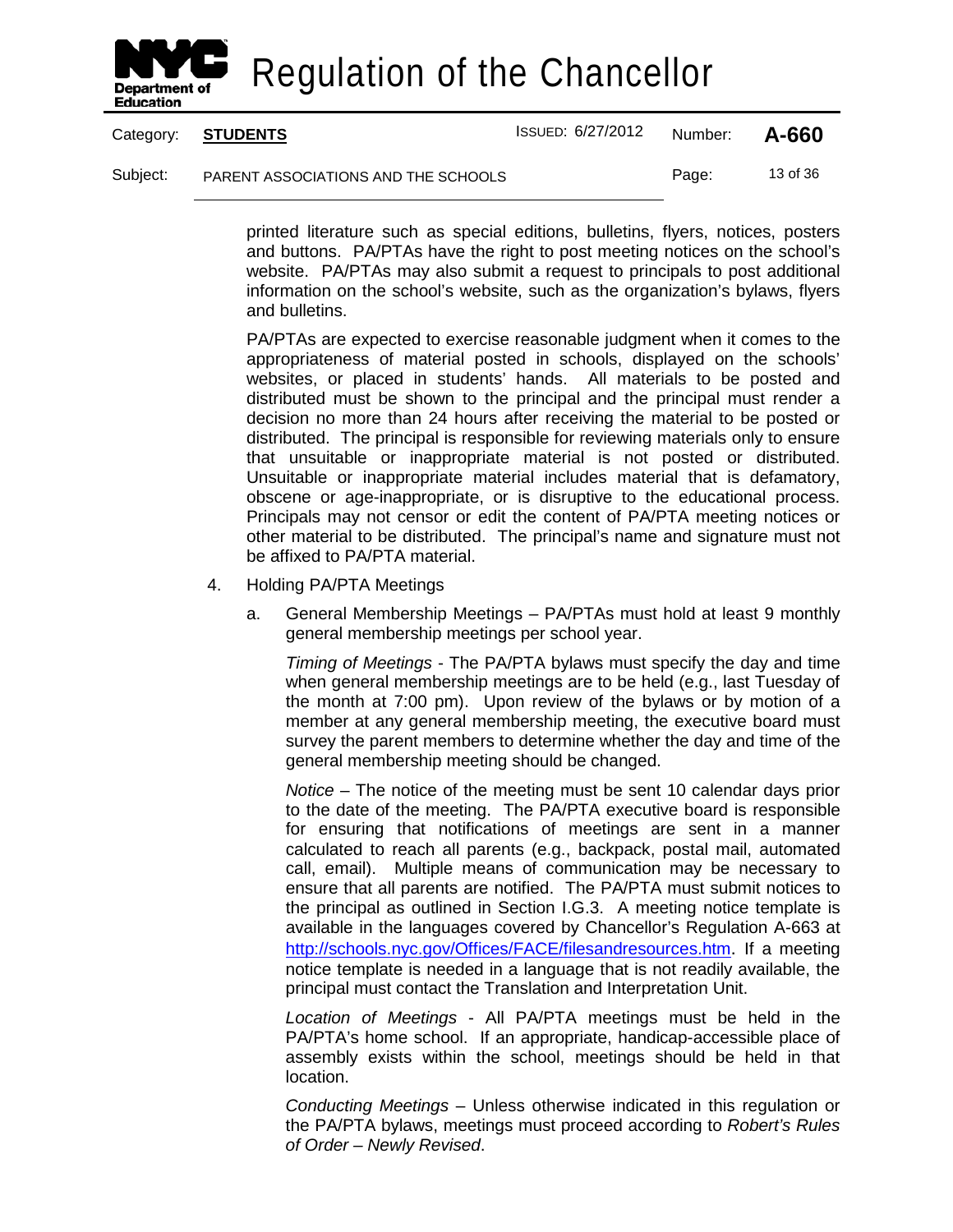

Category: **STUDENTS** ISSUED: 6/27/2012 Number: **A-660**

Subject: PARENT ASSOCIATIONS AND THE SCHOOLS Page: 14 of 36

*Quorum* – The quorum for a general membership meeting must consist of representation by at least 8 PA/PTA members, including a minimum of 2 executive board members and 6 parent members. In the absence of a quorum, a PA/PTA cannot authorize the expenditure of funds or vote on any business, but may have non-binding discussions. The PA/PTA executive board may seek assistance from the school's parent coordinator and the appropriate Presidents' Council to improve meeting attendance when the PA/PTA's attempts at outreach do not yield a quorum at a general membership meeting.

*Attendance and Participation* - PA/PTA meetings must be non-exclusive and open to the general public in accordance with NYS Education Law. PA/PTA members may attend and participate in all general membership meetings. In addition, individuals who are not members of the PA/PTA may attend general membership meetings as observers, but may only participate in discussions with the approval of the executive board.

*Minutes* – Minutes must be recorded at all general membership meetings. A draft of the minutes must be distributed at the next scheduled meeting for review and approval by the general membership. The PA/PTA bylaws may provide further guidance as to permissible recording procedures and equipment.

- b. Executive Board Meetings Executive board meetings must be open to all PA/PTA members. The membership must be provided with notice at least 10 calendar days prior to the meeting date. Individuals who are not members of the PA/PTA may only attend executive board meetings with the approval of the executive board. The PA/PTA bylaws must indicate the day and time of executive board meetings and the quorum required to conduct business at an executive board meeting.
- c. Special Membership Meetings The PA/PTA bylaws may specify the process by which a special membership meeting may be convened. Special membership meetings must only be held to address a matter of importance that cannot be postponed until the next general membership meeting.
- 5. Using School Facilities
	- a. Building Use PA/PTAs are entitled to free use of school buildings, including school safety or security coverage, for 110 hours per year outside of school hours. These hours apply 12 months a year and are not transferable. Unused hours may be rolled over from one month to the next, but expire at the end of the school year. If there is more than one PA/PTA in the building, each PA/PTA is entitled to the full 110 hours per year. The PA/PTA is responsible for obtaining permits to use the school building outside of school hours. These permits establish the time and place of meetings. The PA/PTA should request necessary permits from the custodian.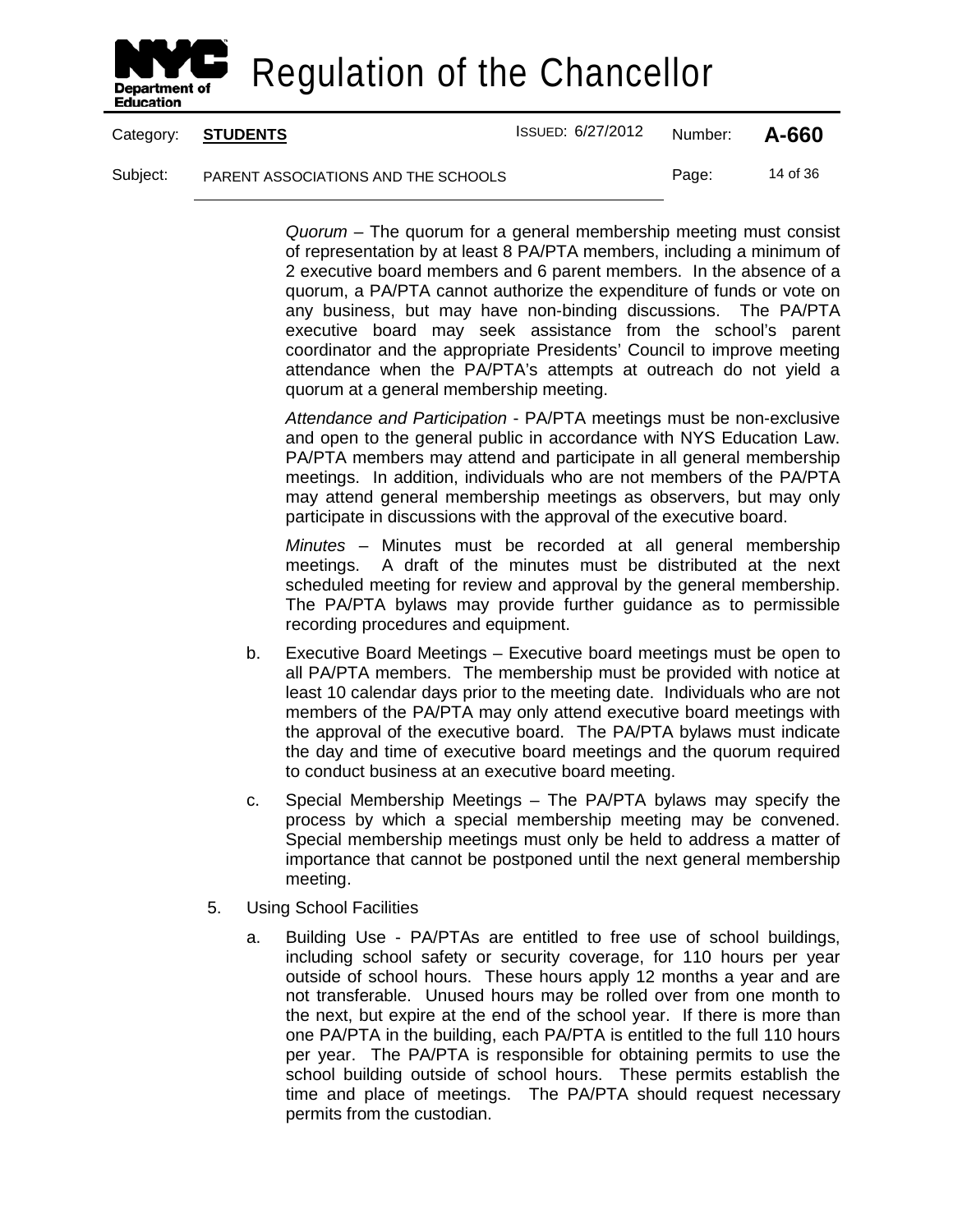

|          | Category: STUDENTS                  | ISSUED: 6/27/2012 | Number: | A-660    |
|----------|-------------------------------------|-------------------|---------|----------|
| Subject: | PARENT ASSOCIATIONS AND THE SCHOOLS |                   | Page:   | 15 of 36 |

- b. Secured PA/PTA Record Storage PA/PTAs must be provided with a locked location for the storage of PA/PTA records. Wherever possible, the principal should designate a room or space for PA/PTA use.
- c. Internet Access The school must provide the PA/PTA executive board with internet access, if available.
- d. PA/PTA Postal Mail PA/PTAs have the right to receive mail at the school. School office staff must identify a secure location for PA/PTA mail to be stored.
- e. Sponsorship PA/PTAs may allot a portion of their allocated 110 hours of building use to other organizations, such as community organizations, in accordance with their bylaws and Chancellor's Regulation D-180. The organizations' presence must be tied to the goals of the PA/PTA and not for the organizations' exclusive use.
- f. Admission Fees PA/PTAs may charge admission fees or receive donations, contributions or collections for programs or activities they sponsor in school facilities during non-instructional hours in accordance with their bylaws and Chancellor's Regulation D-180.
- g. Candidate Forums PA/PTAs are prohibited from holding candidate forums for any political or community-based organization. (See Chancellor's Regulation D-130). PA/PTAs may hold candidate forums only for the election of their officers.
- 6. Maintaining and Transferring PA/PTA Records

All PA/PTA records must be maintained for 6 years. Outgoing executive board members must ensure that records are transferred to the newly elected executive board members, including all parent contact information obtained during their term of office. Outgoing executive board members may not retain copies of PA/PTA records, including parent contact information. Transfers must occur on school premises, in the presence of the principal, the next practicable day following the election.

*Recording Secretary* - Prior to the conclusion of a PA/PTA recording secretary's term, she/he must make the necessary arrangements to provide the PA/PTA's bylaws, meeting notices, agendas, and minutes from both general membership and executive board meetings to the newly elected recording secretary.

*Treasurer* – Prior to the conclusion of a PA/PTA treasurer's term, she/he must make the necessary arrangements to provide all financial records, as well as information on the method of record keeping used by the PA/PTA.

7. Community and Citywide Education Council Selectors

*Community Education Councils ("CECs")* – Selectors of the parent members of each CEC shall be the three mandatory PA/PTA officers from every school in the community school district. Presidents and officers of PA/PTAs who are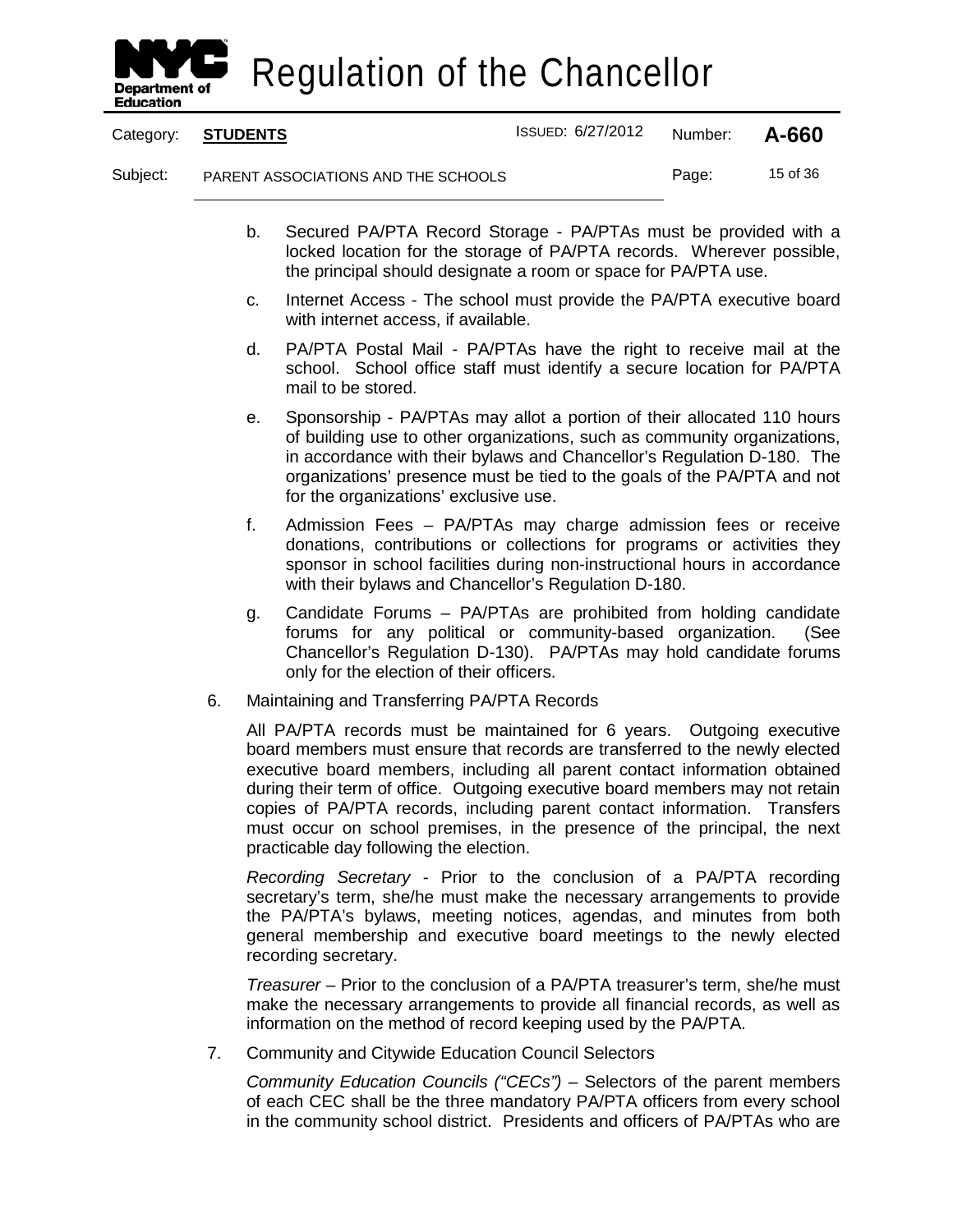

|          | Category: STUDENTS                  | ISSUED: 6/27/2012 | Number: | A-660    |
|----------|-------------------------------------|-------------------|---------|----------|
| Subject: | PARENT ASSOCIATIONS AND THE SCHOOLS |                   | Page:   | 16 of 36 |

candidates in the selection process shall not be eligible to cast votes in the selection process. The PA/PTA shall select a member to vote in the place of each such president or officer for the purposes of the selection process. (See Chancellor's Regulation D-140).

*Citywide Council on High Schools ("CCHS")* – Selectors of the parent members of CCHS shall be the three mandatory PA/PTA officers from every high school in the borough. Presidents and officers of PA/PTAs who are candidates in the selection process shall not be eligible to cast votes in the selection process. The PA/PTA shall select a member to vote in the place of each such president or officer for the purposes of the selection process. (See Chancellor's Regulation D-160).

*District 75 Council ("D75 Council")* – Selectors of the parent members of the D75 Council shall be the three mandatory PA/PTA officers from every District 75 school. Presidents and officers of PA/PTAs who are candidates in the selection process shall not be eligible to cast votes in the selection process. The PA/PTA shall select a member to vote in the place of each such president or officer for the purposes of the selection process. (See Chancellor's Regulation D-150).

8. Service on SLTs

PA/PTAs must elect parent representatives to serve on the school's SLT. PA/PTAs have the right to have their representatives participate as full members of the team. (See Chancellor's Regulation A-655).

9. Fundraising

PA/PTAs are permitted to conduct fundraisers. See Section III.C for more detailed information regarding fundraising and other financial affairs.

#### **II. PRESIDENTS' COUNCILS**

Presidents' Councils are independent parent leadership organizations that empower parents and provide assistance to PA/PTAs on a district, borough, or citywide level. Presidents' Councils must comply with all laws, policies, rules and regulations in a way that respects the rights of students, parents and staff.

A. Establishment and Re-Establishment of Presidents' Councils

The appropriate community or high school superintendent, or her/his designee, is responsible for establishing and ensuring the continuation of the Presidents' Councils in all community school districts for elementary and middle schools, boroughs for high schools, and citywide for District 75 schools. A Presidents' Council must be re-established if it has ceased to function. A Presidents' Council has ceased to function if it fails to hold elections by September  $30<sup>th</sup>$  or fails to conduct business for 2 consecutive months. The superintendent or her/his designee must notify the constituent PA/PTA presidents of the need to hold a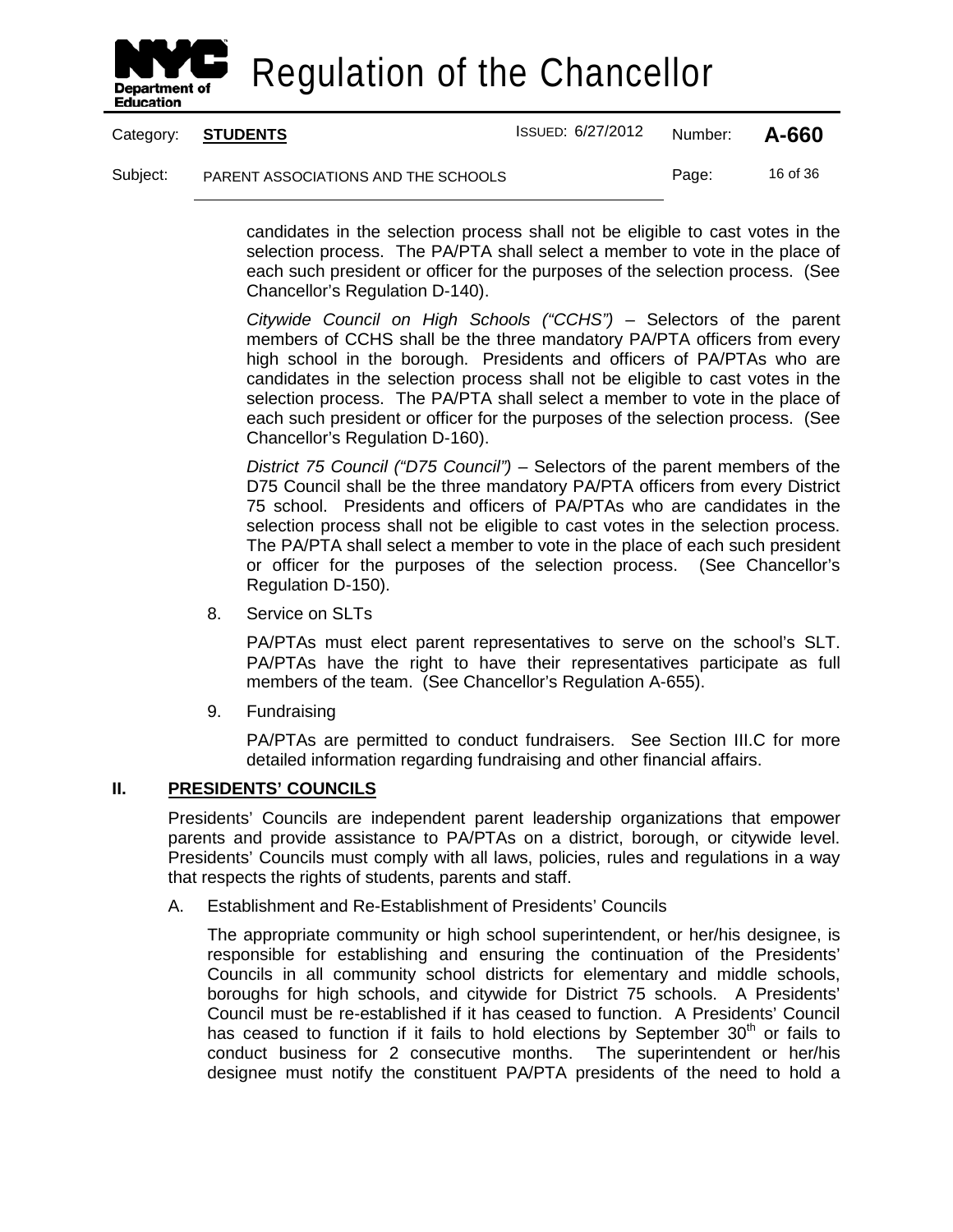

Category: **STUDENTS** ISSUED: 6/27/2012 Number: **A-660** Subject: PARENT ASSOCIATIONS AND THE SCHOOLS Page: 17 of 36

> meeting to re-establish a Presidents' Council. The notice of the meeting must be sent 10 calendar days prior to the date of the meeting and the meeting must be held no later than 14 calendar days after the Presidents' Council has ceased to function.

B. Presidents' Council Membership Eligibility

Presidents' Councils representing community school districts must include one representative from each PA/PTA in the district. Presidents' Councils representing borough high schools must include one representative from each high school in the borough. The Presidents' Council representing citywide special education must include one representative from each District 75 school. Schools that include middle and high school grades (e.g., grades 6-12) are entitled to send representatives to both their district and borough Presidents' Councils.<sup>[5](#page-23-0)</sup> Presidents' Councils must notify newly established PA/PTAs of their membership in the council and send notice of the next Presidents' Council meeting.

- 1. PA/PTA Representatives Eligible for Presidents' Council Membership
	- a. Permanent Designees The PA/PTA representatives eligible for Presidents' Council membership are the PA/PTA president, co-president, or a parent member designated by the president. If the PA/PTA president is unable to attend Presidents' Council meetings, the president must transfer all voting rights to a designee of her/his choosing. Designees must be approved by vote of the PA/PTA's general membership. The results of the vote must be recorded in the minutes of the meeting.
	- b. Co-Presidents Only one co-president may serve as a Presidents' Council member. Co-presidents must decide who will serve as the Presidents' Council member and inform the PA/PTA membership.
	- c. Alternates The PA/PTA may approve an alternate to serve in the absence of the officially designated school representative. The alternate's role and duties will be defined in the Presidents' Council bylaws.
- 2. Presidents' Council Membership Restrictions

DOE employees may not serve on the district Presidents' Council in the district in which they are employed. DOE employees may not serve on the high school Presidents' Council in the borough in which they are employed.

- C. Presidents' Council Membership Participation
	- 1. Dues

While Presidents' Councils may choose to solicit membership dues, the payment of dues cannot be a condition for participation or membership.

<span id="page-23-0"></span><sup>&</sup>lt;sup>5</sup> The PA/PTA President is entitled to be the representative to the borough or district Presidents' Council, depending on her/his child's grade. PA/PTAs of schools with both middle and high school grades must ensure that their representative to the district Presidents' Council is a parent of a child in a middle school grade and their representative to the borough Presidents' Council is a parent of a child in a high school grade.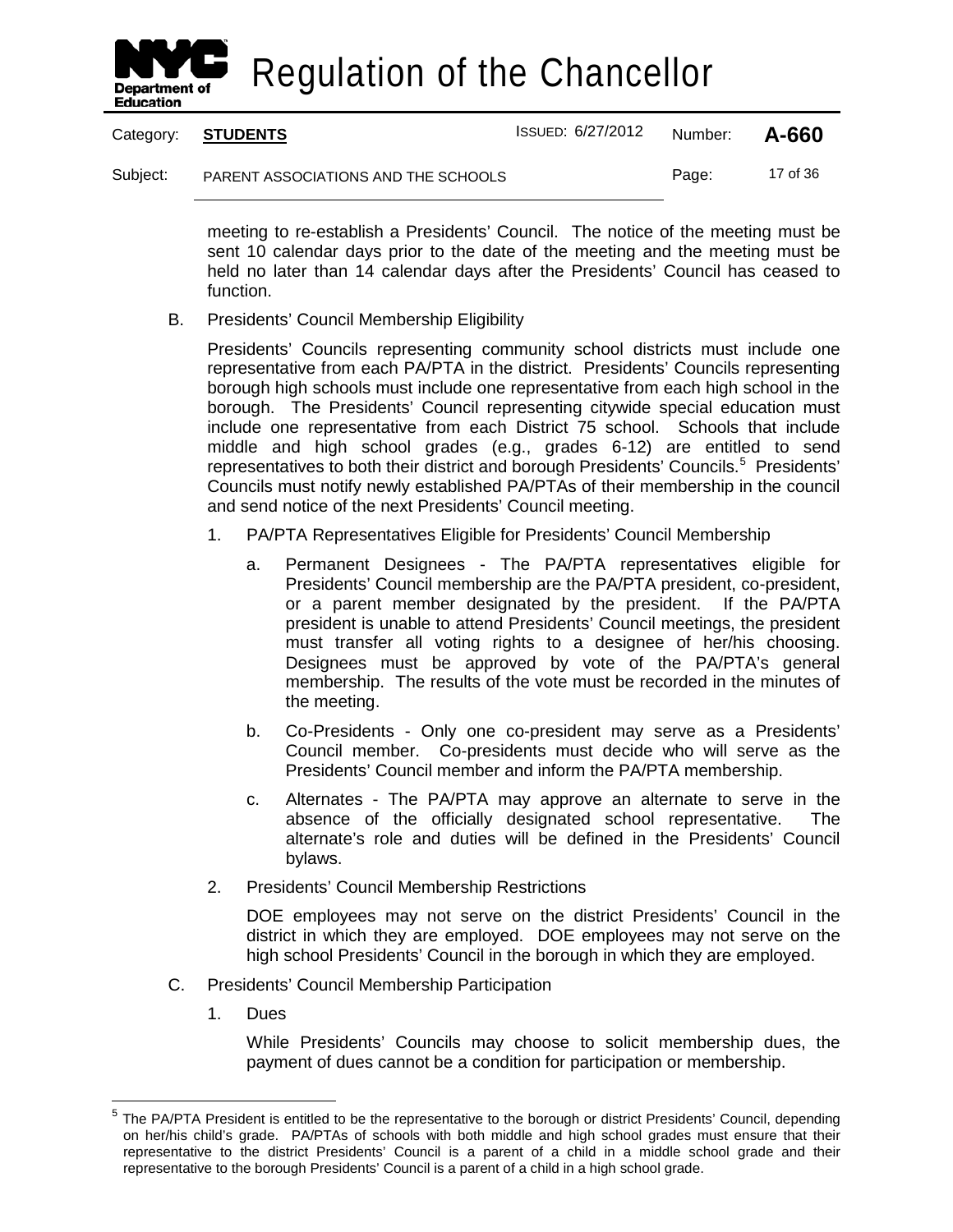

|          | Category: STUDENTS                  | ISSUED: 6/27/2012 | Number: | A-660    |
|----------|-------------------------------------|-------------------|---------|----------|
| Subject: | PARENT ASSOCIATIONS AND THE SCHOOLS |                   | Page:   | 18 of 36 |

2. Conflicts of Interest

The conflicts of interest provisions established for PA/PTAs and PA/PTA officers in Section I.E.4 apply equally to Presidents' Councils and Presidents' Council officers.

D. Nomination and Election of Presidents' Council Officers

Presidents' Councils must hold a single meeting to nominate and elect officers. Officers are elected to serve a one-year term beginning July  $1<sup>st</sup>$  and ending June  $30<sup>th</sup>$ . Presidents' Councils may seek assistance in conducting their elections from the appropriate superintendent or her/his designee. Presidents' Council officers should consult with the general membership to identify an election meeting date that allows constituent PA/PTAs sufficient opportunity to elect their officers and determine their Presidents' Council representatives. Presidents' Council elections should be held by June  $30<sup>th</sup>$ , but no later than September  $30<sup>th</sup>$ . If elections are not held by September 30<sup>th</sup>, the Presidents' Council has ceased to function and the re-establishment procedures outlined in Section II.A will apply.

- 1. Conducting a Nomination and Election Meeting
	- a. Written Election Notice The Presidents' Council executive board is responsible for ensuring that written notification of the election meeting is provided to all members. Notice must be sent at least 10 calendar days prior to the election meeting. Election meeting notices include the following information:
		- A list of all available executive board positions (the Presidents' Council bylaws may reserve non-mandatory positions to be elected in the fall).
		- Term limits, if they are included in the bylaws.
		- An indication that all nominations for available positions will be taken from the floor.
	- b. Superintendent Notification of Presidents' Council Elections Presidents' Councils must notify the superintendent of the date and time of their elections by June  $1<sup>st</sup>$ . If by June  $30<sup>th</sup>$  a Presidents' Council has not held its election, the superintendent will request a date and time for the annual election meeting to be held. The superintendent or her/his designee will provide the necessary assistance to ensure that the election is completed by September  $30<sup>th</sup>$ .
	- c. Nominations from the Floor Nominations for all offices will be taken from the floor. All nominees must be provided an opportunity to address the general membership.
	- d. Determining Candidate Eligibility Constituent PA/PTA presidents or copresidents who have been elected, and presidents' designees who have been selected, to serve for the following school year may run for office.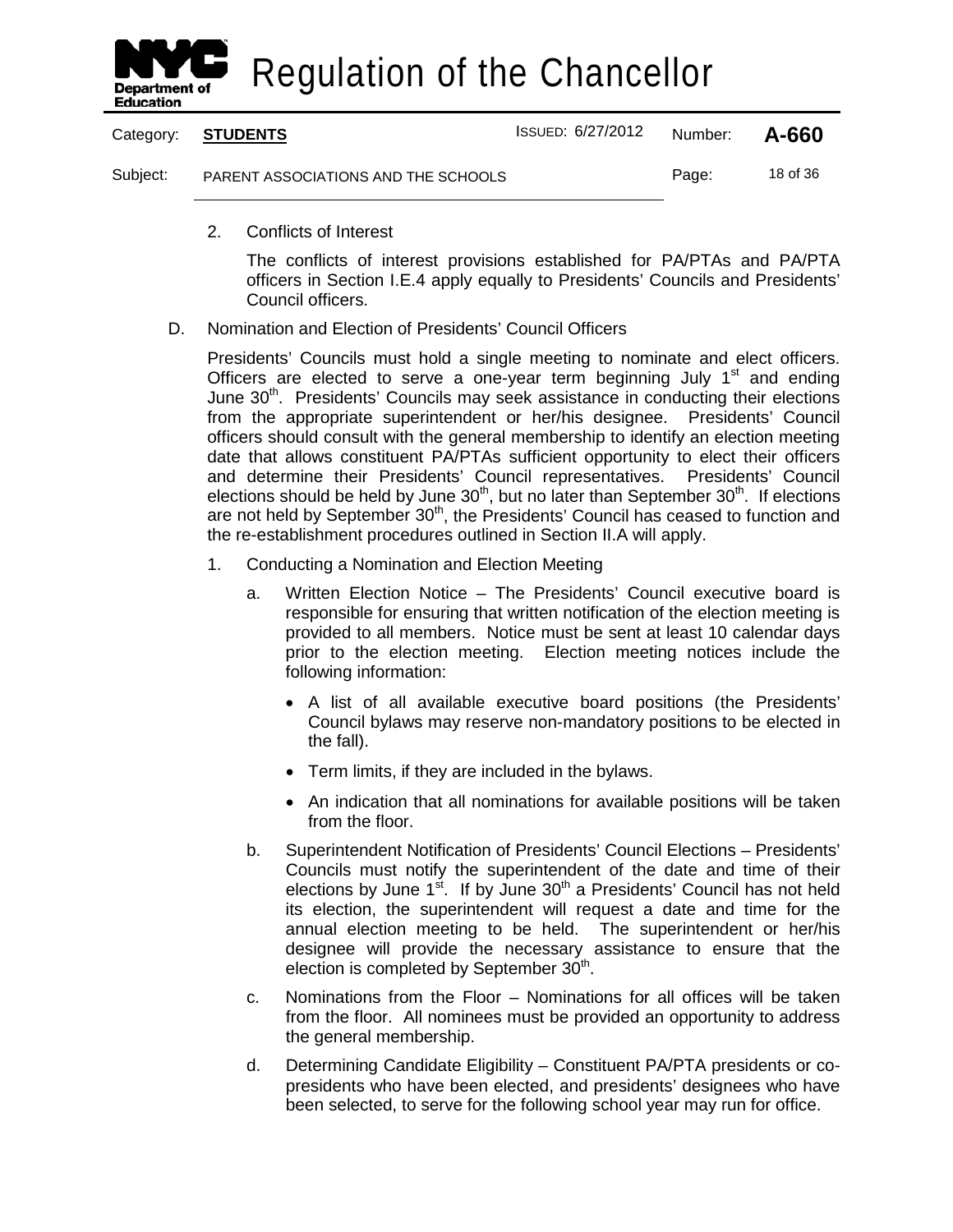

| Category: | <b>STUDENTS</b>                     | <b>ISSUED: 6/27/2012</b> | Number: | A-660    |
|-----------|-------------------------------------|--------------------------|---------|----------|
| Subject:  | PARENT ASSOCIATIONS AND THE SCHOOLS |                          | Page:   | 19 of 36 |

- e. Determining Voter Eligibility All members of the Presidents' Council at the time of the election are eligible to vote. Individuals who will begin their membership the following school year may not vote.
- f. Voting When there is more than one candidate for an office, written ballots must be used in the manner specified in Section I.F.1.e. When there is only one candidate for an office, the Presidents' Council may follow the procedure outlined in Section I.F.1.f.
- 2. Certification of Presidents' Council Elections

The appropriate superintendent or her/his designee must certify that the nomination and election process was conducted in accordance with this regulation and the bylaws. A Presidents' Council Election Certification Form is available at [http://schools.nyc.gov/Offices/FACE/filesandresources.htm.](http://schools.nyc.gov/Offices/FACE/filesandresources.htm)

The Presidents' Council Election Certification Form must be completed by the elected officers and signed by the appropriate superintendent or her/his designee. The superintendent must forward a copy to FACE. At the time of certification, the executive board members may elect to permit FACE to forward their personal phone number and/or email address to the appropriate education council.

3. Filling Vacancies

Presidents' Council bylaws must contain a provision for filling officer vacancies.

4. Officers' Contact Information

The Presidents' Council must make available to the membership a list of elected Presidents' Council officers. The list may include personal phone numbers and email addresses of officers who agree to have such information distributed, but may not include officers' home addresses. A means of contacting the Presidents' Council (e.g., the DOE-issued email address) must also be provided. The list must be updated regularly, and shall be available in the superintendent's office and at every Presidents' Council meeting.

E. Presidents' Council Rights and Responsibilities

As a vital source of parental involvement on the district and borough level, Presidents' Council members must be treated fairly by the Presidents' Council executive board and school officials, without fear of penalty or retaliation. Presidents' Councils must operate free from interference or supervision by CECs, CCSE, CCHS, CCELL, D75 Council, community and high school superintendents and other school officials.

1. Establishing Presidents' Council Bylaws

Presidents' Councils must adopt a set of bylaws by a vote of the membership. Bylaws should be amended as needed. All bylaws must conform to the requirements of this regulation. A Presidents' Council Bylaws Template is available at [http://schools.nyc.gov/Offices/FACE/filesandresources.htm.](http://schools.nyc.gov/Offices/FACE/filesandresources.htm)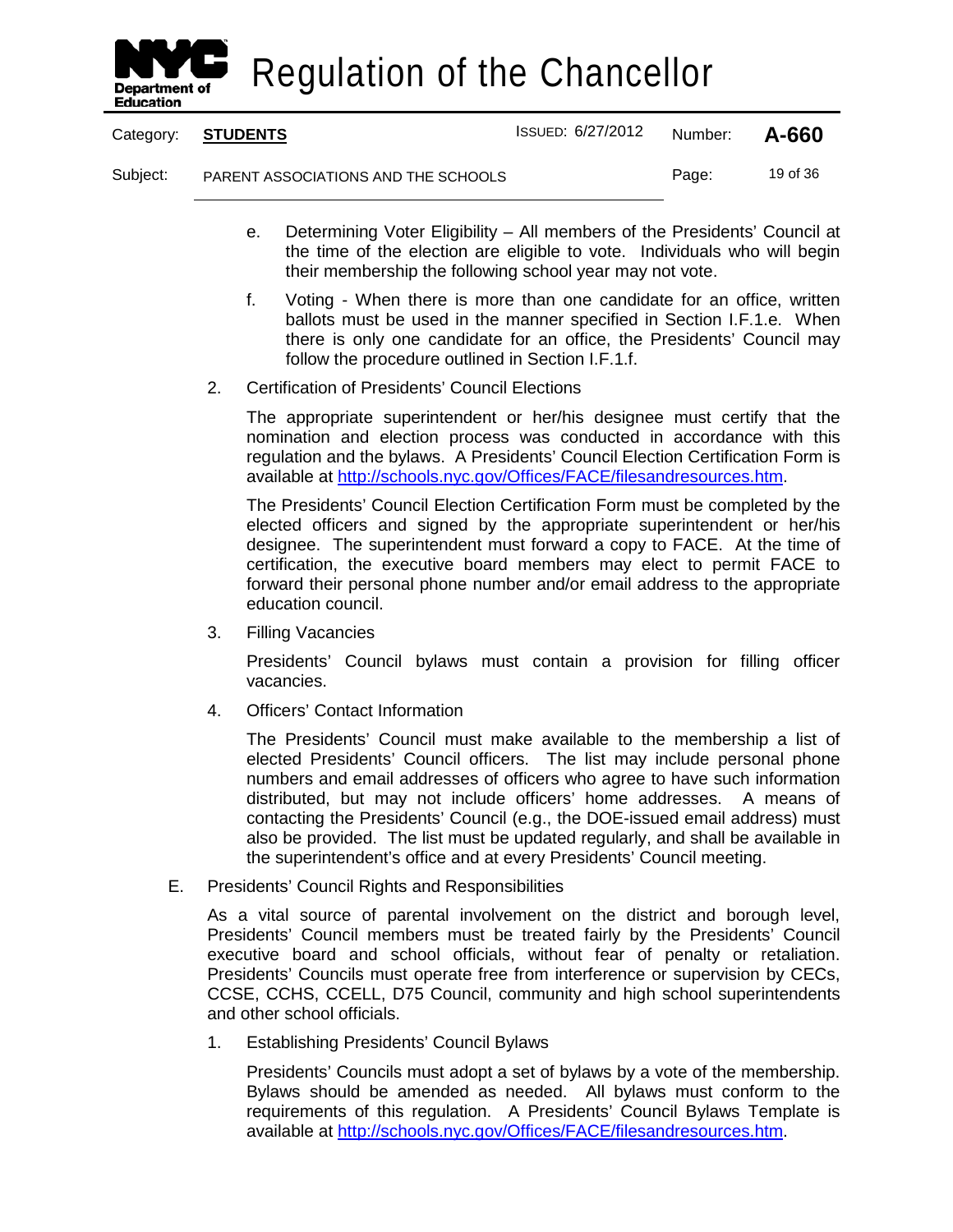

Category: **STUDENTS** ISSUED: 6/27/2012 Number: **A-660**

Subject: PARENT ASSOCIATIONS AND THE SCHOOLS Page: 20 of 36

In the event that a Presidents' Council's bylaws contain any provision that conflicts with this regulation, the provisions of this regulation shall be deemed controlling. All remaining provisions of the Presidents' Council bylaws that are not in conflict with this regulation shall remain in full force and effect. Any Presidents' Council member may present a motion at a general membership meeting to amend a provision of the bylaws that is not in compliance with this regulation. Amendments that bring the bylaws into compliance must be voted on immediately after the motion is presented and require approval by twothirds of the members present.

Presidents' Councils must review their bylaws every three years and upon revision of this regulation*. Robert's Rules of Order – Newly Revised* may serve as a reference to assist with interpreting bylaws.

The Presidents' Council must give the superintendent a copy of their bylaws and related amendments. The Presidents' Council must make a copy of its bylaws and related amendments available at every meeting and to members upon reasonable request.

Wherever possible, bylaws should be made available in the languages parents speak other than English. A bylaws template is available in the languages covered by Chancellor's Regulation A-663 at [http://schools.nyc.gov/Offices/FACE/filesandresources.htm.](http://schools.nyc.gov/Offices/FACE/filesandresources.htm) If a bylaws template is needed in a language that is not readily available, the superintendent must contact the Translation and Interpretation Unit.

2. Accessing Information and Consulting with School Officials

Regular communication between school officials and the Presidents' Councils is essential for the Presidents' Council to achieve its goals. The Presidents' Council must receive information in a manner that allows them to be heard on matters that affect the district or borough, except in emergency situations for which immediate action is required.

a. Information – Presidents' Councils have the right to request and receive full and factual information relating to student achievement from the superintendent.

As a mandatory member of the District Leadership Team (DLT), the Presidents' Council president has the right to obtain the district's Comprehensive Educational Plan (DCEP) and district or borough budget information. The Presidents' Council president is responsible for disseminating these documents, as well as all other pertinent information discussed at DLT meetings, to the Presidents' Council members.

Upon request, the superintendent will provide the Presidents' Council executive board with full and factual information pertaining to student testing schedules and student achievement data, as well as copies of the Chancellor's Regulations.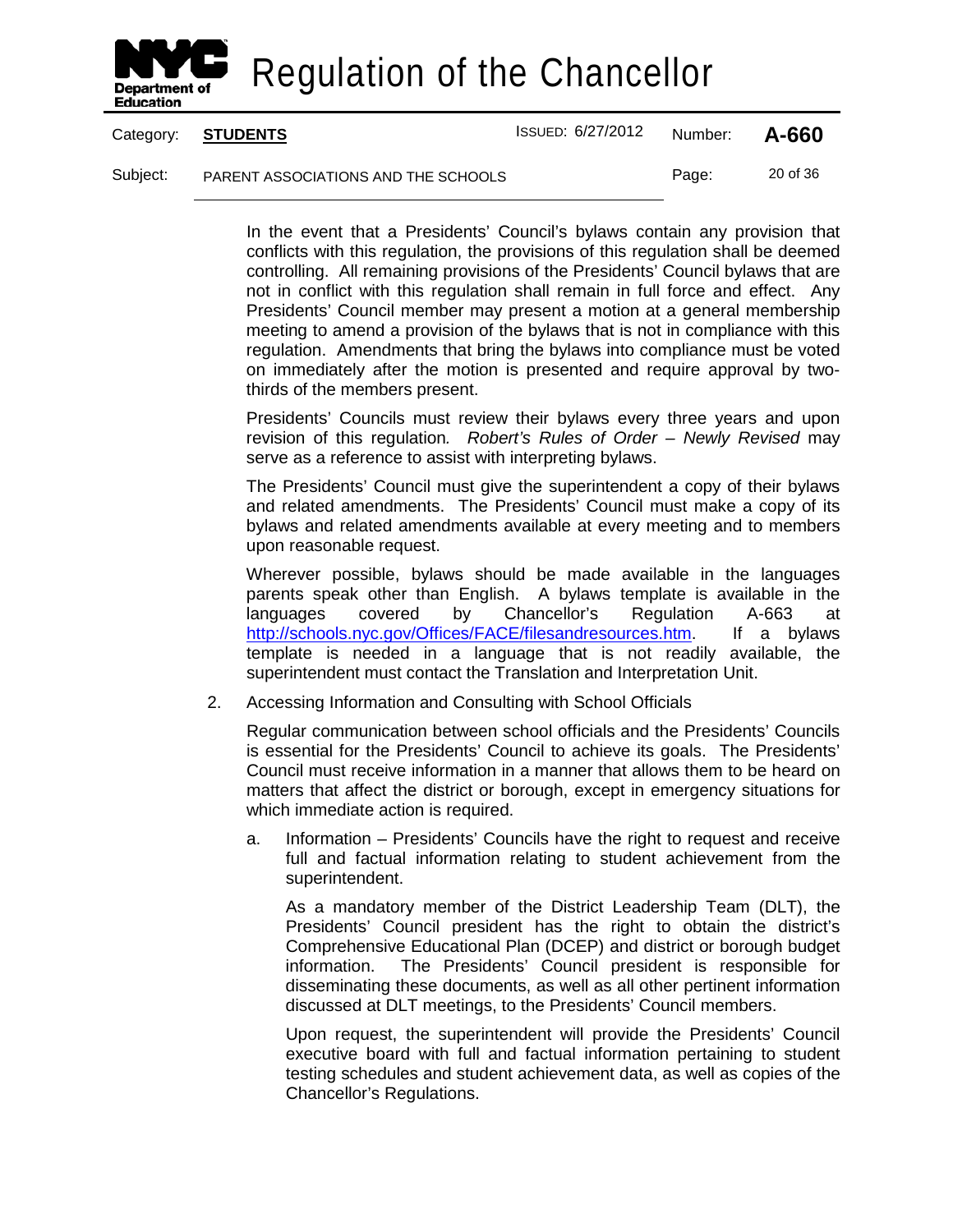

Category: **STUDENTS** ISSUED: 6/27/2012 Number: **A-660** Subject: PARENT ASSOCIATIONS AND THE SCHOOLS Page: 21 of 36

b. Consultation

*Presidents' Council Consultation with the Superintendent and CEC* – Presidents' Council consultation with the superintendent and CEC is achieved through the quarterly meetings held with PA/PTA officers described in Section I.G.2.b.

- 3. Holding Presidents' Council Meetings
	- a. General Membership Meetings Presidents' Councils must hold at least 9 monthly general membership meetings per school year.

*Timing of Meetings* - The Presidents' Council bylaws must specify the day and time when monthly meetings are to be held (e.g., last Tuesday of the month at 7:00 pm).

*Notice* – The notice of the meeting must be sent 10 calendar days prior to the date of the meeting. The Presidents' Council executive board is responsible for ensuring that notifications of meetings are sent in a manner that will reach all members (e.g., backpack, postal mail, automated call, email).

*Location of Meetings* - All Presidents' Council meetings must be held on DOE premises (e.g., a school, district or borough office, or administrative office).

*Conducting Meetings* – Unless otherwise indicated in this regulation or the Presidents' Council's bylaws, meetings must proceed according to *Robert's Rules of Order – Newly Revised.*

*Quorum* – The quorum for a general membership Presidents' Council meeting must be specified in the bylaws. In the absence of a quorum, a Presidents' Council cannot authorize the expenditure of funds or vote on any business, but may have non-binding discussions. The Presidents' Council executive board is required to seek assistance from FACE to improve meeting attendance when the Presidents' Council's attempts at outreach do not yield a quorum at a general membership meeting.

*Attendance and Participation* - Presidents' Council meetings must be non-exclusive and open to the general public. Presidents' Council members may attend and participate in all general membership meetings. In addition, individuals who are not members of the Presidents' Council may attend general membership meetings as observers, but may only participate in discussions with the approval of the executive board.

*Minutes* – Minutes must be recorded at all general membership meetings. A draft of the minutes must be distributed at the next scheduled meeting for review and approval by the general membership. The Presidents' Council bylaws may provide further guidance as to permissible recording procedures and equipment.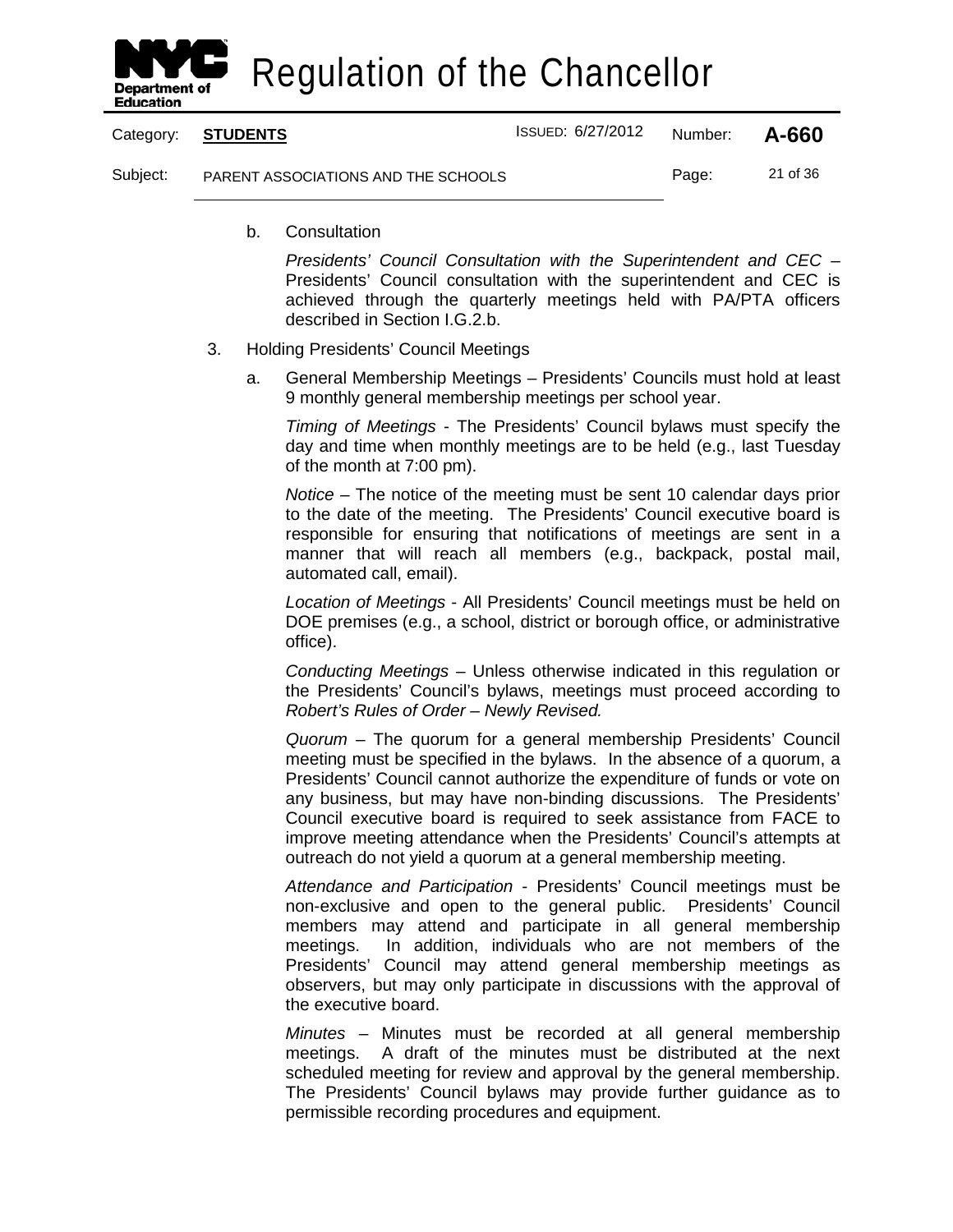

Category: **STUDENTS** ISSUED: 6/27/2012 Number: **A-660**

Subject: PARENT ASSOCIATIONS AND THE SCHOOLS Page: 22 of 36

- b. Executive Board Meetings Executive board meetings must be open to all Presidents' Council members. The membership must be provided with written notice at least 10 calendar days prior to the meeting date. Individuals who are not members of the Presidents' Council may only attend executive board meetings with the approval of the executive board. The Presidents' Council bylaws must indicate the day and time of executive board meetings and the quorum required to conduct business at an executive board meeting.
- c. Special Membership Meetings The bylaws may specify the process by which a special membership meeting may be convened. Special membership meetings must only be held to address a matter of importance that cannot be postponed until the next general membership meeting.
- 4. Using School Facilities

Presidents' Councils must be allocated space in the district, borough, or central office, as appropriate. Presidents' Councils must be provided with reasonable access to typing, duplicating and mail services. Presidents' Councils are prohibited from holding candidate forums for any political or community-based organization. (See Chancellor's Regulation D-130). Presidents' Councils shall hold candidate forums only for the election of Community and/or Citywide Education Council members, pursuant to Chancellor's Regulations D-140, D-150, D-160 and D-170. The superintendent or her/his designee will assist Presidents' Councils in securing space and resources needed to conduct business.

5. Maintaining and Transferring Presidents' Council Records

All Presidents' Council records must be maintained for 6 years. Outgoing executive board members must ensure that records are transferred to the newly elected executive board members, including all parent contact information obtained during their term of office. Outgoing executive board members may not retain copies of Presidents' Council records, including parent contact information. Transfers must occur on DOE premises, in the presence of the Presidents' Council president.

*Recording Secretary* - Prior to the conclusion of a Presidents' Council recording secretary's term, she/he must make the necessary arrangements to provide the Presidents' Council's bylaws, meeting notices, agendas, and minutes from both general membership and executive board meetings to the newly elected recording secretary.

*Treasurer* – Prior to the conclusion of a Presidents' Council treasurer's term, she/he must make the necessary arrangements to provide all financial records, as well as information on the method of record keeping used by the Presidents' Council.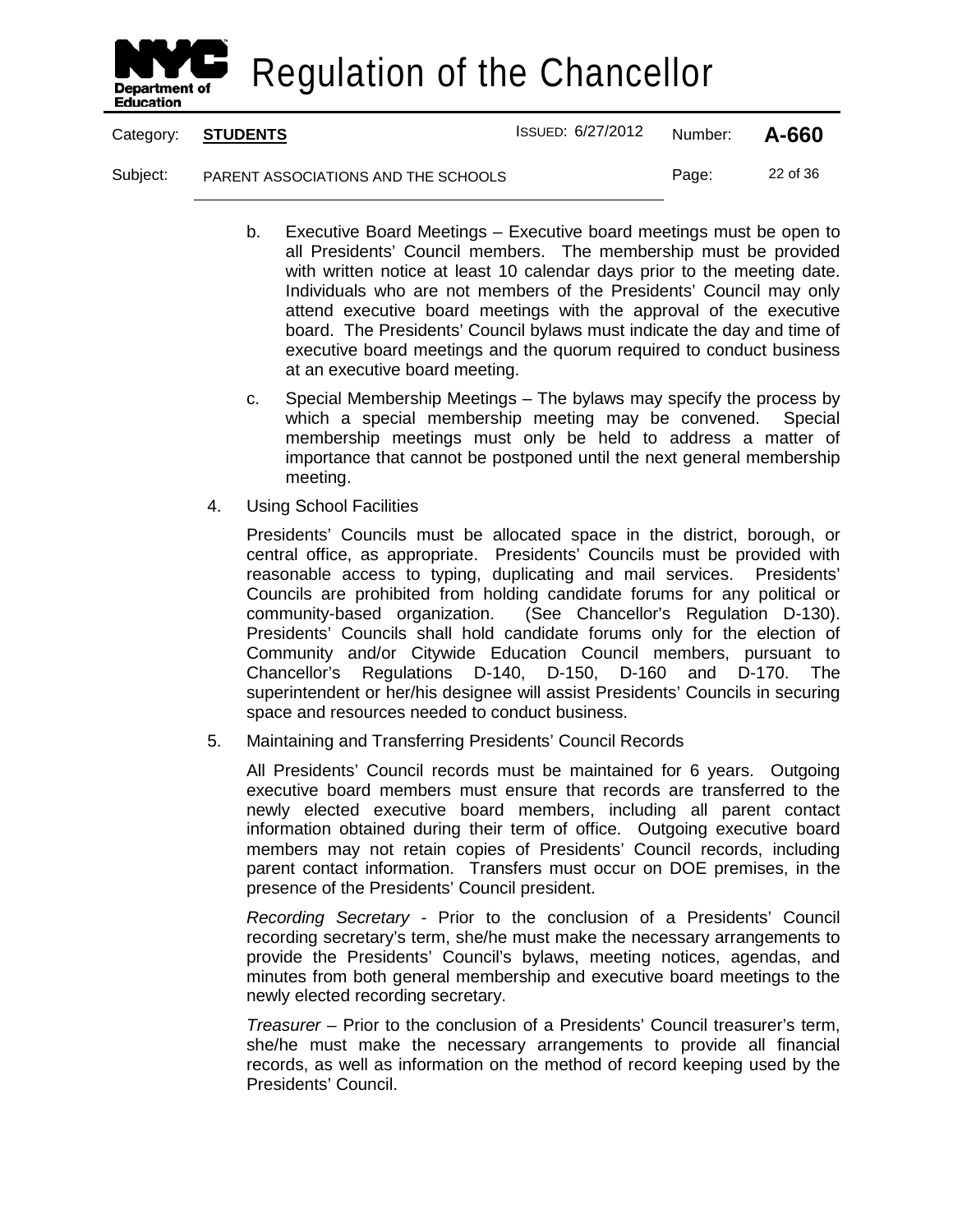

|          | Category: <b>STUDENTS</b>           | <b>ISSUED: 6/27/2012</b> | Number: | A-660    |
|----------|-------------------------------------|--------------------------|---------|----------|
| Subject: | PARENT ASSOCIATIONS AND THE SCHOOLS |                          | Page:   | 23 of 36 |

6. Citywide Council Selectors

*CCSE* – Each Presidents' Council must select one parent of a student with an IEP from among its members to serve as a selector of CCSE members. In the event that there is no parent of a student with an IEP on the Presidents' Council, the Presidents' Council executive board must solicit parents of students with an IEP from among its constituent PA/PTAs to volunteer to serve as a selector, and must select one such parent volunteer to serve as a selector of CCSE members. Parents who are candidates for the CCSE are not eligible to serve as selectors. (See Chancellor's Regulation D-150).

*CCELL* – Each Presidents' Council must select one parent of an ELL student from among its members to serve as a selector of CCELL members. In the event that there is no parent of an ELL student on the Presidents' Council, the Presidents' Council executive board must solicit parents of ELL students from among its constituent PA/PTAs to volunteer to serve as a selector, and must select one such parent volunteer to serve as a selector of CCELL members. Parents who are candidates for the CCELL are not eligible to serve as selectors. (See Chancellor's Regulation D-170).

7. Community and Citywide Education Council Nominees' Forums

*CEC Nominees' Forums* - In each community school district, the district Presidents' Council, in collaboration with FACE, will convene a Nominees' Forum where nominees for the CEC will be permitted to make presentations to the selectors and other parents and interested parties. (See Chancellor's Regulation D-140).

*D75 Council Nominees' Forum* – The District 75 Presidents' Council, in collaboration with FACE, will convene a Nominees' Forum, where candidates for the D75 Council will be permitted to make presentations to the selectors and other parents and interested parties. (See Chancellor's Regulation D-150).

*CCHS Nominees' Forums* - In each borough, the borough High School Presidents' Council, in collaboration with FACE, will convene a Nominees' Forum where nominees for the CCHS will be permitted to make presentations to the selectors and other parents and interested parties. (See Chancellor's Regulation D-160).

8. Presidents' Council Fundraising

Presidents' Councils are permitted to conduct fundraisers. See Section III.C for more detailed information regarding fundraising and other financial affairs.

F. Chancellor's Parent Advisory Council

The Chancellor's Parent Advisory Council (CPAC) is a citywide organization that advises the Chancellor on issues of importance to parents that affect New York City public school students. CPAC also supports Presidents' Councils by providing information on important issues affecting the schools and guidance in the development of local parent leadership. The president of each Presidents' Council, or her/his designee, is a member of CPAC.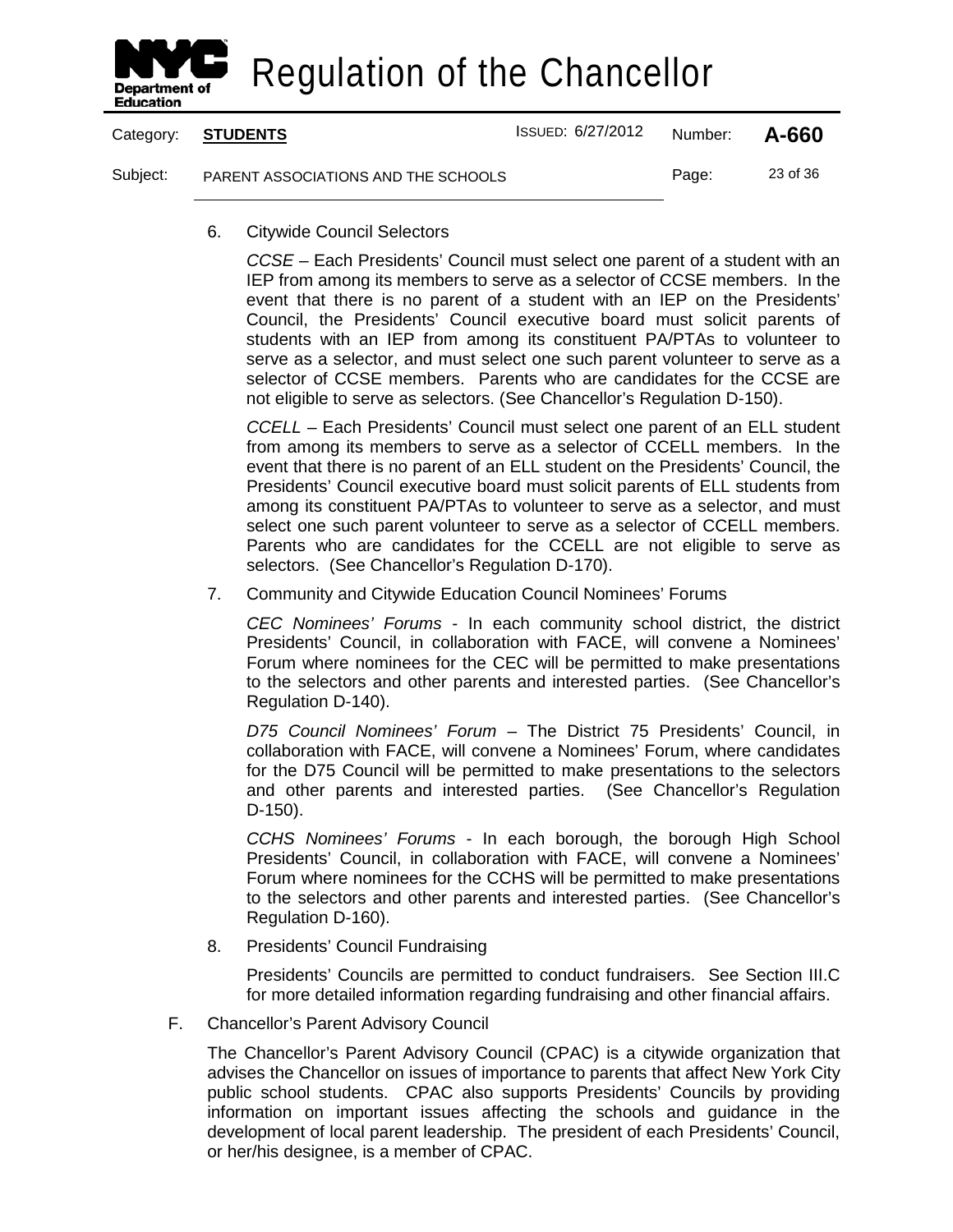

Category: **STUDENTS** ISSUED: 6/27/2012 Number: **A-660** Subject: PARENT ASSOCIATIONS AND THE SCHOOLS Page: 24 of 36

1. Accessing Information

In order to effectively advise the Chancellor, the DOE will share information regarding school programs and student achievement with CPAC. Such information will include, but not be limited to, student achievement data in English language arts and math, and comparisons of student achievement in comparable grades and schools.

#### **III. FINANCIAL AFFAIRS OF PARENT ASSOCIATIONS AND PRESIDENTS' COUNCILS**

PA/PTAs and Presidents' Councils must be responsible for their own financial affairs. PA/PTA and Presidents' Council funds are separate and independent from school, district, borough, or personal funds. PA/PTA and Presidents' Council funds are not included in determining school, district, or borough budgets. To ensure that an organization's financial affairs are aligned with their goals, the general membership of a PA/PTA or Presidents' Council must be involved in the planning of all fundraisers and the expenditure of all funds.

*PA/PTA and Presidents' Council Debts* – Debts incurred by a PA/PTA or Presidents' Council are the responsibility of the PA/PTA or Presidents' Council and are not the responsibility of the school, district or the DOE.

- A. PA/PTA and Presidents' Council Budgets
	- 1. Bylaws Budget Process

PA/PTAs and Presidents' Councils must set forth a budget process in their bylaws. This process must meet the minimum requirements set forth in the FACE Bylaws Templates available at [http://schools.nyc.gov/Offices/FACE/filesandresources.htm.](http://schools.nyc.gov/Offices/FACE/filesandresources.htm)

2. Proposed PA/PTA and Presidents' Council Budgets

PA/PTA and Presidents' Council executive boards must prepare a proposed budget each year to submit for approval by the membership no later than the June general meeting. A Proposed Budget Form is available at [http://schools.nyc.gov/Offices/FACE/filesandresources.htm.](http://schools.nyc.gov/Offices/FACE/filesandresources.htm) The proposed PA/PTA budget must be submitted to the principal upon approval by the PA/PTA membership. The proposed Presidents' Council budget must be submitted to the superintendent upon approval by the Presidents' Council membership.

- B. PA/PTA and Presidents' Council Bank Accounts
	- 1. PA/PTA and Presidents' Council Checking Accounts

A checking account must be maintained in the name of the PA/PTA or Presidents' Council. All PA/PTA and Presidents' Council funds must be deposited into the checking account. A checkbook that provides a stub or carbon copy of each check must be used. PA/PTAs or Presidents' Councils that wish to use an alternate form of checks (e.g., checks printed from financial software) must obtain permission from FACE. If a PA/PTA or Presidents' Council has difficulty opening a checking account, it must contact FACE for assistance.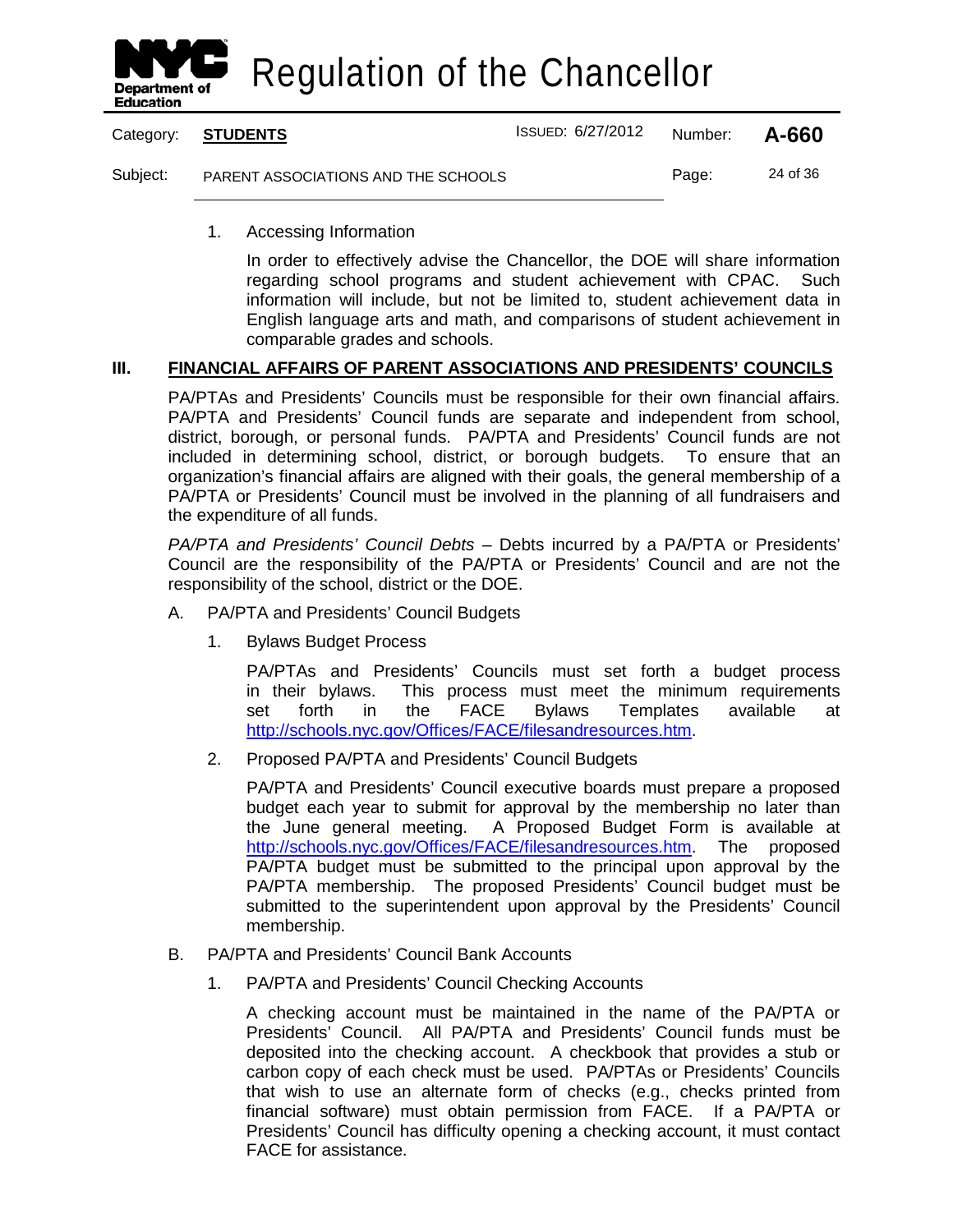

Category: **STUDENTS** ISSUED: 6/27/2012 Number: **A-660**

Subject: PARENT ASSOCIATIONS AND THE SCHOOLS Page: 25 of 36

- a. Employer Identification Number (EIN) PA/PTAs and Presidents' Councils, as separate entities, may not use the DOE's EIN. PA/PTAs and Presidents' Councils must obtain their own EIN from the Internal Revenue Service for bank account applications.<sup>[6](#page-31-0)</sup> A PA/PTA's EIN must be on file with the principal. A Presidents' Council's EIN must be on file with the superintendent.
- b. Signatories PA/PTA or Presidents' Council checks must be signed by 2 officers. The PA/PTA and Presidents' Council bylaws must indicate at least 3 officers to be eligible signatories. The 2 signatories of a check may not be related by blood or marriage. Under no circumstances may spouses, siblings, in-laws or other relatives or members of the same household sign the same PA/PTA or Presidents' Council check. A PA/PTA or Presidents' Council member may not sign a check if she/he has any direct or indirect interest in the expenditure.
- c. Payees No checks may be written payable to "petty cash" or "cash". Signatories may not approve such checks.
- 2. Other Bank Accounts

Any accounts other than the mandatory checking account must be authorized by a vote of the membership and must be in the name of the PA/PTA or Presidents' Council. However, the primary checking account must be used for all transactions, including deposits and withdrawals (e.g., if a PA/PTA or Presidents' Council has a savings account, funds must be transferred from the checking account to the savings account. Funds can only be withdrawn by transferring the funds from the savings account to the checking account).

3. ATM Cards and Withdrawal Slips

PA/PTAs and Presidents' Councils may not possess or use automated teller machine (ATM) cards, debit cards, or withdrawal slips. ATM cards, debit cards, and withdrawal slips obtained in connection with the opening of a PA/PTA or Presidents' Council bank account must be immediately destroyed. The Chancellor or designee may immediately remove any officer complicit in the violation of this provision.

C. PA/PTA and Presidents' Council Fundraising

PA/PTA and Presidents' Council fundraisers are not ends in themselves. They must be tied to the goals of the organization, including parent education, workshops, and school, district, or borough initiatives. Proceeds from fundraisers must be used to supplement or complement the educational, social and cultural programs of schools, districts, or boroughs. On a case-by-case basis, the Chancellor may permit PA/PTAs and Presidents' Councils to raise funds for humanitarian causes.

<span id="page-31-0"></span> <sup>6</sup> Contact the Internal Revenue Service to obtain an EIN: 1-800-829-4933.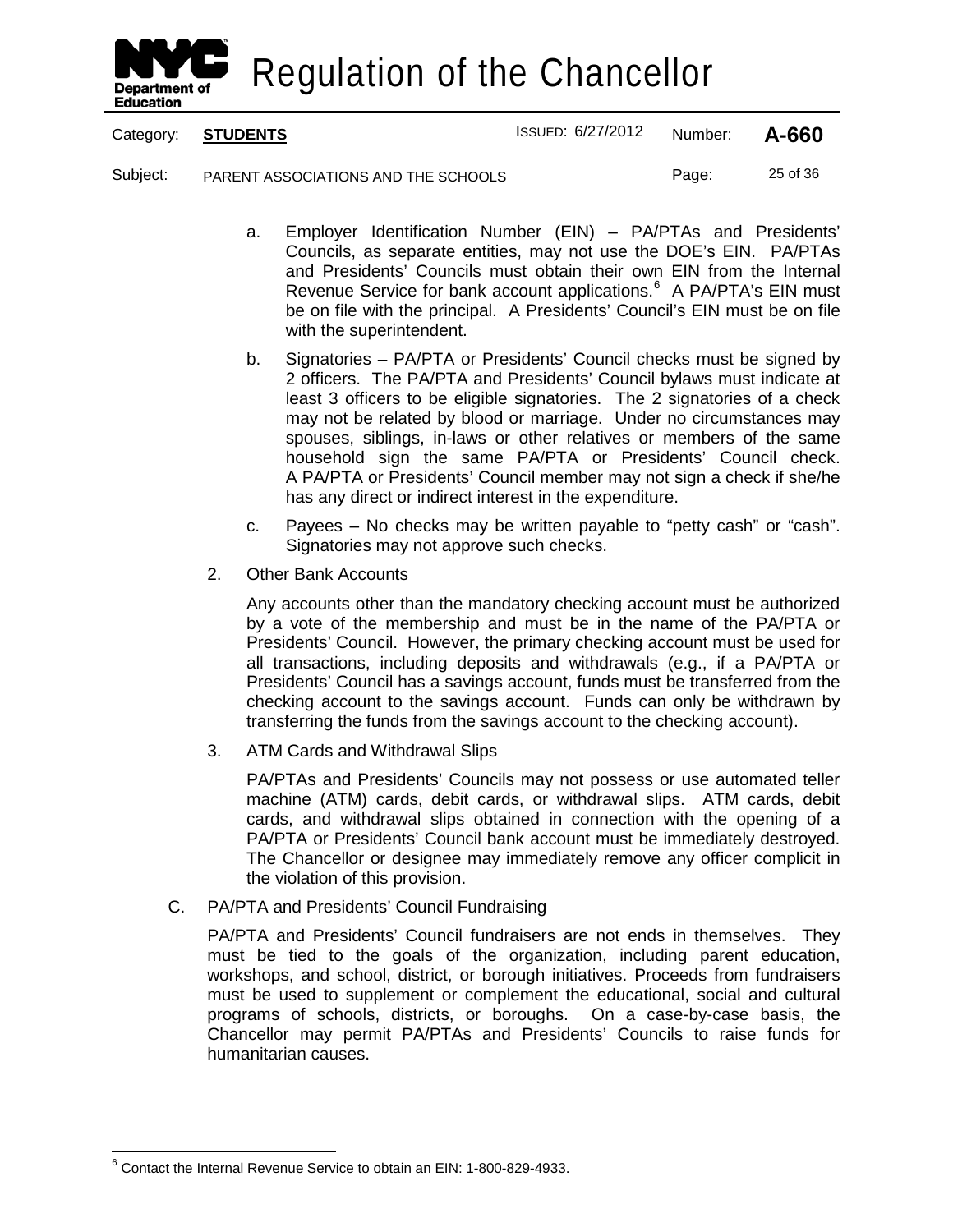

Category: **STUDENTS** ISSUED: 6/27/2012 Number: **A-660** Subject: PARENT ASSOCIATIONS AND THE SCHOOLS Page: 26 of 36

1. PA/PTA and Presidents' Council Fundraising Activities Compliance

All fundraising activities must comply with the Chancellor's Regulations on Flea Markets (A-650), Fundraising Activities and Collection of Money from **Students** 

(A-610), and Sale of Nutritious and Non-Nutritious Foods (A-812), as appropriate.

- a. Employee Identification Number (EIN) PA/PTAs and Presidents' Councils may not conduct any fundraising activities until they have obtained an EIN. (See Section III.B.1.a.).
- 2. Prohibited Fundraising Activities for PA/PTAs and Presidents' Councils
	- a. Sale of Movie and Theater Tickets The sale of tickets to movies and theaters for children's attendance is prohibited, unless the project is coordinated with teachers and/or instructional coaches and is directly connected to the curriculum.
	- b. Door-to-Door Solicitation Door-to-door solicitation of funds by children is prohibited unless the children are accompanied by a parent.
	- c. Raffle Tickets The sale of raffle tickets to or by children is prohibited. Any sale of raffle tickets must be done in compliance with the provisions of the New York State General Municipal Law and applicable regulations of the New York State Racing and Wagering Board.<sup>[7](#page-32-0)</sup> The law and regulations prescribe the application and licensing requirements and the conditions regarding when a raffle may be conducted and how the proceeds of a raffle may be used. Only PA/PTAs and Presidents' Councils in existence for 3 years qualify to hold any raffle events. A PA/PTA or Presidents' Council in existence for at least 3 years immediately preceding the raffle may be exempt from the application and licensing requirements if a single raffle event has net proceeds of less than \$5,000 and cumulative raffle events in a calendar year have net proceeds of less than \$20,000. All PA/PTAs and Presidents' Councils must comply with the rules setting forth the conditions under which a raffle may be conducted and the proceeds used. These requirements do not apply to free raffle ticket drawings (e.g., door prizes).
	- d. Gambling All forms of gambling, including bingo, are prohibited.
- 3. PA/PTA Fundraiser Planning
	- a. Fundraising Activities Involving Students During Instructional Hours PA/PTA fundraising activities involving students during instructional hours are restricted to 2 per year. There are no restrictions on the number of fundraising activities during non-instructional hours. Noninstructional hours are defined as time during the school day when students are not engaged in the instructional process (e.g., lunch time).

<span id="page-32-0"></span>See the "Parent Association Guide to Raffles" available at: <http://schools.nyc.gov/Offices/FACE/filesandresources.htm> and [www.racing.state.ny.us/charitable/Raffle\\_Information.htm](http://www.racing.state.ny.us/charitable/Raffle_Information.htm) for additional information.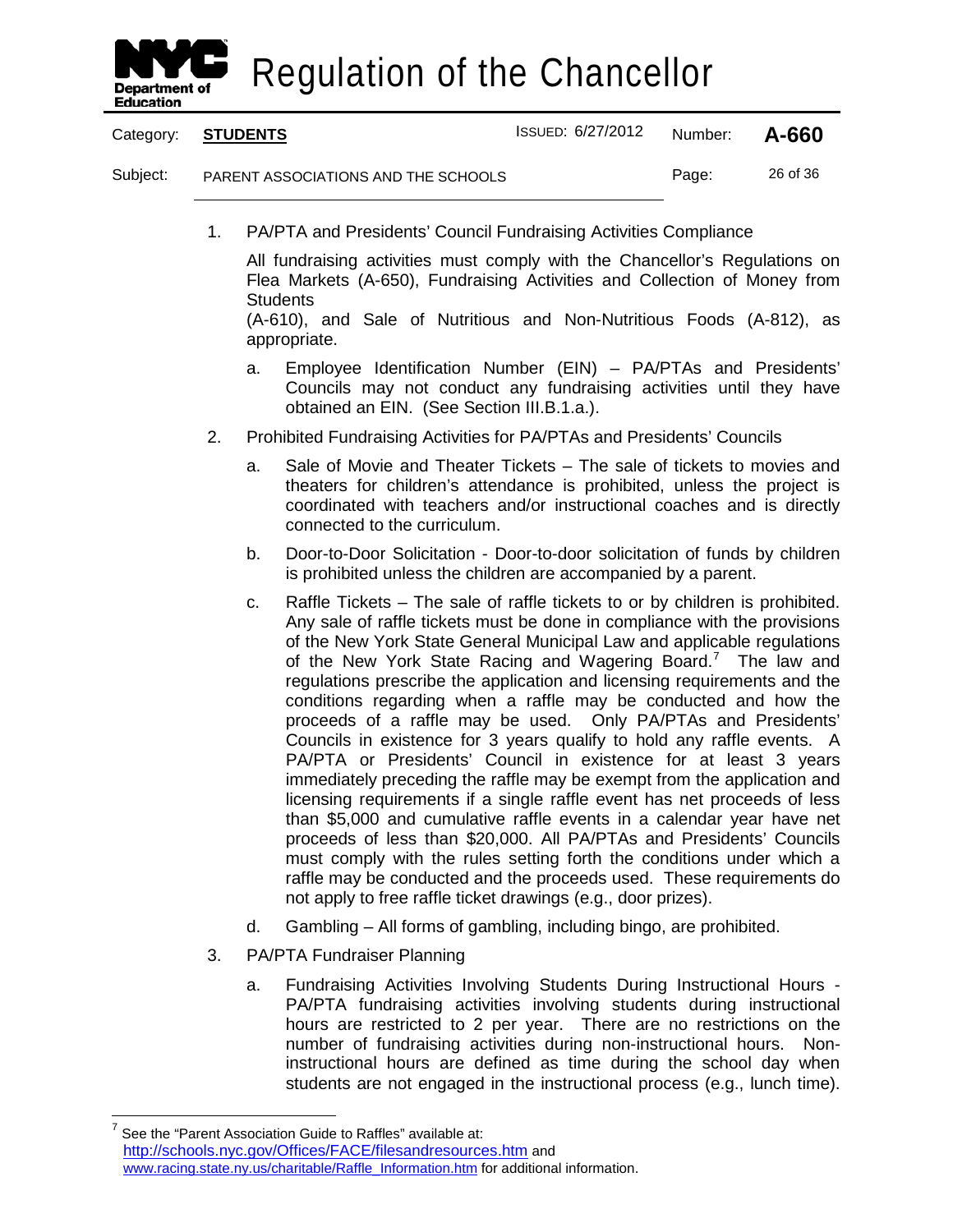

Category: **STUDENTS** ISSUED: 6/27/2012 Number: **A-660**

Subject: PARENT ASSOCIATIONS AND THE SCHOOLS Page: 27 of 36

Distribution of information (e.g., bulletins, newsletters, notices, order forms or envelopes) related to PA/PTA fundraising activities during instructional hours does not constitute a violation of this provision of the regulation.

- b. Principal Approval The principal's written consent is only required when the fundraising activity is held during school hours or on school property. (See Chancellor's Regulation A-610).
- 4. Presidents' Council Fundraiser Planning
	- a. Fundraising Activities Involving Students Presidents' Council fundraising activities may not involve students.
	- b. Joint Planning with the Superintendent Joint planning with the superintendent is required for fundraising activities conducted by Presidents' Councils.
- 5. PA/PTA and Presidents' Council Fundraising Approval

Plans for all fundraising activities conducted by PA/PTAs and Presidents' Councils must be approved by their membership during a regularly scheduled meeting where a quorum is achieved. Membership approval must be reflected in the minutes of the meeting. Failure to obtain membership approval before initiating a fundraising activity is a violation of this regulation.

- 6. PA/PTA and Presidents' Council Fundraising Outreach
	- a. Contacting Parents and Students As stated in Section I.G.3., PA/PTAs and Presidents' Councils may not obtain a list of students' or parents' names, addresses or any other contact information from the school, district, or borough for any purpose, including fundraising.
	- b. Outreach Assistance PA/PTAs and Presidents' Councils are responsible for fundraisers and any resulting funds. PA/PTAs may request assistance from the parent coordinator in publicizing fundraising activities. Parent coordinators may not handle PA/PTA funds.
- 7. PA/PTA and Presidents' Council Fundraiser Proceeds
	- a. Deposit of Funds PA/PTAs and Presidents' Councils must make every effort to deposit all cash received from a fundraising activity within one business day, but in any event, no longer than three business days.<sup>[8](#page-33-0)</sup> If the deposit will not be made immediately on the same day as the fundraising activity, the PA/PTA or Presidents' Council must ensure that all funds are secured in a locked location on school or DOE premises (e.g., the school safe). The PA/PTA must obtain a written acknowledgement from the principal when PA/PTA funds are secured in the school, while the Presidents' Council must obtain a written acknowledgement from the superintendent when Presidents' Council

<span id="page-33-0"></span>All raffle proceeds must be deposited consistent with these requirements but no later than Wednesday of each week. See 9 NYCRR § 5624.8 (2009).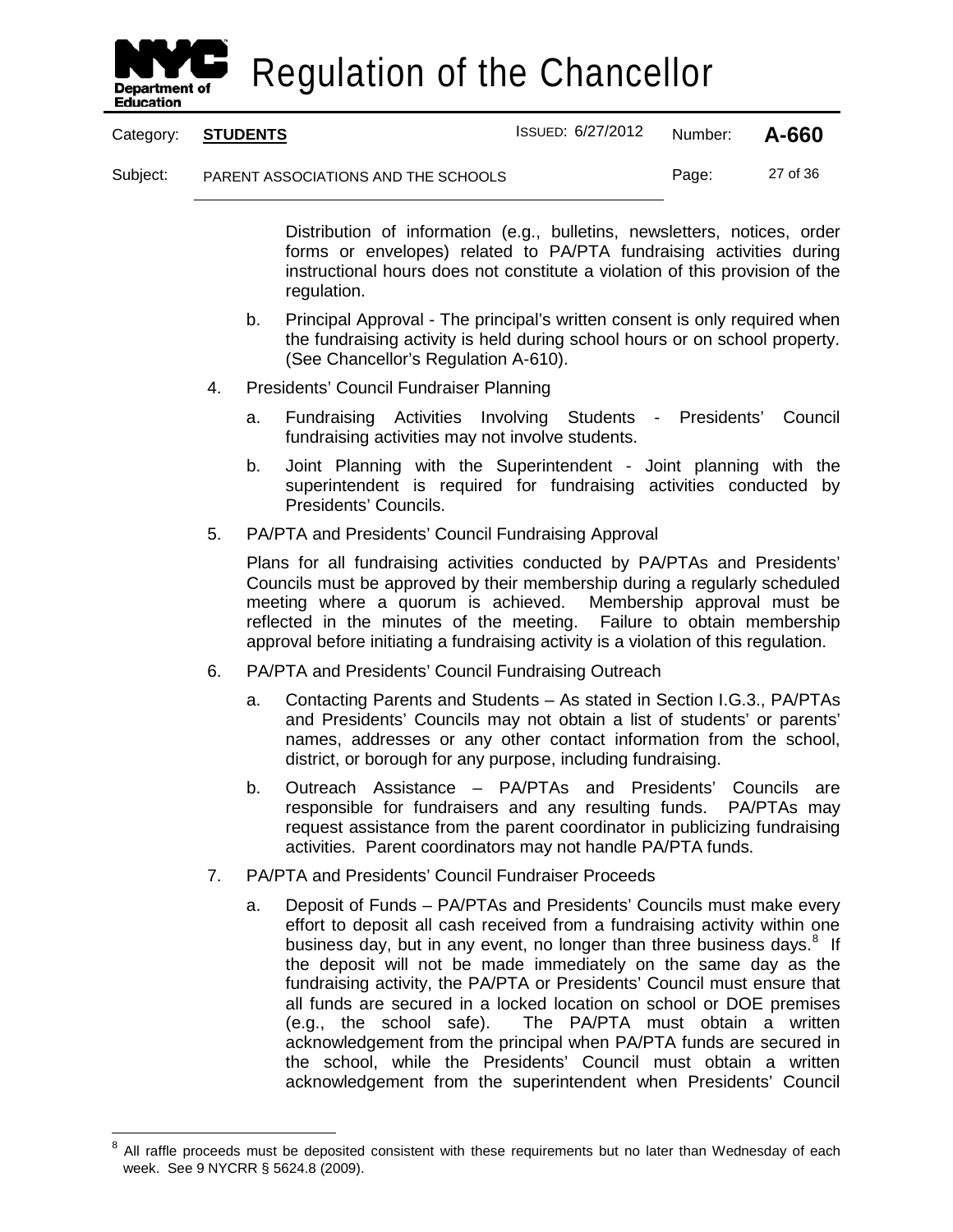

Category: **STUDENTS** ISSUED: 6/27/2012 Number: **A-660**

Subject: PARENT ASSOCIATIONS AND THE SCHOOLS Page: 28 of 36

funds are secured on DOE premises. These acknowledgements must include the dollar amount being secured. Under no circumstances may fundraiser proceeds be stored in a PA/PTA or Presidents' Council member's place of work or residence.

- b. Fundraising Activity Report PA/PTA and Presidents' Council executive boards must prepare a Fundraising Activity Report, available at <http://schools.nyc.gov/Offices/FACE/filesandresources.htm> following the completion of each fundraising activity. The report must include the total amount of funds raised and related expenses and must be distributed to members at the next scheduled general membership meeting. PA/PTA and Presidents' Council executive boards must report which program goals the funds will be used to support. A copy of the PA/PTA Fundraising Activity Report must be provided to the principal no more than 5 calendar days after the fundraising activity. A copy of the Presidents' Council Fundraising Activity Report must be provided to the superintendent no more than 5 calendar days after the fundraising activity.
- D. PA/PTA and Presidents' Council Financial Transactions
	- 1. PA/PTA and Presidents' Council Membership Approval

All expenditures of funds by PA/PTAs and Presidents' Councils must be approved by their membership during a regularly scheduled meeting where a quorum is achieved. Membership approval must be reflected in the minutes of the meeting. Failure to obtain membership approval before initiating an expenditure is a violation of this regulation. Members must abide by Section I.E.4 concerning conflicts of interest that may arise during the approval of a PA/PTA or Presidents' Council expenditure.

2. Emergency PA/PTA and Presidents' Council Executive Board Expenditures

PA/PTA and Presidents' Council bylaws must contain a process for executive boards to authorize emergency expenditures. The bylaws must outline the circumstances that warrant an emergency expenditure, a maximum dollar amount that may be allocated, and a timeline for reporting emergency expenditures to the membership. At the next general membership meeting following the emergency expenditure, members must have the opportunity to vote on whether the emergency expenditure was an appropriate use of the funds.

3. Out-of-Pocket Expenditures

A PA/PTA or Presidents' Council member may be reimbursed for out-ofpocket expenses if she/he submits receipts. Such expenses must be approved by the membership. Whenever possible, membership approval should be obtained prior to making an out-of-pocket expenditure. The bylaws must define permissible out-of-pocket expenditures and the maximum dollar amount for which a member may be reimbursed. Reimbursement must be made by check payable to the member, and not in cash.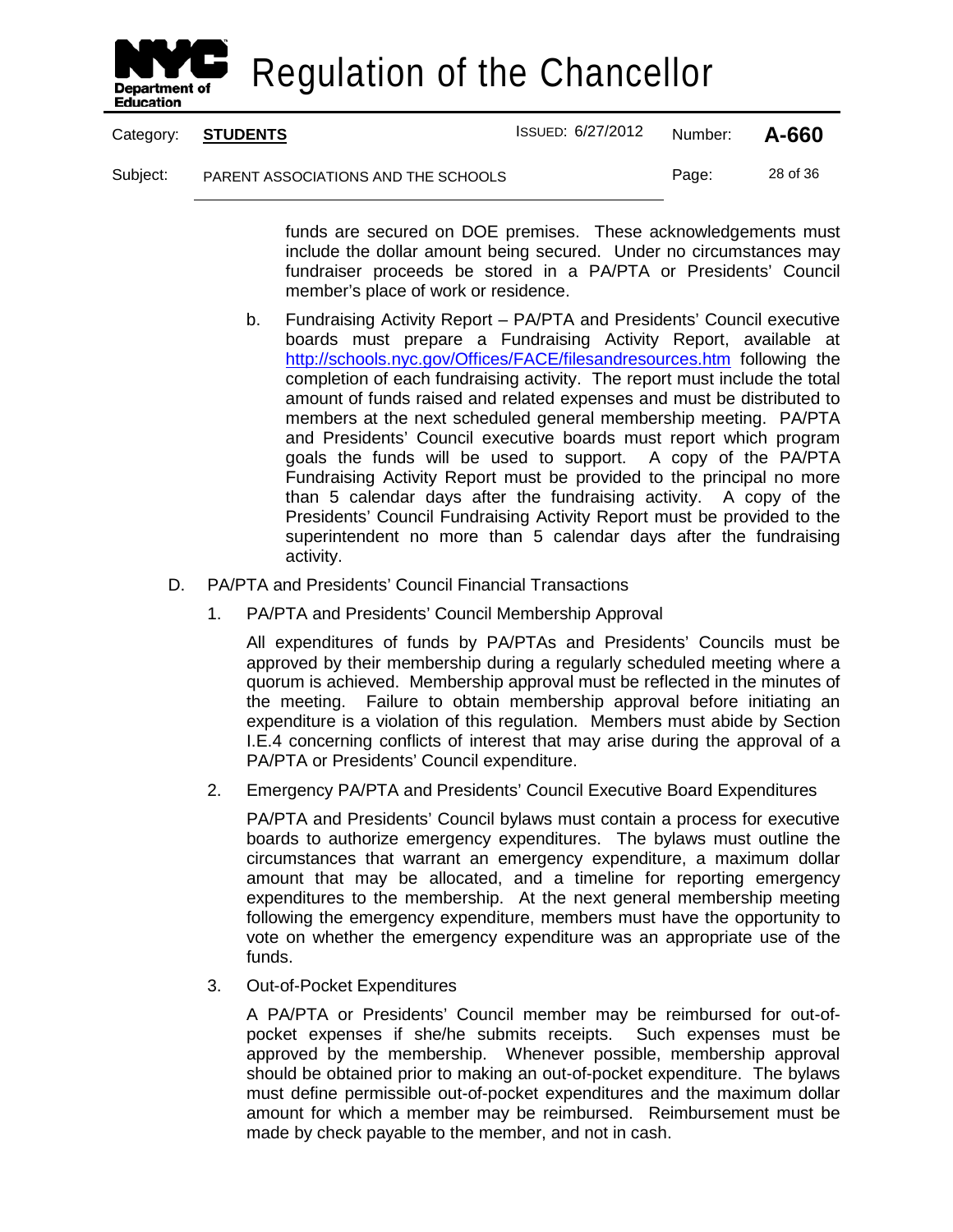

Category: **STUDENTS** ISSUED: 6/27/2012 Number: **A-660** Subject: PARENT ASSOCIATIONS AND THE SCHOOLS Page: 29 of 36

- 4. Hiring Staff
	- a. Donating Funds for the School to Hire Staff Subject to the restrictions outlined in Section III.D.5, PA/PTAs may donate funds for a school to hire supplemental staff (e.g., cluster teachers) to work during school hours. PA/PTAs may also donate funds for the school to hire staff to conduct after-school or weekend activities. PA/PTAs must obtain the approval of the school's principal. After obtaining the approval of the principal, PA/PTAs must submit a check endorsed to the school to the appropriate Senior Grants Officer (SGO). The funds are made available to the school's budget after the SGO approves the hiring of supplemental staff.
	- b. Directly Hiring Staff Subject to the restrictions outlined in Section III.D.5., PA/PTAs may only directly hire school staff to conduct after-school or weekend activities. Staff may be hired only to work directly with students. PA/PTAs must obtain the approval of the school's principal to hire staff to conduct after-school or weekend activities. After obtaining the approval of the principal, PA/PTAs must obtain the approval of their general membership.
	- c. Liability for Directly Hiring Staff PA/PTAs must abide by all state and federal requirements, such as the filing and reporting requirements established by the Internal Revenue Service. PA/PTAs are required to withhold all federal, state and local employment taxes and properly report such taxes to the appropriate governmental bodies. PA/PTAs that choose to directly hire staff are solely liable for the claims of any party, including personal injuries, property damage or any other tort resulting from any act or omission on an employee's part. PA/PTAs must provide a comprehensive liability insurance policy which lists the school, the DOE, and the City of New York as additional insureds. PA/PTAs must use the DOE facilities in accordance with all applicable laws and DOE policies. PA/PTAs must also obtain a building permit for weekend or after-school use of the school.<sup>[9](#page-35-0)</sup> (See Chancellor's Regulation D-180).

Rather than directly hiring staff, it is recommended that PA/PTAs donate funds to the school for after-school and weekend activities by following the procedure outlined above, allowing the principal to administer the programs.

5. Restrictions on PA/PTA and Presidents' Council Expenditures

a. Funds Raised for a Particular Purpose – PA/PTAs and Presidents' Councils are required to allocate funds raised for a particular purpose solely for the designated purpose (e.g., funds raised for senior dues may only be used to fund payment of activities for students in that grade for

<span id="page-35-0"></span><sup>&</sup>lt;sup>9</sup> On September 2, 2009, the DOE and UFT entered into an agreement regarding coverage of individuals hired by PA/PTAs. Hiring of all parent association teacher aides through the use of PA/PTA funds must comply with the terms of this agreement.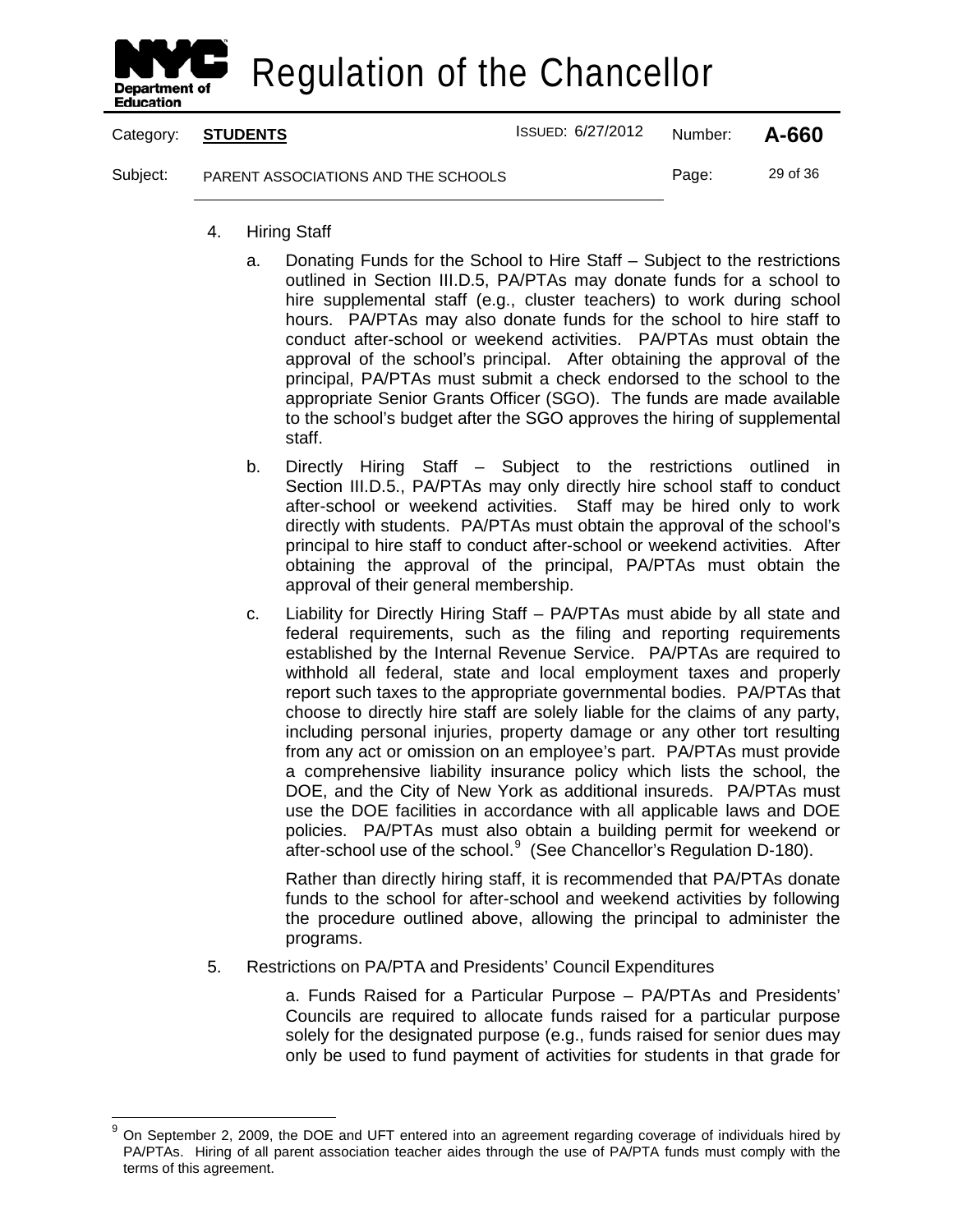

|          | Category: STUDENTS                  | ISSUED: 6/27/2012 | Number: | A-660    |
|----------|-------------------------------------|-------------------|---------|----------|
| Subject: | PARENT ASSOCIATIONS AND THE SCHOOLS |                   | Page:   | 30 of 36 |

that school year). Should there be any funds remaining, the future use of these funds is subject to approval of the membership by majority vote.

- b. Political Contributions PA/PTA and Presidents' Council contributions to candidates for CEC, CCSE, CCHS, CCELL, or D75 Council membership, political parties, political groups or sectarian groups are strictly forbidden.
- c. Hiring Staff to Work during School Hours PA/PTAs and Presidents' Councils may not directly hire or donate funds for the school to hire core instructional teachers (e.g., teachers who teach core subjects such as Math, Science, English and History) to work during school hours. PA/PTAs and Presidents' Councils may not directly hire, but may donate funds for the school to hire supplemental staff (e.g., cluster teachers) to work during school hours.
- d. Hiring Administrative Staff PA/PTAs and Presidents' Councils may not hire staff to complete administrative tasks of the association or manage PA/PTA or Presidents' Council programs.
- 6. Tax Exempt Expenditures
	- a. New York State Tax Exemption Number PA/PTAs and Presidents' Councils must obtain their own New York State Tax Exemption Number for the purpose of purchasing items on a tax-exempt basis. PA/PTAs and Presidents' Councils may not use any DOE or school tax exemption number. Tax-exempt status is to be used only for the associations' benefit and not for the benefit of individual members.<sup>[10](#page-36-0)</sup>
	- b. 501(c)(3) Status PA/PTAs and Presidents' Councils wishing to incorporate as 501(c)(3) organizations must retain their own counsel and must continue to function in full compliance with all relevant laws, policies, rules, regulations, bylaws and other requirements. PA/PTAs and Presidents' Councils that have incorporated as 501(c)(3) organizations must seek advice from their own counsel concerning additional applicable requirements related to financial matters, record retention and other legal issues.<sup>[11](#page-36-1)</sup>
- E. PA/PTA and Presidents' Council Financial Record Keeping

To promote transparency in attaining their goals, PA/PTAs and Presidents' Councils must maintain comprehensive and organized financial records.

1. Financial Record Retention

Financial records are all records reflecting income, expenditures, refunds and any other financial transactions. Financial records must be maintained on school premises for PA/PTAs, and on district or borough office premises for Presidents' Councils. PA/PTAs and Presidents' Councils must keep all financial records for a period of 6 years. Financial records must include

<span id="page-36-0"></span><sup>&</sup>lt;sup>10</sup> Contact the New York State Department of Taxation and Finance for assistance: 518-485-2889.

<span id="page-36-1"></span><sup>11</sup> Contact the Internal Revenue Service for assistance: 1-800-829-4933.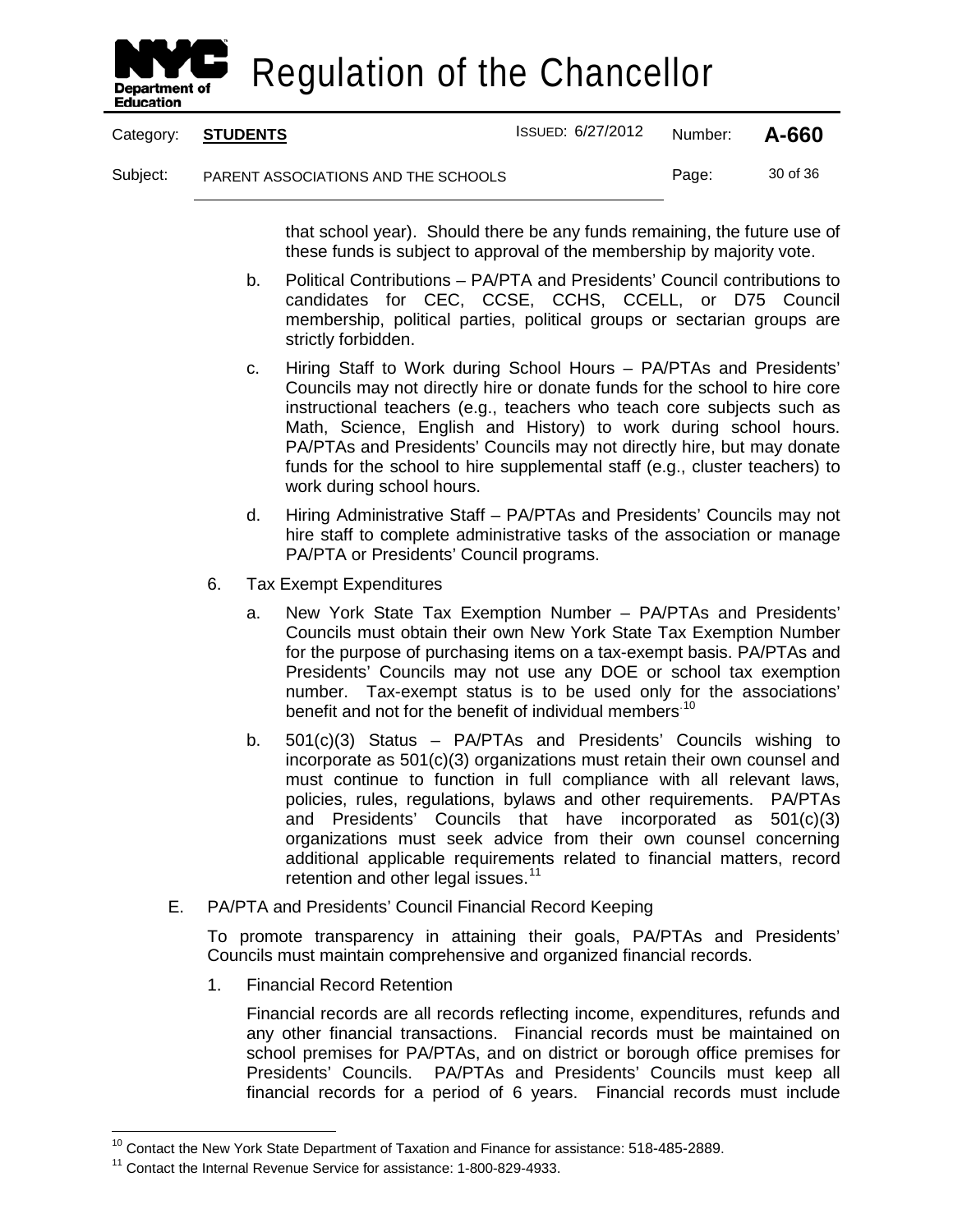

Category: **STUDENTS** ISSUED: 6/27/2012 Number: **A-660**

Subject: PARENT ASSOCIATIONS AND THE SCHOOLS Page: 31 of 36

interim and annual financial reports, bank statements, checkbook ledgers, deposit slips, minutes approving financial actions, and invoices. If applicable, cancelled or voided checks, vendor contracts, inventory lists of purchased or donated items, copies or records of tax exempt forms submitted for purchases, and any other record reflecting income, expenditures or any financial transactions must also be maintained.

2. Bylaws Record Keeping Protocols

PA/PTA and Presidents' Council bylaws must establish a process for counting, securing and depositing funds received. The bylaws must also establish the procedure that the PA/PTA or Presidents' Council will use to document all financial transactions.

3. Cash Receipts and Disbursements

Receipts must be provided to parents who pay or offer cash donations to PA/PTAs and Presidents' PA/PTAs and Presidents' Councils. Councils may not offer cash reimbursements or refunds after funds have been collected and deposited.

4. Access to PA/PTA and Presidents' Council Records

PA/PTA and Presidents' Council financial records must be available for inspection by members upon request and reasonable notice, and at a mutually agreeable time. All requests to review financial records must be made in writing and identify the records to be reviewed. PA/PTAs and Presidents' Councils must provide an opportunity for members to review requested documents within a reasonable period of time. Reviews of financial records must be conducted in the presence of the executive board and 2 general members not affiliated with the request. A review sheet identifying the reviewed documents must be signed by all members present. Upon request, PA/PTAs and Presidents' Councils must make every effort to provide members with copies of the documents reviewed.

- F. PA/PTA and Presidents' Council Financial Reports
	- 1. Treasurer's Report

A written treasurer's report must be given at every executive board and general membership meeting. This report must include a statement of all transactions, including income, refunds, reimbursements and other expenditures, and opening and closing balances for the reporting period. Copies of the PA/PTA treasurer's reports must be given to the principal and posted at the school, while copies of the Presidents' Council treasurer's reports must be given to the superintendent and made available to the membership.

2. PA/PTA Interim and Annual Financial Reports

An Interim PA/PTA Financial Report must be prepared by the PA/PTA and submitted to the principal by January  $31<sup>st</sup>$  of each school year. An Annual PA/PTA Financial Report must be prepared by the PA/PTA and submitted to the principal by June  $30<sup>th</sup>$  of each school year. Interim and Annual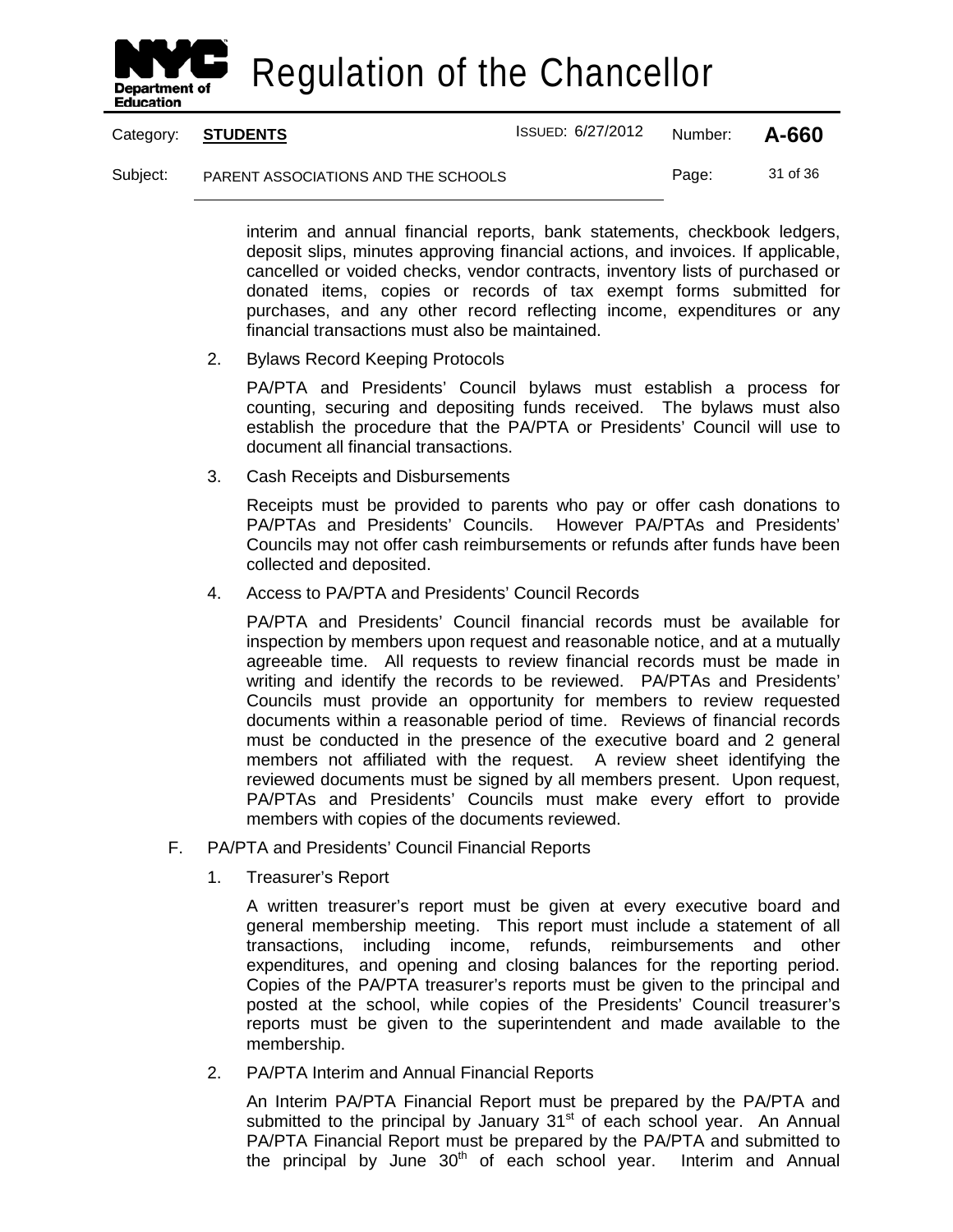

| Category: <b>STUDENTS</b> | ISSUED: 6/27/2012 Number: <b>A-660</b> |  |
|---------------------------|----------------------------------------|--|
|                           |                                        |  |

Subject: PARENT ASSOCIATIONS AND THE SCHOOLS Page: 32 of 36

PA/PTA Financial Report templates are available at [http://schools.nyc.gov/Offices/FACE/filesandresources.htm.](http://schools.nyc.gov/Offices/FACE/filesandresources.htm) The principal is responsible for submitting PA/PTA financial information and reports to FACE upon request. PA/PTAs are responsible for distributing copies of the Interim and Annual PA/PTA Financial Reports to all members.

3. Presidents' Council Annual Reports

An Annual Presidents' Council Financial Report must be prepared by the Presidents' Council and submitted to FACE by June 30<sup>th</sup> of each school year. The Annual Presidents' Council Financial Report template is available at [http://schools.nyc.gov/Offices/FACE/filesandresources.htm.](http://schools.nyc.gov/Offices/FACE/filesandresources.htm) The Presidents' Council is responsible for distributing copies of the Annual Presidents' Council Financial Reports to all members.

G. PA/PTA and Presidents' Council Audits

Audits are reviews of financial records conducted to reconcile revenue and expenditures and determine compliance with applicable laws, policies, rules and regulations. Audits are tools that can help PA/PTAs and Presidents' Councils to analyze their financial activities and assess the quality of their record keeping. Audits may be conducted internally by the PA/PTA and Presidents' Council. External audits may be conducted when a grievance is filed, when serious allegations are raised, or when requested by the Chancellor or the Chancellor's designee.

1. Internal Audit by PA/PTA or Presidents' Council Committee

When a PA/PTA or Presidents' Council decides to conduct an internal audit, an audit committee must be formed. The audit committee must be selected by the general membership and be comprised of a majority of general members. Signatories of PA/PTA or Presidents' Council checks may not serve on or guide the work of an audit committee. The audit must include a review of PA/PTA or Presidents' Council financial records, as defined in Section III.E.1.

It is recommended that an internal audit be conducted once every year, preferably before submitting the PA/PTA or Presidents' Council Annual Financial Report. However, failure to conduct an internal audit is not a reason to delay the filing of the Annual Financial Report. An internal audit should also be conducted whenever there is a change in the person holding the office of treasurer.

The audit committee's findings must be reported to the membership at the next general membership meeting and recorded in the meeting minutes. PA/PTA audit committees must provide a copy of their findings to the principal, while Presidents' Council audit committees must provide their findings to the superintendent.

a. PA/PTAs and Presidents' Councils with more than \$50,000 in Net Annual Income – It is recommended that PA/PTAs and Presidents' Councils with more than \$50,000 in net annual income hire a CPA or a person with professional expertise in accounting, business, or a related field to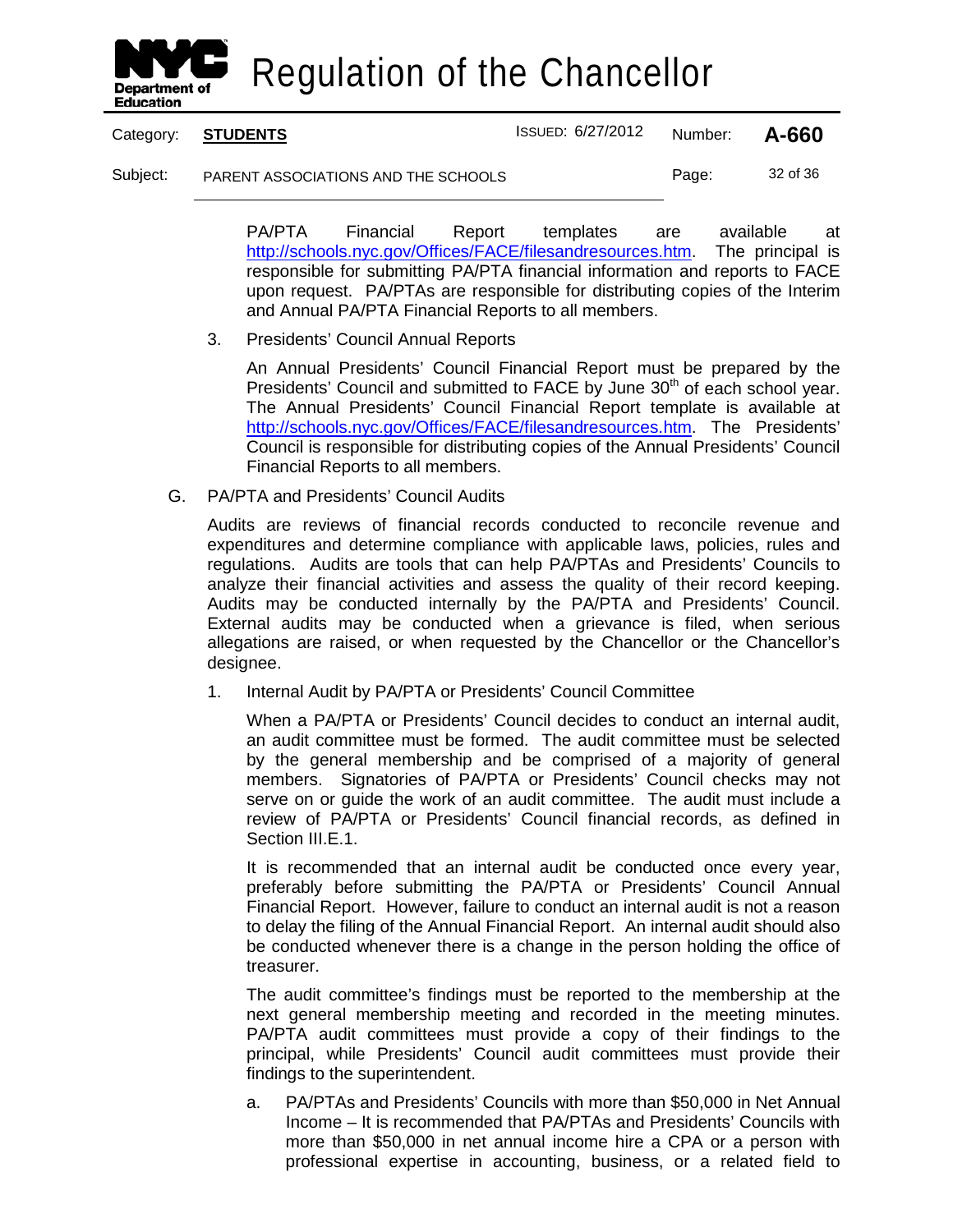

Category: **STUDENTS** ISSUED: 6/27/2012 Number: **A-660**

Subject: PARENT ASSOCIATIONS AND THE SCHOOLS Page: 33 of 36

conduct their internal audit. The individual selected should be knowledgeable of the laws, policies, rules and regulations applicable to PA/PTAs and Presidents' Councils. This individual must not be a member of the PA/PTA or Presidents' Council, a relative of any PA/PTA or Presidents' Council member, or have any direct or indirect interest in the funds.

2. External Audit of PA/PTA or Presidents' Council Accounts

The Chancellor or the Chancellor's designee may conduct an audit when serious allegations of financial impropriety are raised, or a grievance or complaint is filed relating to the financial practices of the PA/PTA or Presidents' Council. The Chancellor and/or the Chancellor's designee shall have access to all PA/PTA and Presidents' Council financial records.

3. Findings of Financial Discrepancies or Wrongdoing

If a PA/PTA or Presidents' Council audit reveals financial discrepancies or wrongdoing, a written statement by the audit committee or auditor must be forwarded to FACE. Copies of the statement must be provided to the PA/PTA or Presidents' Council membership. PA/PTAs must also send copies to the principal and appropriate Presidents' Council. Presidents' Councils must also send copies to the appropriate superintendent. The Chancellor and/or the Chancellor's designee may order corrective or disciplinary action pursuant to Section IV.

#### **IV. CORRECTIVE AND DISCIPLINARY ACTION**

While self-determination is essential to the functioning of PA/PTAs and Presidents' Councils, there are circumstances that require corrective or disciplinary action for their protection. Corrective or disciplinary action is appropriate when a PA/PTA or Presidents' Council member's conduct violates laws, policies, rules, and regulations or threatens the rights of students, parents and staff. This conduct may include:

A. Criminal Wrongdoing or Misconduct

Complaints or allegations of criminal wrongdoing must be reported to the police, the Special Commissioner of Investigation for the New York City School District (SCI)<sup>[12](#page-39-0)</sup> and FACE. Allegations of misconduct which do not involve penal law must be reported to SCI and FACE. PA/PTA or Presidents' Council members under investigation by officers of the law may be removed from PA/PTA or Presidents' Council office and prohibited from subsequently serving on any PA/PTA or Presidents' Council executive board, school or district leadership team, school or district Title I Parent Advisory Council, CEC, CCSE, CCHS, CCELL, or D75 Council. Decisions to remove officers and restrict future service will be determined on a case-by-case basis by the Chancellor or the Chancellor's designee.

<span id="page-39-0"></span><sup>&</sup>lt;sup>12</sup> Allegations of criminal wrongdoing and misconduct must be reported to SCI for that office's review, and for whatever action it deems appropriate, including possible referral to the DOE's Office of Special Investigations. Contact SCI at (212) 510-1500.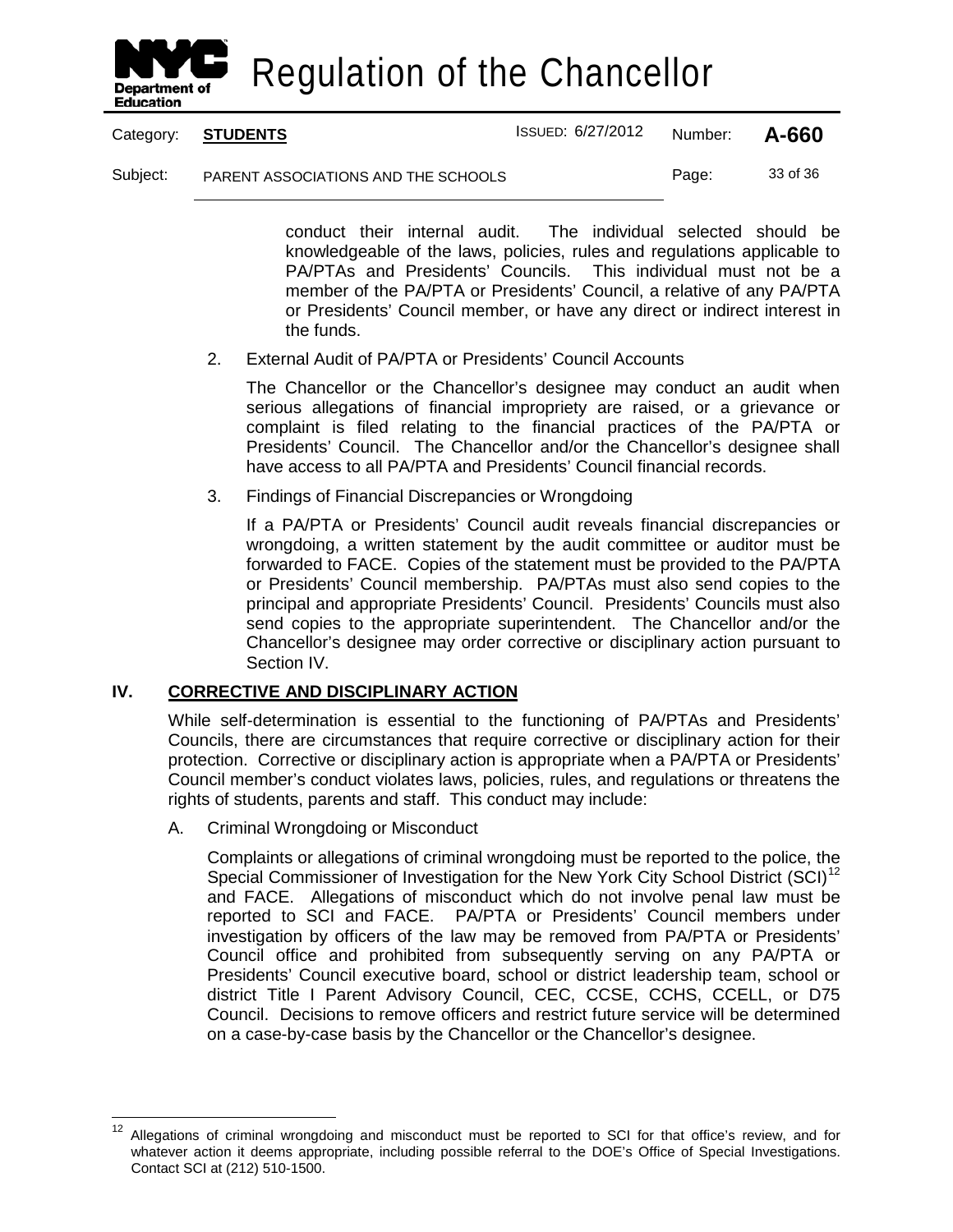

Category: **STUDENTS** ISSUED: 6/27/2012 Number: **A-660** Subject: PARENT ASSOCIATIONS AND THE SCHOOLS Page: 34 of 36

B. Financial Discrepancies or Wrongdoing

Complaints or allegations of financial wrongdoing must be reported to the police, SCI and FACE. FACE may recommend specific action and suspend fundraising activities of PA/PTAs and Presidents' Councils where members are found responsible for financial discrepancies, financial wrongdoing, inappropriate financial practices, recklessness or failure to safeguard PA/PTA or Presidents' Council funds. PA/PTA or Presidents' Council members engaging in such conduct may be removed from PA/PTA or Presidents' Council office and prohibited from subsequently serving on any PA/PTA or Presidents' Council executive board, school or district leadership team, school or district Title I Parent Advisory Council, CEC, CCSE, CCHS, CCELL, or D75 Council. Decisions to remove officers and restrict future service will be determined on a case-by-case basis by the Chancellor or the Chancellor's designee.

C. Threat or Risk to Others

Complaints or allegations of threatening behavior by a PA/PTA or Presidents' Council officer must be reported to the police, SCI and FACE. PA/PTA or Presidents' Council members whose conduct presents a threat or risk to members of the school, district or borough community may be removed from PA/PTA or Presidents' Council office. This includes frequent verbal abuse and unnecessary aggressive speech during meetings, which serves to intimidate and causes others to have concern for their personal safety. PA/PTA or Presidents' Council members who have been removed from office for their conduct may be prohibited from subsequently serving on any PA/PTA or Presidents' Council executive board, school or district leadership team, school or district Title I Parent Advisory Council, CEC, CCSE, CCHS, CCELL, or D75 Council by decision of the Chancellor or the Chancellor's designee on a case-by-case basis.

D. Officer Negligence

PA/PTA or Presidents' Council officers found to be negligent in their duties and responsibilities as outlined in the bylaws or this regulation are subject to removal. The PA/PTA or Presidents' Council bylaws must include a mechanism for the removal of officers for negligence.

#### **V. DISPUTE RESOLUTION PROCESS**

A. PA/PTA and Presidents' Council Disputes

PA/PTAs and Presidents' Councils may agree to alternative dispute resolution processes, provided that all agreements reached are in accordance with applicable laws, policies, rules and regulations. As autonomous and self-governing organizations, PA/PTAs and Presidents' Councils are responsible for resolving their own disputes.

1. Disputes between PA/PTA Members

PA/PTAs must attempt to resolve disputes internally. PA/PTA disputes include differences of opinion or disagreements that have bearing on PA/PTA affairs or functioning. A PA/PTA member alleging a violation of this regulation or the bylaws must do so during a general membership or special membership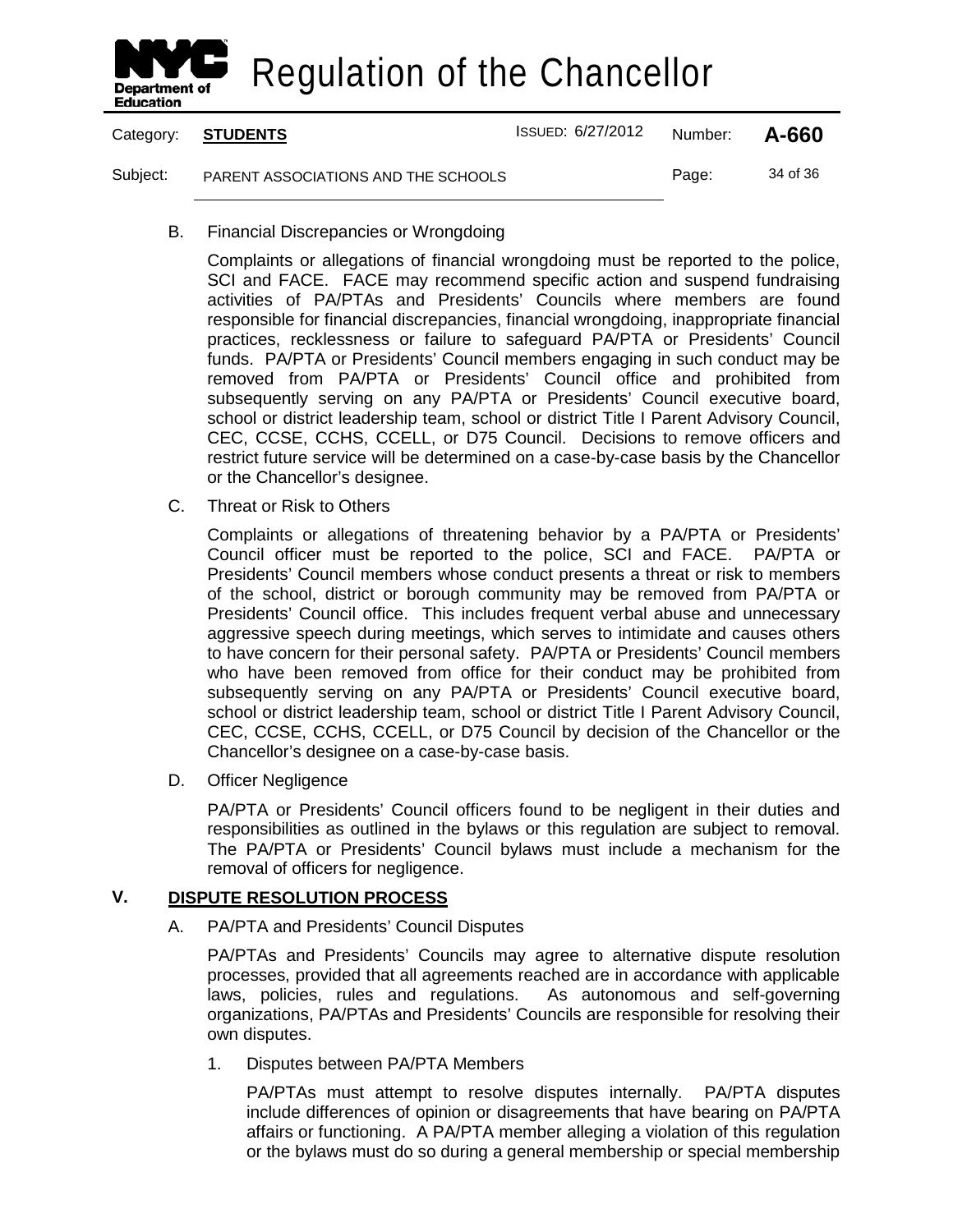

Category: **STUDENTS** ISSUED: 6/27/2012 Number: **A-660**

Subject: PARENT ASSOCIATIONS AND THE SCHOOLS Page: 35 of 36

meeting. (See Section I.G.4.c). The PA/PTA general membership must discuss the alleged violation and vote on an appropriate resolution. If the matter cannot be resolved internally, the PA/PTA must request assistance in writing from the appropriate Presidents' Council. (See Section V.B).

2. Disputes between Presidents' Council Members

Presidents' Councils must attempt to resolve disputes internally. Presidents' Council disputes include differences of opinion or disagreements that have bearing on Presidents' Council affairs or functioning. A Presidents' Council member alleging a violation of this regulation or the bylaws must do so during a general membership or special membership meeting. The Presidents' Council general membership must discuss the alleged violation and vote on an appropriate resolution. If the matter cannot be resolved internally, the Presidents' Council must request assistance in writing from FACE or the appropriate superintendent. (See Section V.B).

3. Disputes between PA/PTA or Presidents' Council Members and DOE Employees

To file a complaint against a DOE employee, PA/PTA or Presidents' Council members must follow the process outlined in the NYC DOE Parent Complaint and Resolution Procedures.<sup>[13](#page-41-0)</sup> Allegations of criminal wrongdoing or misconduct against a DOE employee must be reported to SCI at (212) 510-1500.

B. PA/PTA and Presidents' Council Requests for Assistance

When all avenues of internal dispute resolution have been exhausted, a member may submit a request for assistance to address a perceived violation of the bylaws or other applicable law, policies or regulations. PA/PTA requests for assistance must be submitted to the appropriate Presidents' Council. Presidents' Council requests for assistance must be submitted to FACE or the appropriate superintendent.

1. Timeliness

A written request for assistance must be submitted no more than 30 calendar days after the event occurs or reasonably should have been discovered, and only after an attempt has been made to resolve the dispute at a general membership or special meeting.

2. Response

Upon receipt of a request for assistance from a PA/PTA, the Presidents' Council must make arrangements to gather information about the dispute. The Presidents' Council will review the dispute and shall, within 30 calendar days, provide guidance to the PA/PTA that conforms to the PA/PTA's bylaws and this regulation.

<span id="page-41-0"></span> $13$  The NYC DOE Parent Complaint and Resolution Procedures are available at: [http://schools.nyc.gov/Offices/FACE/KeyDocuments/Parent+Complaint+Procedures.htm.](http://schools.nyc.gov/Offices/FACE/KeyDocuments/Parent+Complaint+Procedures.htm)